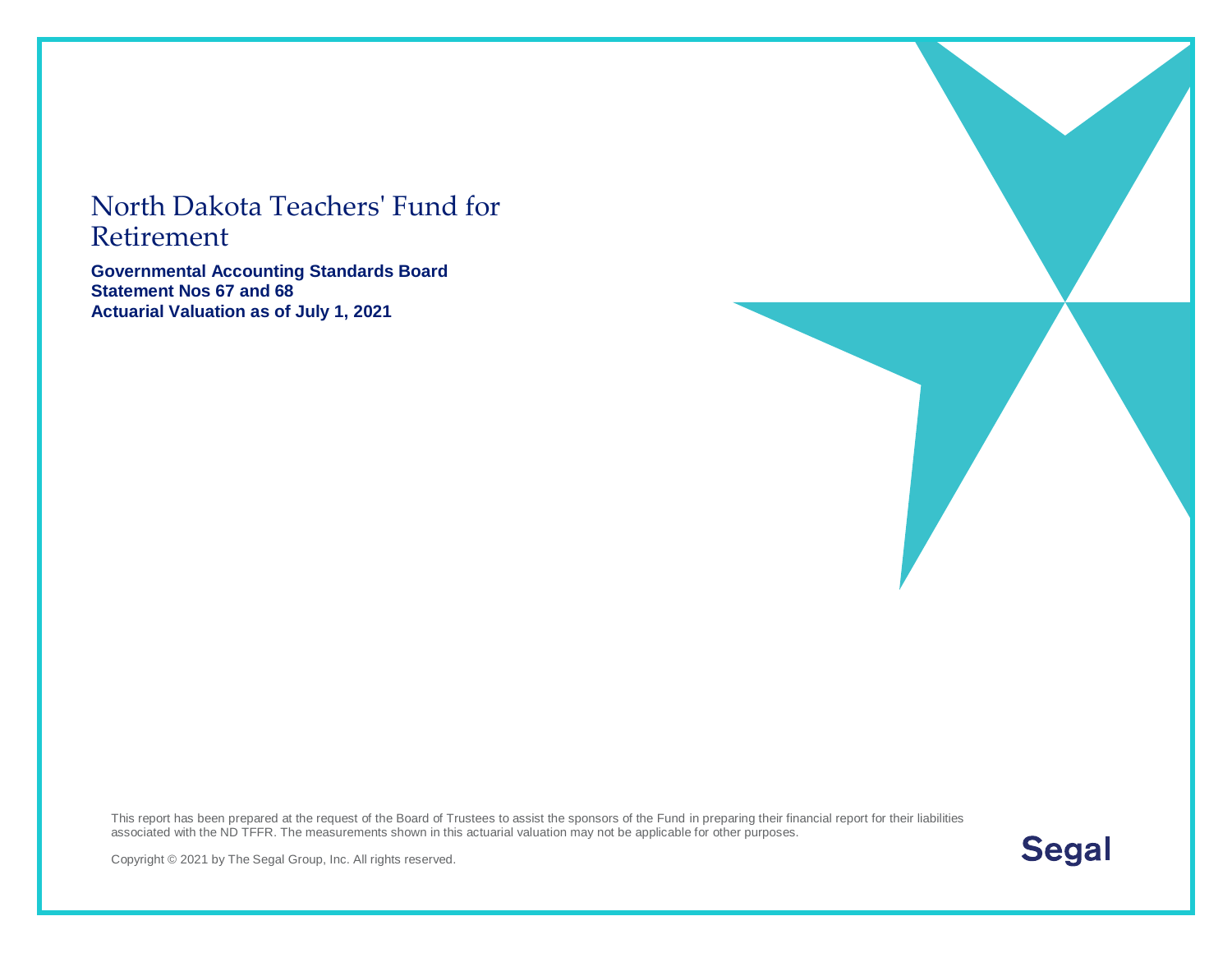

October 27, 2021

Board of Trustees North Dakota Teachers' Fund for Retirement 3442 East Century Avenue Bismarck, ND 58507-7100

Dear Board Members:

We are pleased to submit the following report intended to be used for satisfying certain reporting requirements by Governmental Accounting Standards Board (GASB) Statement Nos. 67 and 68 as of June 30, 2021.

This report was prepared in accordance with generally accepted actuarial principles and practices. The census and financial information on which our calculations were based was supplied by the staff of the Retirement and Investment Office. That assistance is gratefully acknowledged. The actuarial calculations were completed under the supervision of Matthew Strom, FSA, MAAA, Enrolled Actuary.

The measurements shown in this actuarial valuation may not be applicable for other purposes. Future actuarial measurements may differ significantly from the current measurements presented in this report due to such factors as the following: plan experience differing from that anticipated by the economic or demographic assumptions; changes in economic or demographic assumptions; increases or decreases expected as part of the natural operation of the methodology used for these measurements (such as the end of an amortization period); and changes in plan provisions or applicable law.

We are members of the American Academy of Actuaries and we meet the Qualification Standards of the American Academy of Actuaries to render the actuarial opinion herein. To the best of our knowledge, the information supplied in the actuarial valuation is complete and accurate. Further, in our opinion, the assumptions as approved by the Board are reasonably related to the experience of and expectations for the Fund.

We look forward to reviewing this report with you and to answering any questions.

Sincerely,

Segal

Matthew Strom, FSA, MAAA, EA Senior Vice President and Actuary

Tanya Dybal, FSA, MAAA, EA Vice President and Actuary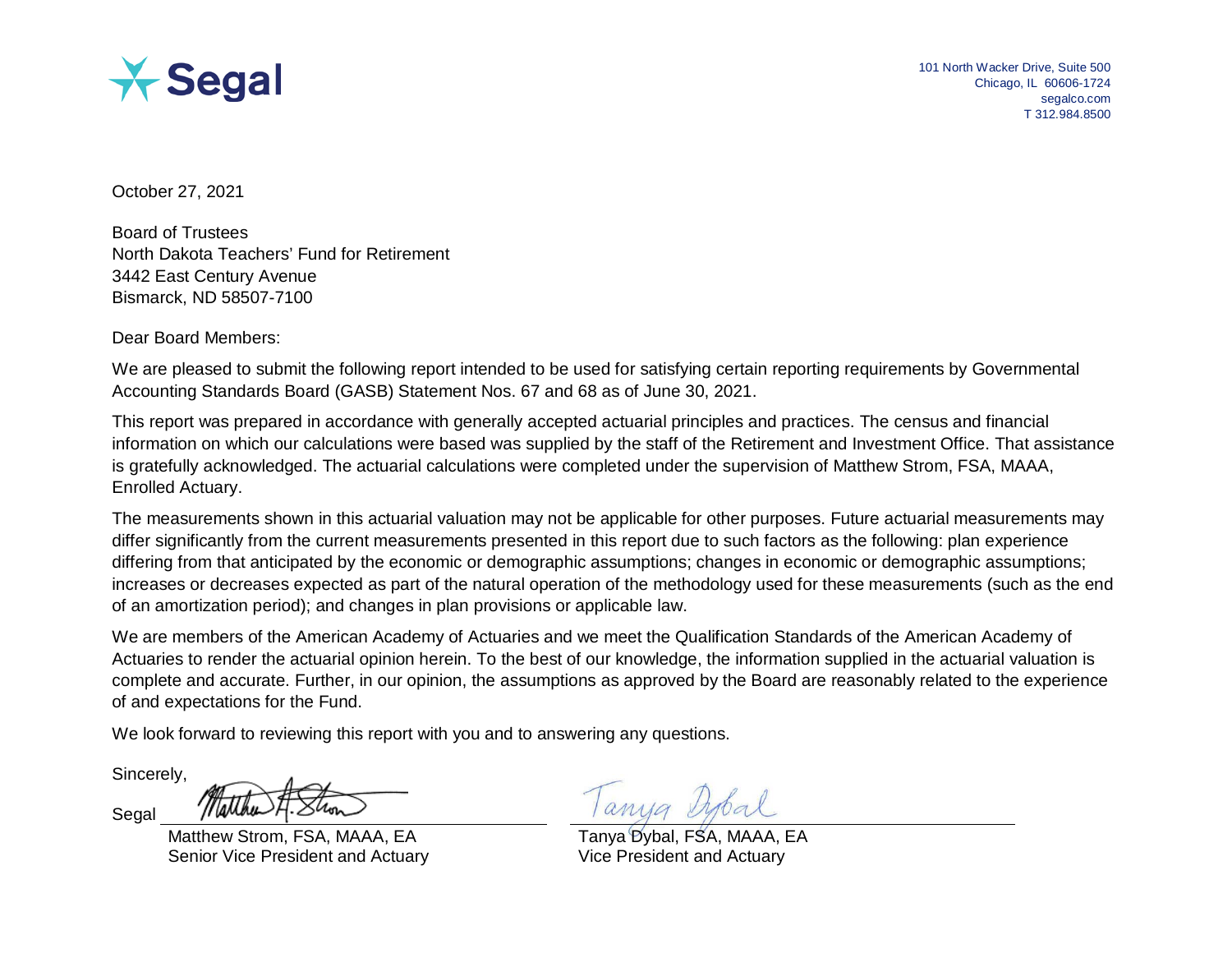# Table of Contents

| Exhibit B: Collective Deferred Outflow of Resources and Deferred Inflows of Resources Related to Pensions 19 |  |
|--------------------------------------------------------------------------------------------------------------|--|
|                                                                                                              |  |
|                                                                                                              |  |
|                                                                                                              |  |

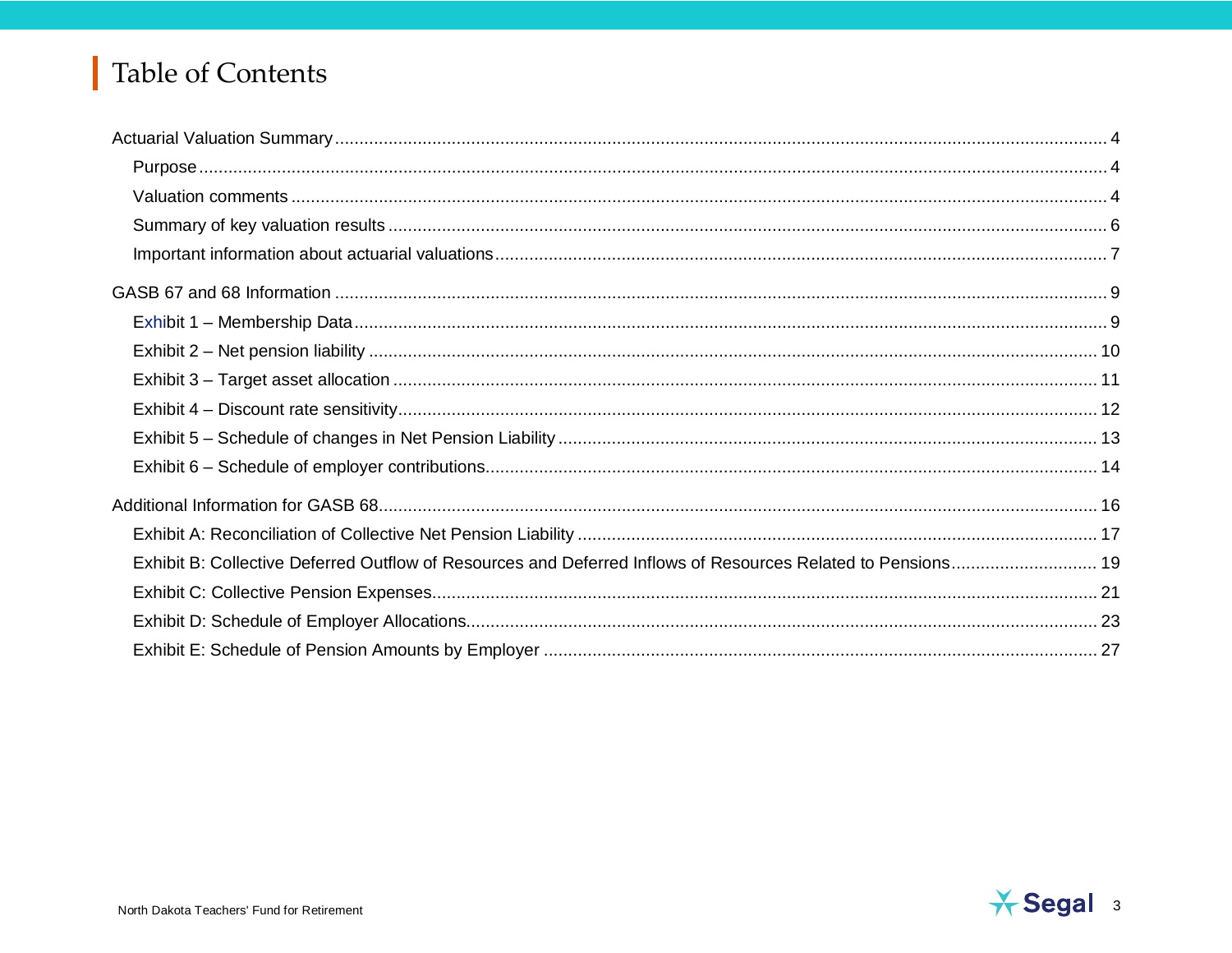# Section 3: Additional Information for GASB 68 Actuarial Valuation Summary

#### **Purpose**

This report has been prepared by Segal to present certain disclosure information required by Governmental Accounting Standards Board (GASB) Statement Nos. 67 and 68 as of June 30, 2021. This valuation is based on:

- The benefit provisions set forth in the North Dakota Century Code, as administered by the TFFR Board of Trustees;
- The characteristics of covered active members, terminated vested members, and retired members and beneficiaries as of July 1, 2021, provided by the North Dakota Retirement and Investment Office;
- The assets of the Fund as of June 30, 2021, provided by the North Dakota Retirement and Investment Office;
- Economic assumptions regarding future salary increases and investment earnings adopted by the Board; and
- Other actuarial assumptions, regarding employee terminations, retirement, death, etc.

#### **Valuation comments**

The following are key observations regarding this actuarial valuation:

- Governmental Accounting Standards Board (GASB) Statements 67 and 68 contain rules for the reporting of pension liabilities for accounting purposes. Statement 67 was effective with the fiscal year ending June 30, 2014, for Plan reporting. Statement 68 was effective with the fiscal year ending June 30, 2015, for employer reporting. The information contained in this valuation is intended to be used (along with other information) in order to comply with both Statements 67 and 68.
- It is important to note that the GASB rules only redefine pension liability and expense for financial reporting purposes, and do not apply to contribution amounts for actual pension funding purposes. Plans can still develop and adopt funding policies under current practices.
- When measuring pension liability for GASB purposes, the same actuarial cost method (Entry Age method) is used to determine the funded status of the Plan, the actuarially determined contribution rate, and the effective amortization period. In addition, the GASB blended discount rate calculation results in the same discount rate (expected return on assets) as used for funding purposes. This means that the Total Pension Liability (TPL) measure for financial reporting shown in this report is determined on the same basis as the Actuarial Accrued Liability (AAL) measure for funding.

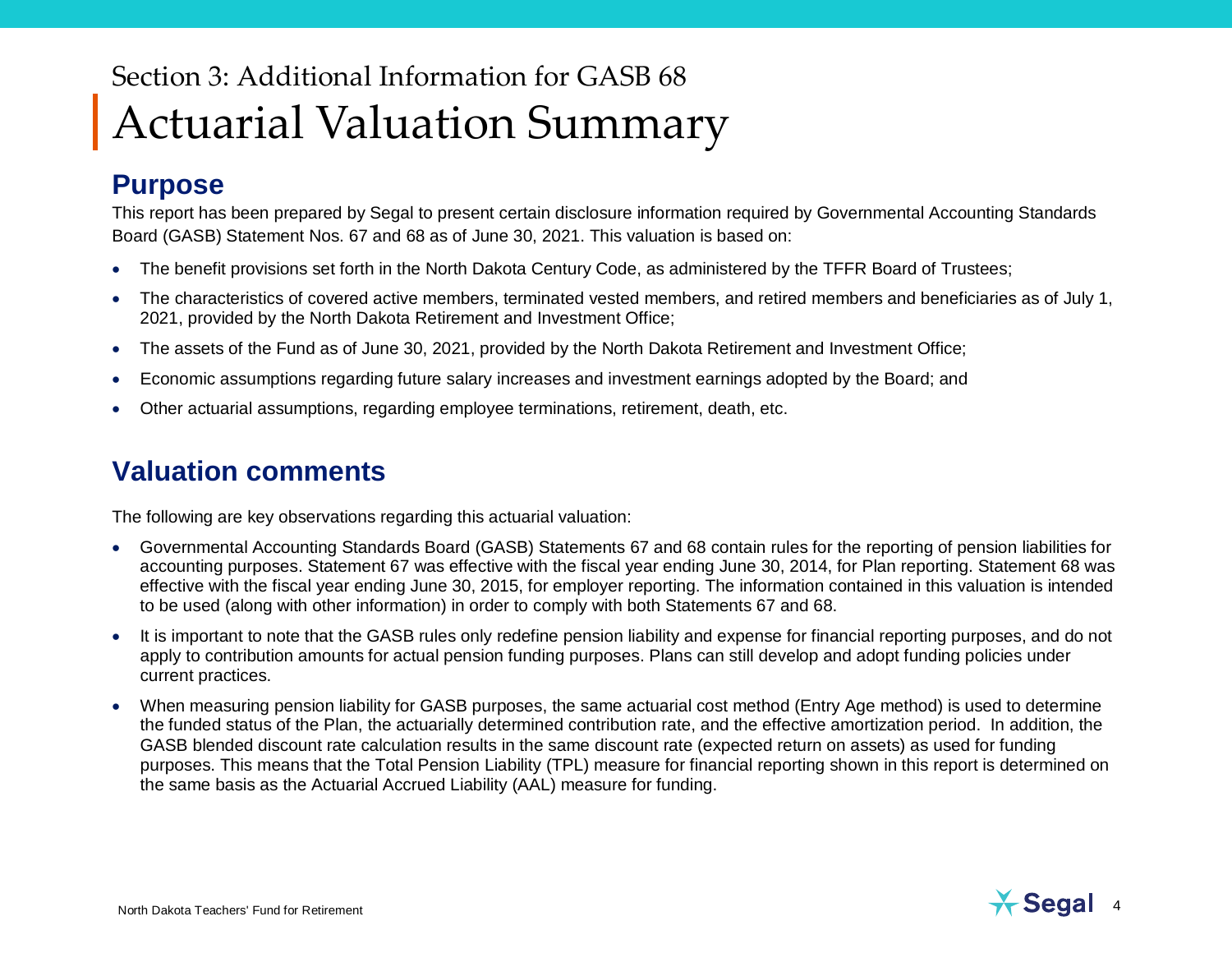- The Net Pension Liability (NPL) is equal to the difference between the TPL and the Plan Fiduciary Net Position. The Plan Fiduciary Net Position is equal to the market value of assets and therefore, the NPL measure is very similar to an Unfunded Actuarial Accrued Liability (UAAL) on a market value basis. The NPL decreased from \$1.53 billion as of June 30, 2020, to \$1.05 billion as of June 30, 2021, primarily as a result of favorable investment returns for the fiscal year ending June 30, 2021. Changes in these values during the prior fiscal year ending June 30, 2021, can be found in *Exhibit 5*.
- The discount rate used to determine the TPL and NPL was 7.25% as of both June 30, 2020 and June 30, 2021. The detailed calculations used in this derivation were provided separately.

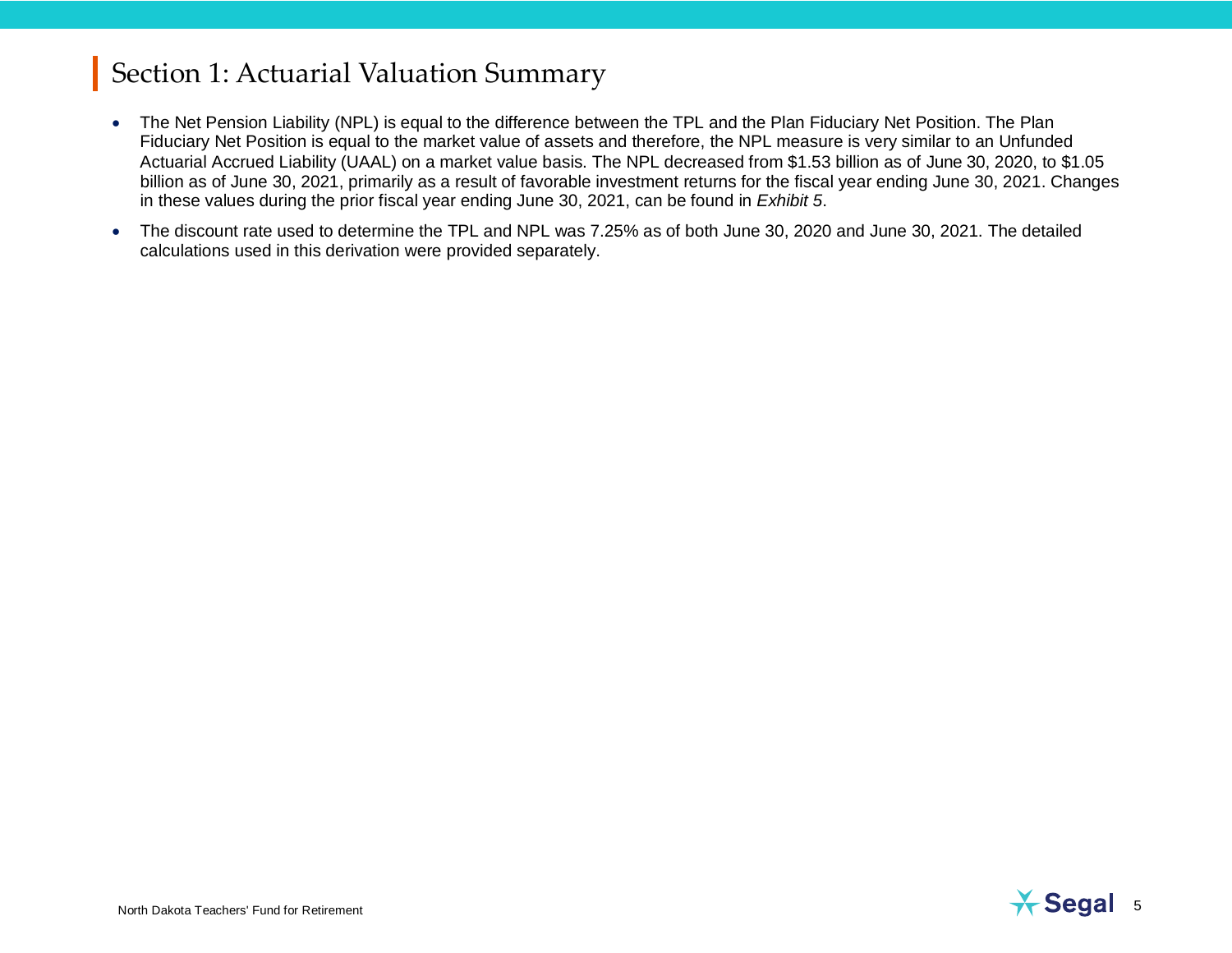# **Summary of key valuation results**

| Disclosure elements for fiscal year ending June 30 | 2021                                                                        | 2020                                  |                                       |
|----------------------------------------------------|-----------------------------------------------------------------------------|---------------------------------------|---------------------------------------|
| Disclosure elements for                            | • Service cost                                                              | \$87,088,239                          | \$80,591,201                          |
| fiscal year ending                                 | • Total Pension Liability                                                   | 4,336,060,141                         | 4,181,035,763                         |
| <b>June 30:</b>                                    | • Plan Fiduciary Net Position                                               | 3,282,404,830                         | 2,650,532,301                         |
|                                                    | • Net Pension Liability                                                     | 1,053,655,311                         | 1,530,503,462                         |
|                                                    | • Pension fiduciary net position as a percentage of total pension liability | 75.7%                                 | 63.4%                                 |
| <b>Schedule of contributions</b>                   | • Actuarially determined contributions                                      | \$101,655,277                         | \$93,688,429                          |
| for fiscal year ending                             | • Actual contributions                                                      | 98,264,202                            | 93,032,453                            |
| <b>June 30:</b>                                    | • Contribution deficiency / (excess)                                        | 3,391,075                             | 655,976                               |
| Demographic data for plan                          | • Number of retired members and beneficiaries                               | 9,262                                 | 9,036                                 |
| year ending June 30:                               | • Number of vested terminated members                                       | 1,754                                 | 1,715                                 |
|                                                    | • Number of active non-vested members                                       | 1,213                                 | 1,132                                 |
|                                                    | • Number of active members                                                  | 11,627                                | 11,347                                |
| Key assumptions as of                              | • Investment rate of return                                                 | 7.25%                                 | 7.25%                                 |
| <b>June 30:</b>                                    | • Municipal Bond Index                                                      | 2.16%                                 | 2.21%                                 |
|                                                    | • Inflation rate                                                            | 2.30%                                 | 2.30%                                 |
|                                                    | • Projected salary increases                                                | 3.80% to 14.80%<br>varying by service | 3.80% to 14.80%<br>varying by service |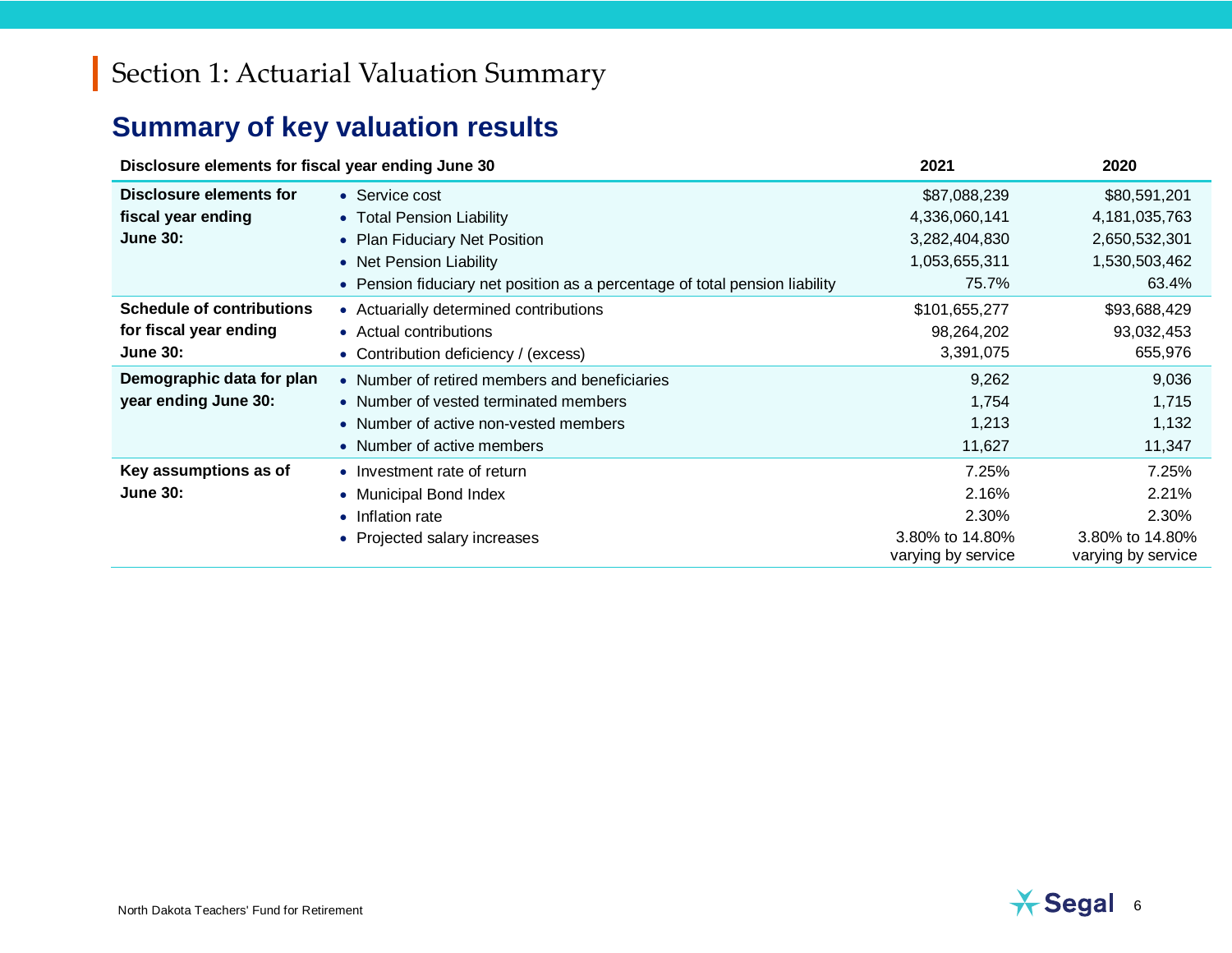### **Important information about actuarial valuations**

In order to prepare a valuation, Segal relies on a number of input items. These include:

| <b>Plan of benefits</b>      | Plan provisions define the rules that will be used to determine benefit payments, and those rules, or the<br>interpretation of them, may change over time. It is important to keep Segal informed with respect to plan<br>provisions and administrative procedures, and to review the plan summary included in our funding valuation report<br>to confirm that Segal has correctly interpreted the plan of benefits.                                                                                                                                                                                                                                                                                                                                                                                                                                                                                                                                                                                                                                                                                                                                                                                                                            |
|------------------------------|-------------------------------------------------------------------------------------------------------------------------------------------------------------------------------------------------------------------------------------------------------------------------------------------------------------------------------------------------------------------------------------------------------------------------------------------------------------------------------------------------------------------------------------------------------------------------------------------------------------------------------------------------------------------------------------------------------------------------------------------------------------------------------------------------------------------------------------------------------------------------------------------------------------------------------------------------------------------------------------------------------------------------------------------------------------------------------------------------------------------------------------------------------------------------------------------------------------------------------------------------|
| <b>Participant data</b>      | An actuarial valuation for a plan is based on data provided to the actuary by TFFR. Segal does not audit such data<br>for completeness or accuracy, other than reviewing it for obvious inconsistencies compared to prior data and other<br>information that appears unreasonable. It is important for Segal to receive the best possible data and to be<br>informed about any known incomplete or inaccurate data.                                                                                                                                                                                                                                                                                                                                                                                                                                                                                                                                                                                                                                                                                                                                                                                                                             |
| <b>Assets</b>                | The valuation is based on the market value of assets as of the valuation date, as provided by TFFR.                                                                                                                                                                                                                                                                                                                                                                                                                                                                                                                                                                                                                                                                                                                                                                                                                                                                                                                                                                                                                                                                                                                                             |
| <b>Actuarial assumptions</b> | In preparing an actuarial valuation, Segal projects the benefits to be paid to existing plan participants for the rest<br>of their lives and the lives of their beneficiaries. This projection requires actuarial assumptions as to the probability<br>of death, disability, withdrawal, and retirement of each participant for each year. In addition, the benefits projected<br>to be paid for each of those events in each future year reflect actuarial assumptions as to salary increases and<br>cost-of-living adjustments. The projected benefits are then discounted to a present value, based on the assumed<br>rate of return that is expected to be achieved on the plan's assets. There is a reasonable range for each<br>assumption used in the projection and the results may vary materially based on which assumptions are selected.<br>It is important for any user of an actuarial valuation to understand this concept. Actuarial assumptions are<br>periodically reviewed to ensure that future valuations reflect emerging plan experience. While future changes in<br>actuarial assumptions may have a significant impact on the reported results, that does not mean that the previous<br>assumptions were unreasonable. |
| <b>Models</b>                | Segal valuation results are based on proprietary actuarial modeling software. The actuarial valuation models<br>generate a comprehensive set of liability and cost calculations that are presented to meet regulatory, legislative<br>and client requirements. Our Actuarial Technology and Systems unit, comprised of both actuaries and<br>programmers, is responsible for the initial development and maintenance of these models. The models have a<br>modular structure that allows for a high degree of accuracy, flexibility and user control. The client team programs<br>the assumptions and the plan provisions, validates the models, and reviews test lives and results, under the<br>supervision of the responsible actuary.<br>The blended discount rate used for calculating total pension liability is based on a model developed by our<br>Actuarial Technology and Systems unit. The model allows the client team, under the supervision of the<br>responsible actuary, control over the entry of future expected contribution income, benefit payments and<br>administrative expenses. The projection of fiduciary net position and the discounting of benefits is part of the<br>model.                                     |

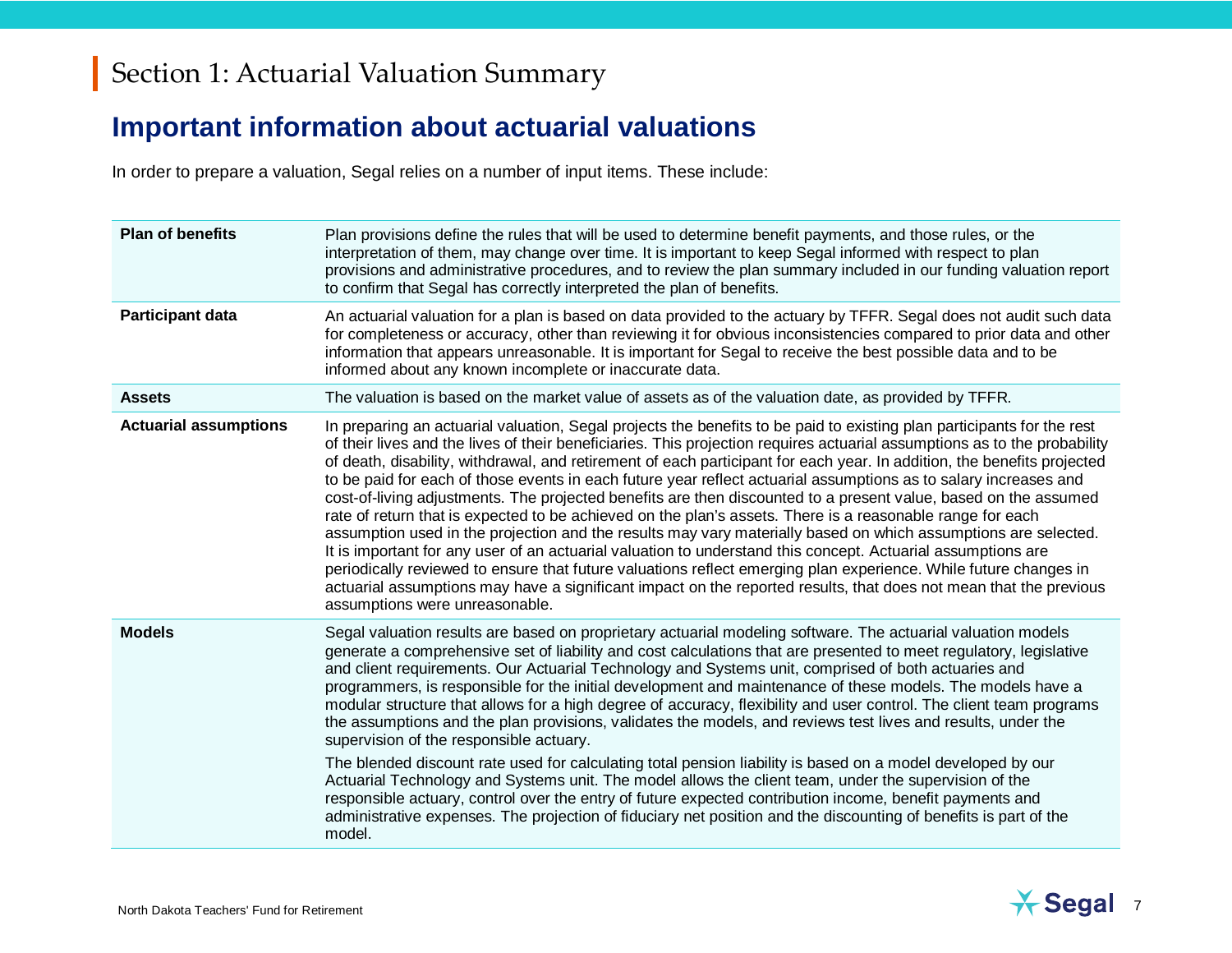The user of Segal's actuarial valuation (or other actuarial calculations) should keep the following in mind:

The valuation is prepared at the request of TFFR to assist the sponsors of the Fund in preparing items related to the pension plan in their financial reports. Segal is not responsible for the use or misuse of its report, particularly by any other party.

An actuarial valuation is a measurement of the plan's assets and liabilities at a specific date. Accordingly, except where otherwise noted, Segal did not perform an analysis of the potential range of future financial measures. The actual long-term cost of the plan will be determined by the actual benefits and expenses paid and the actual investment experience of the plan.

If TFFR is aware of any event or trend that was not considered in this valuation that may materially change the results of the valuation, Segal should be advised, so that we can evaluate it.

Segal does not provide investment, legal, accounting, or tax advice. Segal's valuation is based on our understanding of applicable guidance in these areas and of the plan's provisions, but they may be subject to alternative interpretations. TFFR should look to their other advisors for expertise in these areas.

As Segal has no discretionary authority with respect to the management or assets of TFFR, it is not a fiduciary in its capacity as actuaries and consultants with respect to TFFR.

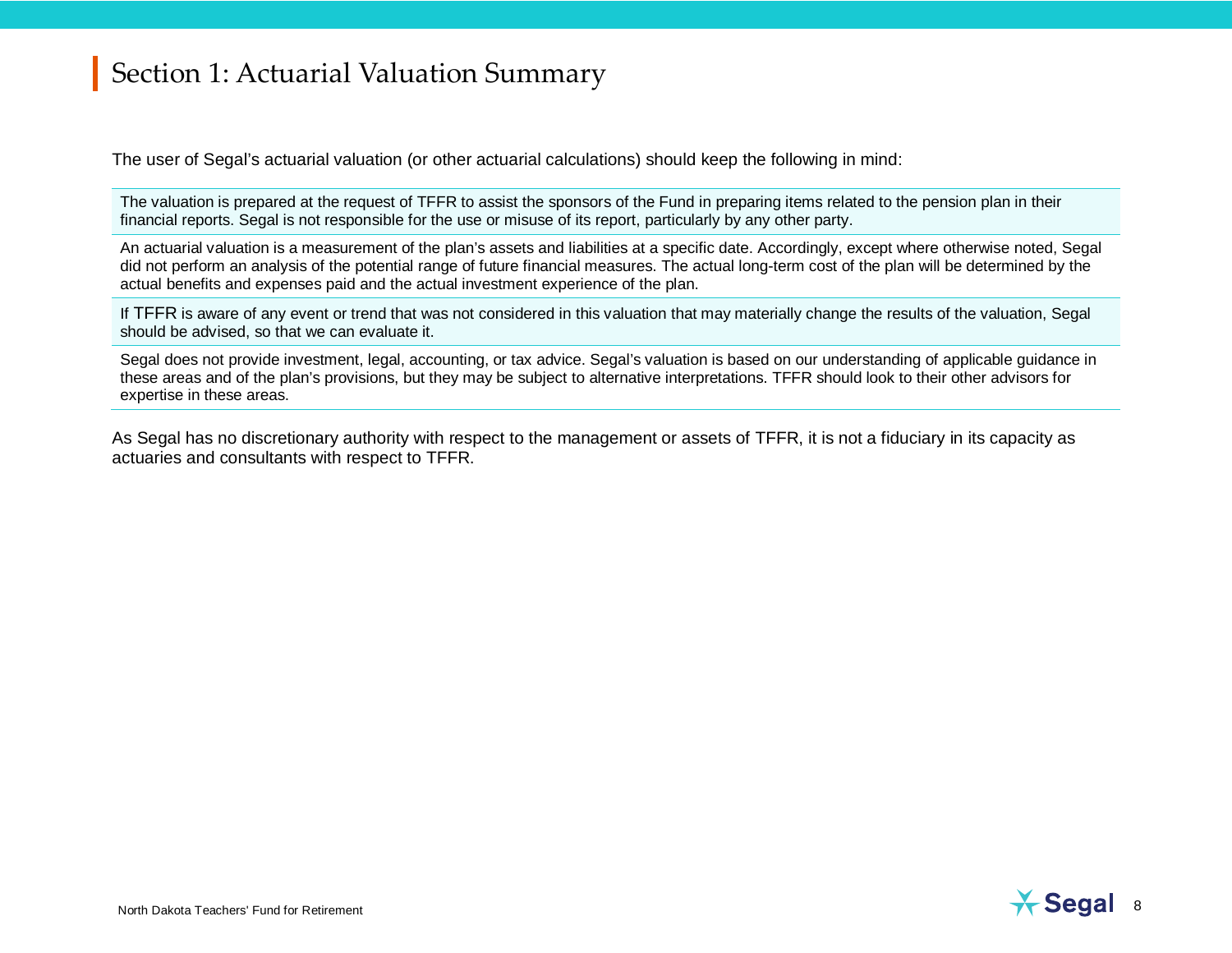# Section 3: Additional Information for GASB 68 GASB 67 and 68 Information

#### **Exhibit 1 – Membership Data**

|                                   | <b>July 1, 2021</b> | <b>July 1, 2020</b> |
|-----------------------------------|---------------------|---------------------|
| Retired members and beneficiaries | 9,262               | 9,036               |
| Vested inactive members           | 1,754               | 1,715               |
| Non-Vested inactive members       | 1,213               | 1,132               |
| Active members                    |                     |                     |
| Vested                            | 8,306               | 8,216               |
| Non-Vested                        | 3,321               | 3,131               |
| <b>Total active members</b>       | 11,627              | 11,347              |
| <b>Total membership</b>           | 23,856              | 23,230              |

#### **Active Membership By Plan Eligibility**

|                                | July 1, 2021 | <b>July 1, 2020</b> |
|--------------------------------|--------------|---------------------|
| <b>Tiered 1 Grandfathered</b>  | 1,089        | 1,396               |
| Tiered 1 Non-Grandfathered     | 3,058        | 3,098               |
| Tier <sub>2</sub>              | 7,480        | 6,853               |
| <b>Total active membership</b> | 11,627       | 11,347              |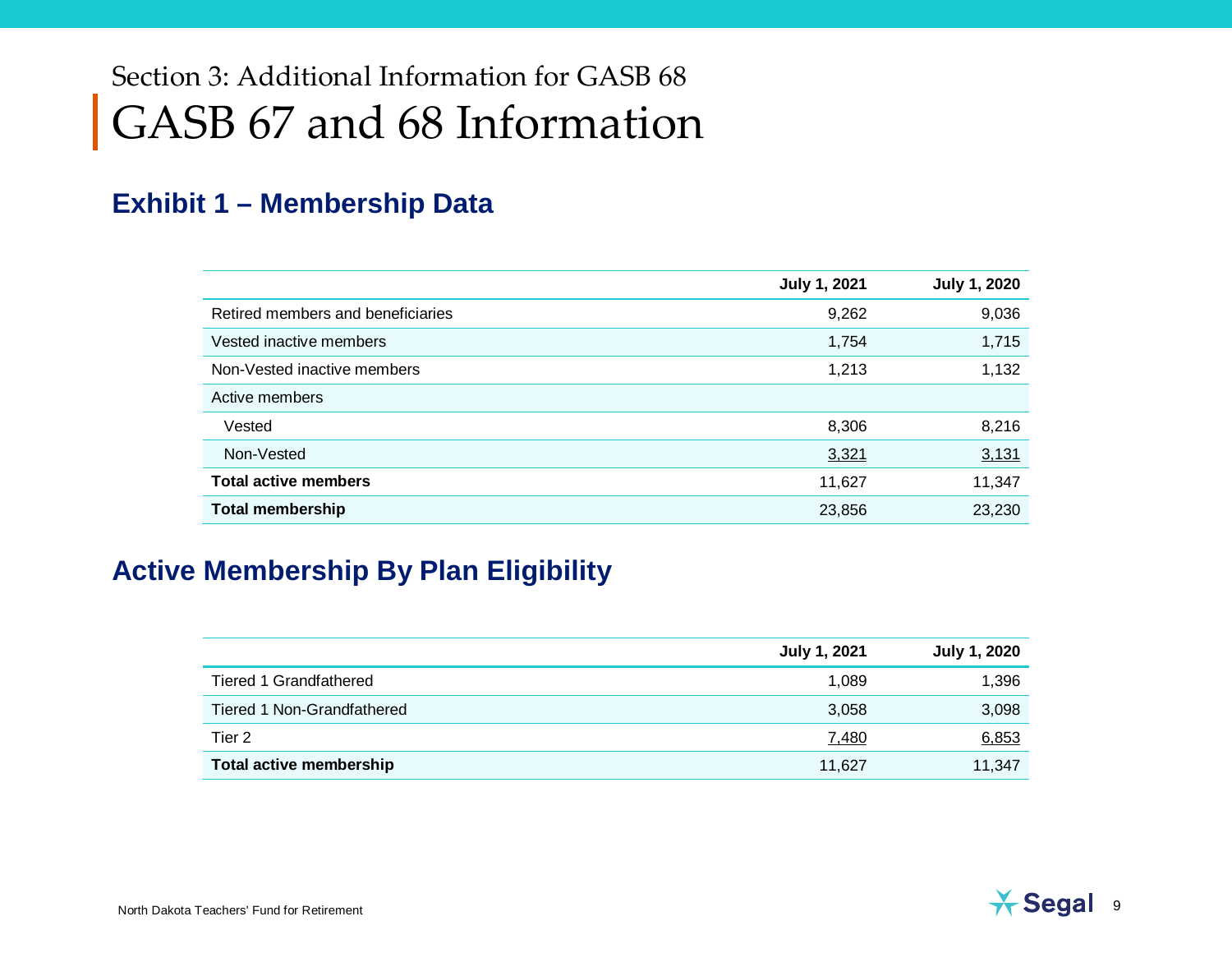#### **Exhibit 2 – Net pension liability**

| <b>Reporting Date for Employer under GASB 68</b>                           | June 30, 2021   | June 30, 2020   |
|----------------------------------------------------------------------------|-----------------|-----------------|
| <b>Components of the Net Pension Liability</b>                             |                 |                 |
| <b>Total Pension Liability</b>                                             | \$4,336,060,141 | \$4,181,035,763 |
| Plan Fiduciary Net Position                                                | (3,282,404,830) | (2,650,532,301) |
| Net Pension Liability                                                      | 1,053,655,311   | 1,530,503,462   |
| Plan Fiduciary Net Position as a percentage of the Total Pension Liability | 75.7%           | 63.4%           |

*Plan provisions.* The plan provisions used in the measurement of the net pension liability are the same as those used in the actuarial valuation as of July 1, 2021.

*Actuarial assumptions.* The total pension liability as of June 30, 2021, which was measured by an actuarial valuation as of July 1, 2021, used the following actuarial assumptions, applied to all periods included in the measurement:

| <b>Inflation</b>                  | $2.30\%$                                                                  |
|-----------------------------------|---------------------------------------------------------------------------|
| <b>Salary increases</b>           | 3.80% to 14.80%, varying by service, including inflation and productivity |
| Investment rate of return         | 7.25%, net of pension plan investment expense, including inflation        |
| <b>Cost-of-living adjustments</b> | None                                                                      |

For active and inactive members, mortality rates were based on the PubT-2010 Employee table projected with generational improvement using Scale MP-2019. For healthy retirees, mortality rates were based on 104% of the PubT-2010 Retiree table for retirees and to 95% of the PubT-2010 Contingent Survivor table for beneficiaries, both projected with generational improvement using Scale MP-2019. For disability retirees, mortality rates were based on the PubNS-2010 Non-Safety Disabled Mortality table projected with generational improvement using Scale MP-2019.

The actuarial assumptions used were based on the results of an experience study dated March 19, 2020. They are the same as the assumptions used in the July 1, 2021, funding actuarial valuation for TFFR.

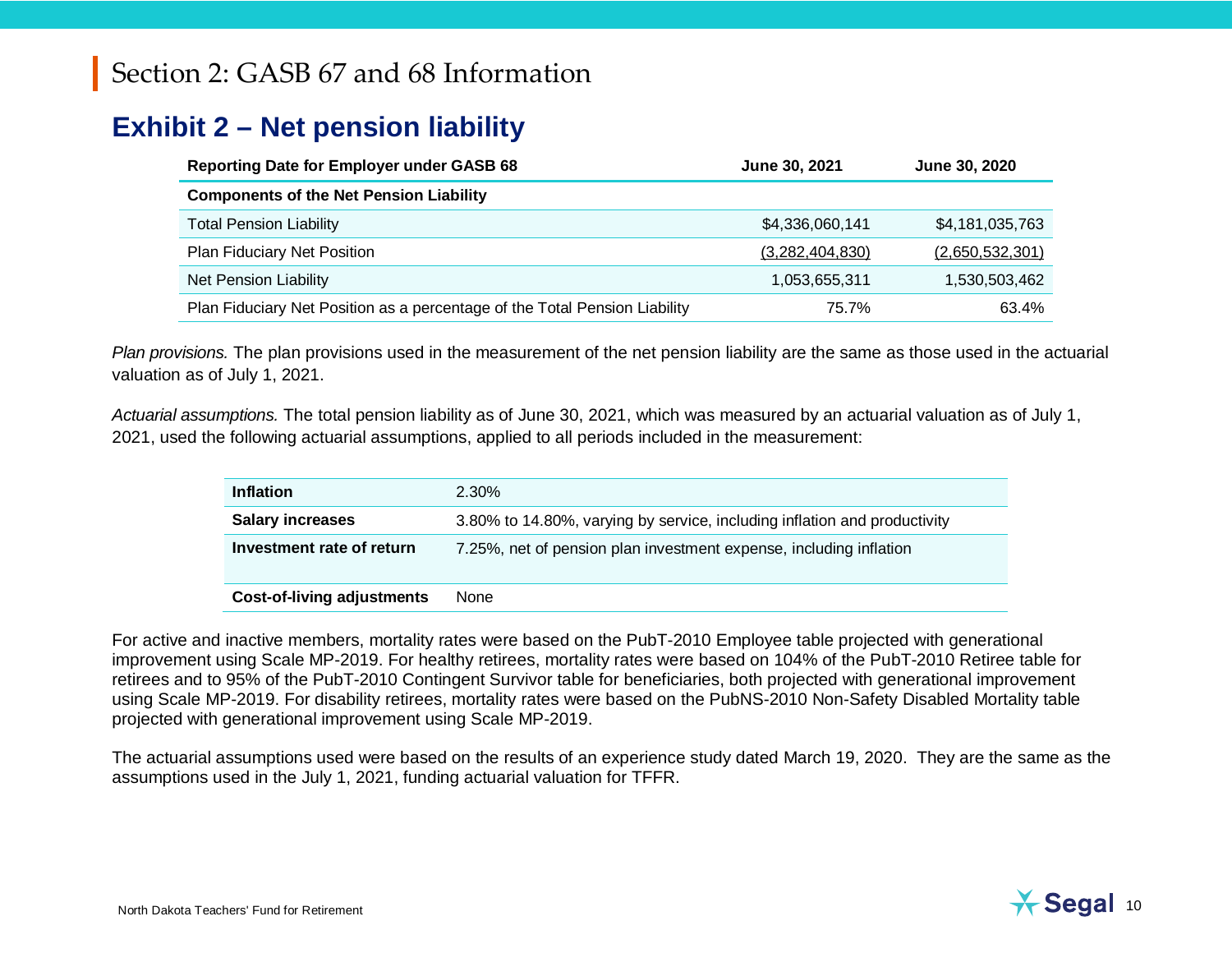### **Exhibit 3 – Target asset allocation**

The long-term expected rate of return on pension plan investments was determined using a building-block method in which bestestimate ranges of expected future real rates of return (expected returns, net of pension plan investment expense and inflation) are developed for each major asset class. These ranges are combined to produce the long-term expected rate of return by weighting the expected future real rates of return by the target asset allocation percentage and by adding expected inflation. Best estimates of arithmetic real rates of return for each major asset class included in the pension plan's target asset allocation as of June 30, 2021, are summarized in the following table:

| <b>Asset Class</b>        | <b>Target</b><br><b>Allocation</b> | <b>Long-Term Expected</b><br>Real Rate of Return <sup>*</sup> |
|---------------------------|------------------------------------|---------------------------------------------------------------|
| <b>Global Equities</b>    | 55.00%                             | 6.87%                                                         |
| Global Fixed Income       | 26.00%                             | 0.74%                                                         |
| <b>Global Real Estate</b> | 18.00%                             | 4.80%                                                         |
| <b>Cash Equivalents</b>   | 1.00%                              | $-1.00\%$                                                     |
| <b>Total</b>              | 100.00%                            |                                                               |

As reported by the North Dakota Retirement and Investment Office.

*Discount rate*: The long-term expected rate of return on pension plan investments is 7.25%. The high quality tax-exempt general obligation municipal bond rate (20-Bond GO Index) as of the closest date prior to the valuation date of June 30, 2021, is 2.16%, as published by The Bond Buyer.

The discount rate used to measure the total pension liability was 7.25% as of June 30, 2021. The projection of cash flows used to determine the discount rate assumed plan member and employer contributions will be made at rates equal to those based on the July 1, 2021, Actuarial Valuation Report. For this purpose, only employer contributions that are intended to fund benefits of current plan members and their beneficiaries are included. Projected employer contributions that are intended to fund the service costs of future plan members and their beneficiaries, as well as projected contributions from future plan members, are not included. Based on those assumptions, the pension plan's fiduciary net position was projected to be available to make all projected future benefit payments of current plan members as of June 30, 2021. Therefore, the long-term expected rate of return on pension plan investments was applied to all periods of projected benefit payments to determine the total pension liability as of June 30, 2021*.*

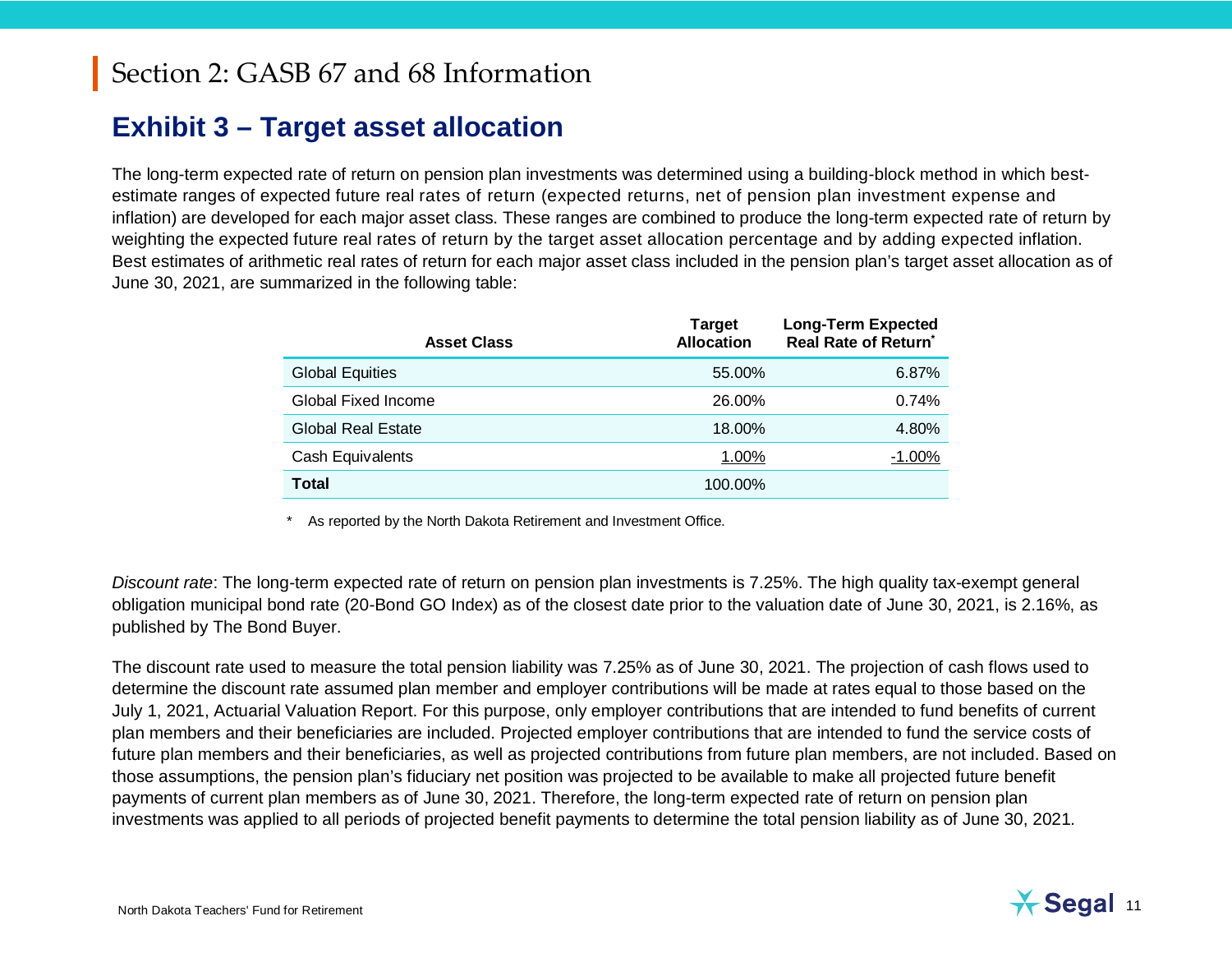#### **Exhibit 4 – Discount rate sensitivity**

*Sensitivity of the net pension liability to changes in the discount rate.* The following presents the net pension liability of the TFFR, calculated using the discount rate of 7.25%, as well as what the net pension liability would be if it were calculated using a discount rate that is 1-percentage-point lower (6.25%) or 1-percentage-point higher (8.25%) than the current rate.

|                                            | 1% Decrease<br>(6.25%) | <b>Current</b><br><b>Discount Rate</b><br>(7.25%) | 1% Increase<br>(8.25%) |
|--------------------------------------------|------------------------|---------------------------------------------------|------------------------|
| Net pension liability as of June 30, 2017* | 1,826,126,843          | 1,373,525,753                                     | 996,748,988            |
| Net pension liability as of June 30, 2018* | 1,799,744,383          | 1,332,858,315                                     | 944,554,161            |
| Net pension liability as of June 30, 2019* | 1,859,994,289          | 1,377,253,104                                     | 976,082,834            |
| Net pension liability as of June 30, 2020  | 2,038,548,355          | 1,530,503,462                                     | 1,108,292,065          |
| Net pension liability as of June 30, 2021  | 1,582,102,595          | 1,053,655,311                                     | 614,833,478            |
|                                            |                        |                                                   |                        |

\* Net pension liability on or before June 30, 2019 were based on 6.75% (1% Decrease),

7.75% (Current Discount) and 8.75% (1% Increase) discount rates.

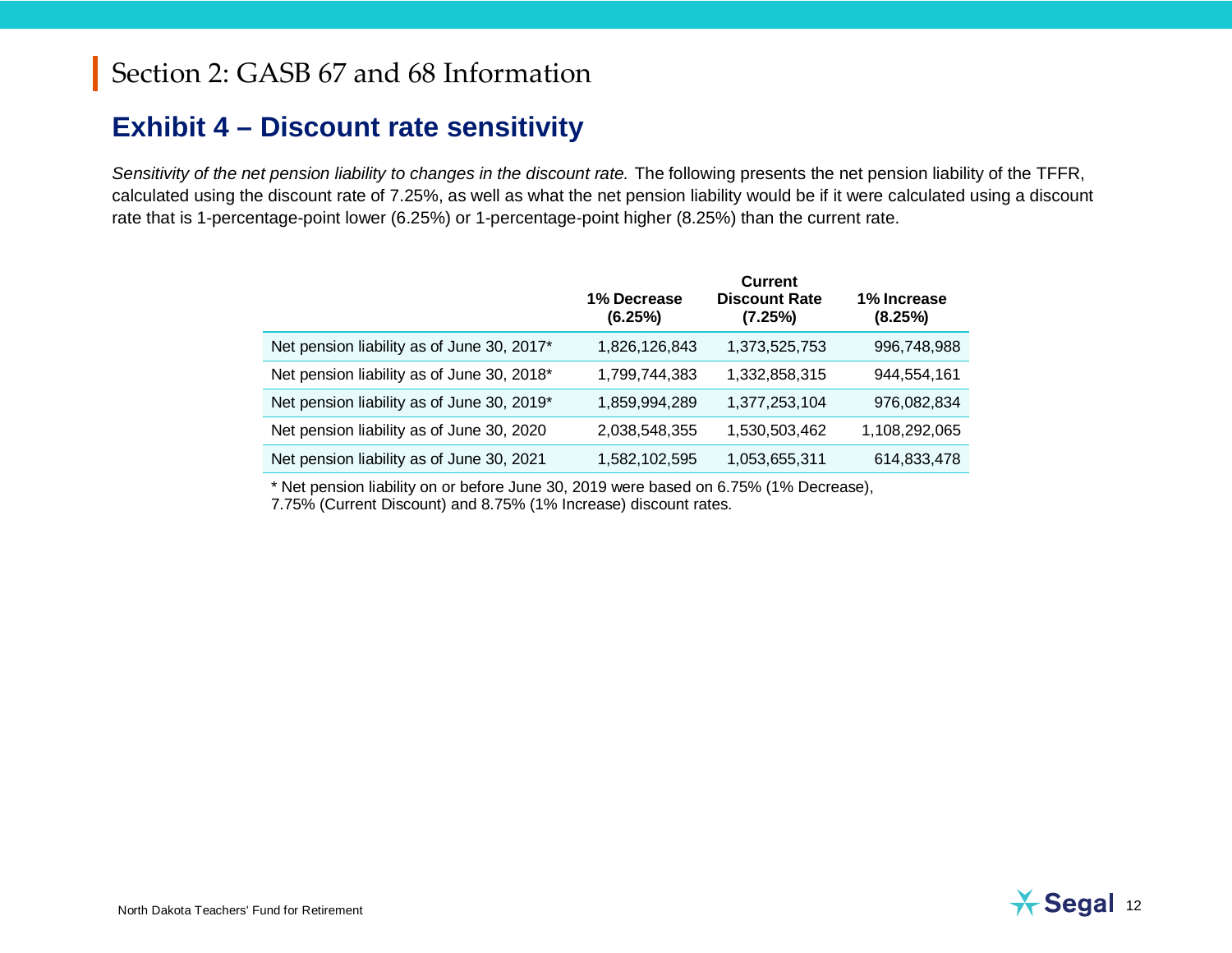## **Exhibit 5 – Schedule of changes in Net Pension Liability**

| Reporting Date for Employer under GASB 68                                  | June 30, 2021    | June 30, 2020   |
|----------------------------------------------------------------------------|------------------|-----------------|
| <b>Total Pension Liability</b>                                             |                  |                 |
| Service cost                                                               | \$87,088,239     | \$80,591,201    |
| Interest                                                                   | 300,698,090      | 306,790,705     |
| Change of benefit terms                                                    | $\Omega$         | 0               |
| Differences between expected and actual experience                         | 8,366,320        | (20, 732, 097)  |
| Changes of assumptions                                                     | 0                | 51,813,028      |
| Benefit payments, including refunds of member contributions                | (241, 128, 271)  | (230, 851, 234) |
| Net change in Total Pension Liability                                      | \$155,024,378    | \$187,611,603   |
| Total Pension Liability - beginning                                        | 4, 181, 035, 763 | 3,993,424,160   |
| Total Pension Liability - ending                                           | \$4,336,060,141  | \$4,181,035,763 |
| <b>Plan Fiduciary Net Position</b>                                         |                  |                 |
| Contributions - employer                                                   | \$98,264,202     | \$93,032,453    |
| Contributions - employee                                                   | 90,557,210       | 85,735,134      |
| Contributions - purchased service credit                                   | 2,559,121        | 2,175,497       |
| Contributions - other                                                      | 126,112          | 158,683         |
| Net investment income                                                      | 684,172,530      | 86,206,117      |
| Benefit payments, including refunds of member contributions                | (241, 128, 271)  | (230, 851, 234) |
| Administrative expense                                                     | (2,678,375)      | (2,095,405)     |
| Other                                                                      | 0                | $\overline{0}$  |
| Net change in Plan Fiduciary Net Position                                  | \$631,872,529    | \$34,361,245    |
| Plan Fiduciary Net Position - beginning                                    | 2,650,532,301    | 2,616,171,056   |
| Plan Fiduciary Net Position - ending                                       | \$3,282,404,830  | \$2,650,532,301 |
| Net Pension Liability - ending                                             | \$1,053,655,311  | \$1,530,503,462 |
| Plan Fiduciary Net Position as a percentage of the Total Pension Liability | 75.7%            | 63.4%           |
| Covered employee payroll                                                   | \$770,699,600    | \$729,660,661   |
| Plan Net Pension Liability as percentage of covered employee payroll       | 136.7%           | 209.8%          |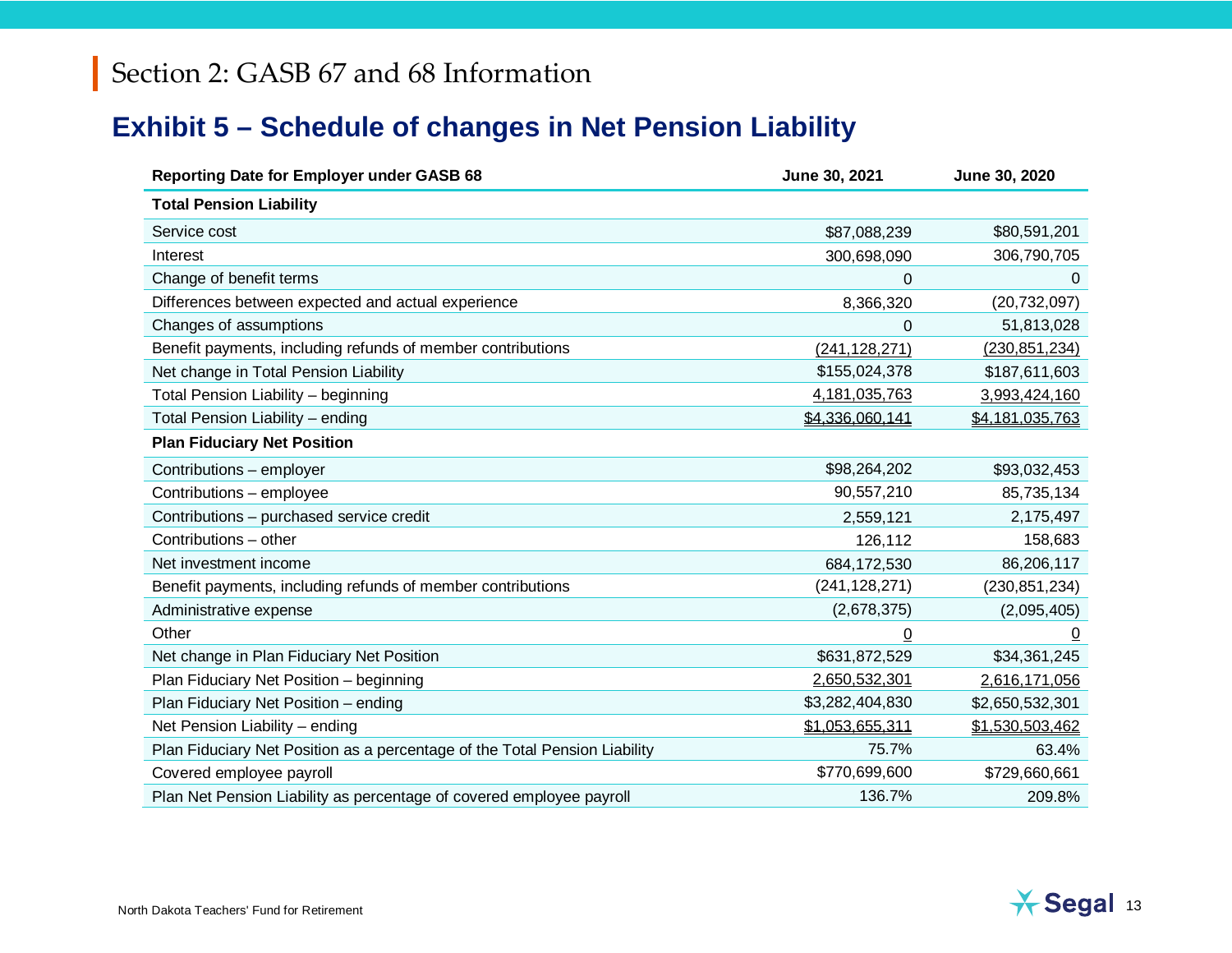## **Exhibit 6 – Schedule of employer contributions**

| <b>Year Ended</b><br>June 30 | <b>Actuarially</b><br><b>Determined</b><br><b>Contributions</b> | <b>Contributions in</b><br><b>Relation to the</b><br><b>Actuarially</b><br>Determined<br><b>Contributions</b> | <b>Contribution</b><br>Deficiency /<br>(Excess) | Covered-<br><b>Employee</b><br><b>Payroll</b> | <b>Contributions as</b><br>a Percentage of<br><b>Covered Employee</b><br><b>Payroll</b> |
|------------------------------|-----------------------------------------------------------------|---------------------------------------------------------------------------------------------------------------|-------------------------------------------------|-----------------------------------------------|-----------------------------------------------------------------------------------------|
| 2013                         | \$52,396,153                                                    | \$59,300,720                                                                                                  | (\$6,904,567)                                   | \$551,655,590                                 | 10.75%                                                                                  |
| 2014                         | 59,513,485                                                      | 62,355,146                                                                                                    | (2,841,661)                                     | 580,053,235                                   | 10.75%                                                                                  |
| 2015                         | 71,167,632                                                      | 78,422,098                                                                                                    | (7, 254, 466)                                   | 615,104,860                                   | 12.75%                                                                                  |
| 2016                         | 84,724,122                                                      | 82,839,932                                                                                                    | 1,884,190                                       | 649,724,868                                   | 12.75%                                                                                  |
| 2017                         | 89,231,211                                                      | 86,058,868                                                                                                    | 3,172,343                                       | 674,971,342                                   | 12.75%                                                                                  |
| 2018                         | 88,307,239                                                      | 86,675,715                                                                                                    | 1,631,524                                       | 679,809,385                                   | 12.75%                                                                                  |
| 2019                         | 90,777,781                                                      | 89,444,881                                                                                                    | 1,332,900                                       | 701,528,450                                   | 12.75%                                                                                  |
| 2020                         | 93,688,429                                                      | 93,032,453                                                                                                    | 655,976                                         | 729,660,661                                   | 12.75%                                                                                  |
| 2021                         | 101,655,277                                                     | 98,264,202                                                                                                    | 3,391,075                                       | 770,699,600                                   | 12.75%                                                                                  |

See accompanying notes to this schedule on next page.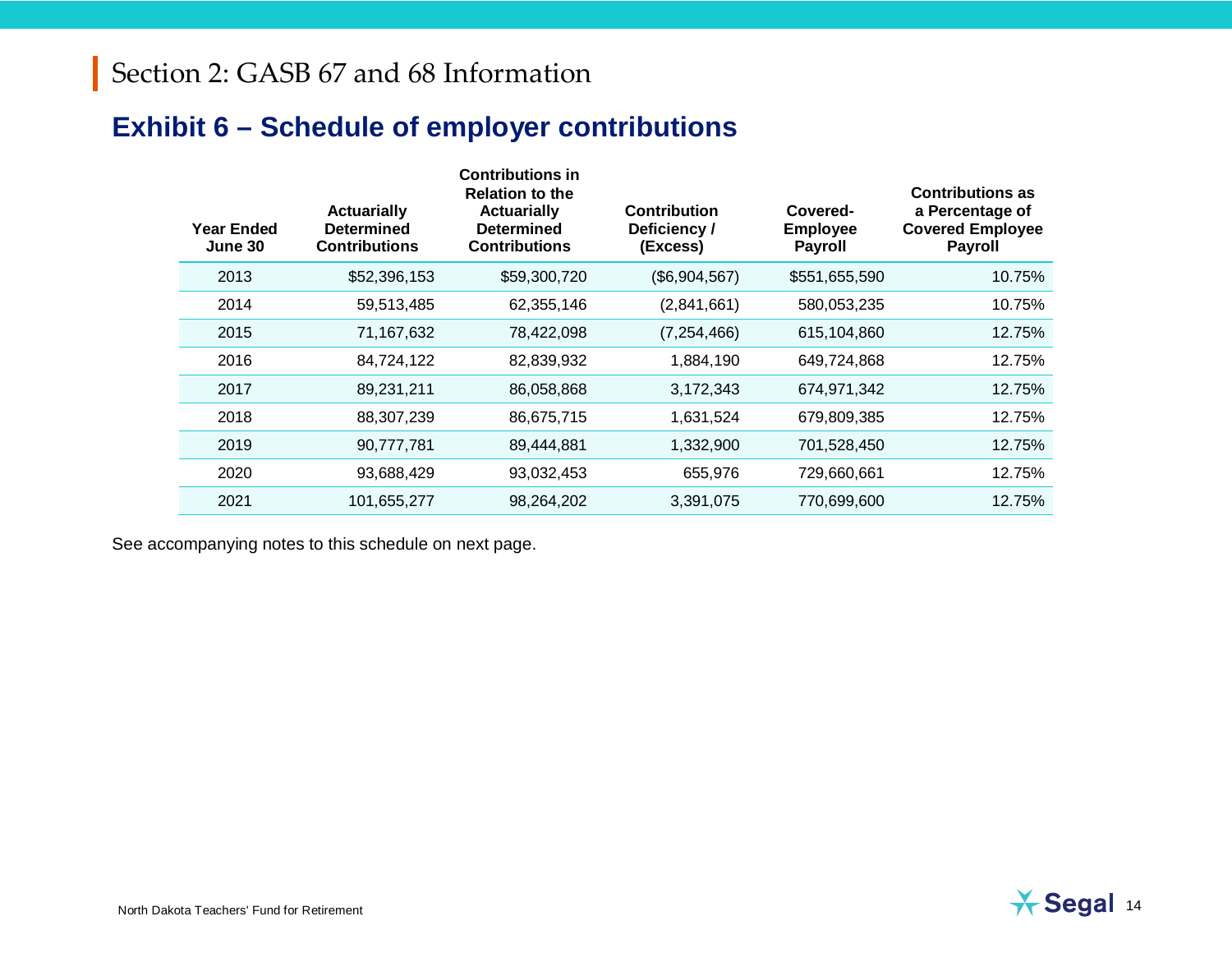#### **Notes to Exhibit 6:**

**Methods and assumptions used to establish "actuarially determined contribution" rates:**

| <b>Valuation date</b>                | Actuarially determined contribution rates are calculated as of June 30, with<br>appropriate interest to the middle of the fiscal year.                                                                                                                                                                                                                                        |
|--------------------------------------|-------------------------------------------------------------------------------------------------------------------------------------------------------------------------------------------------------------------------------------------------------------------------------------------------------------------------------------------------------------------------------|
| <b>Actuarial cost method</b>         | <b>Entry Age Actuarial Cost Method</b>                                                                                                                                                                                                                                                                                                                                        |
| <b>Amortization method</b>           | Level percentage of pay, closed                                                                                                                                                                                                                                                                                                                                               |
| <b>Remaining amortization period</b> | 22 years as of July 1, 2021<br>The amortization of unfunded actuarial accrued liability (UAAL) within the<br>actuarially determined contribution rate calculation is based on the level<br>percentage of pay required to amortize the UAAL over the 30-year closed<br>period that began July 1, 2013. For this calculation, payroll is assumed to<br>increase 3.25% per year. |
| <b>Asset valuation method</b>        | The market value of assets with a five-year phase-in of actual return in excess<br>of (or less than) expected investment income. Expected investment income is<br>determined using the assumed investment return rate and the market value of<br>assets (adjusted for receipts and disbursements during the year).                                                            |
| Investment rate of return            | 7.25%, net of pension plan investment expense                                                                                                                                                                                                                                                                                                                                 |
| Inflation rate                       | 2.30%                                                                                                                                                                                                                                                                                                                                                                         |
| <b>Projected salary increases</b>    | 3.80% to 14.80%, varying by service, includes inflation and productivity                                                                                                                                                                                                                                                                                                      |
| Mortality <sup>*</sup>               | Post-retirement Non-Disabled: 104% of the PubT-2010 Retiree table for retirees<br>and to 95% of the PubT-2010 Contingent Survivor table for beneficiaries, both<br>projected with generational improvement using Scale MP-2019.<br>Pre-retirement Non-Disabled: PubT-2010 Employee table projected with<br>generational improvement using Scale MP-2019                       |
|                                      | Disabled: PubNS-2010 Non-Safety Disabled Mortality table projected with<br>generational improvement using Scale MP-2019.                                                                                                                                                                                                                                                      |
| <b>Other assumptions</b>             | Same as those used in the July 1, 2021 funding actuarial valuation.                                                                                                                                                                                                                                                                                                           |

The mortality rates were based on historical and current demographic data, as used in the experience study dated March 19, 2020. The underlying tables reasonably reflect the mortality experience of the Fund as of the measurement date.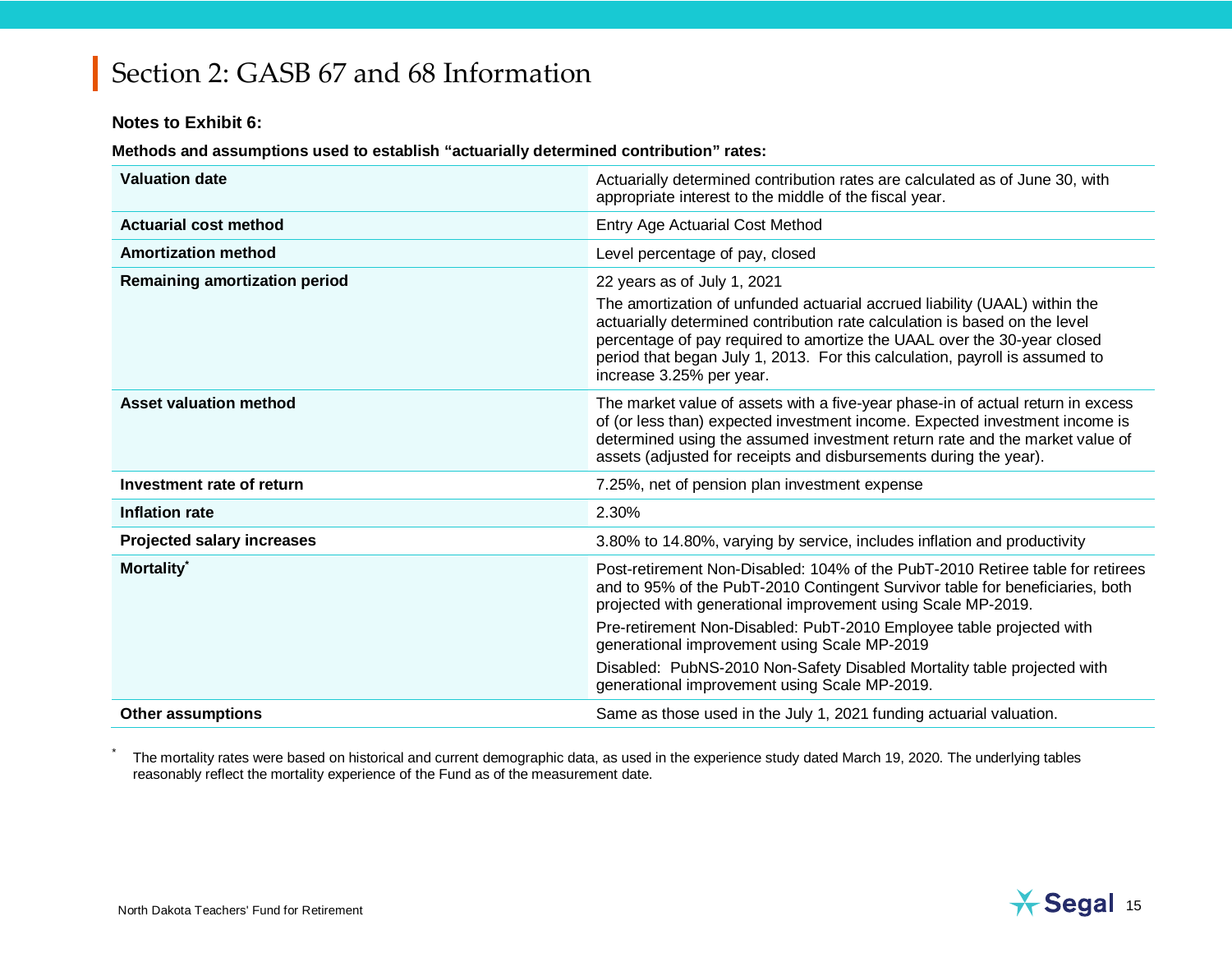# Section 3: Additional Information for GASB 68 Additional Information for GASB 68

Changes in the collective net pension liability from the beginning of the year to the end of the year arise from the net difference between changes in the total pension liability and plan fiduciary net position that occurred during the year. Changes in net pension liability will be recognized immediately as pension expense, or reported as deferred outflows of resources related to pensions or deferred inflows of resources related to pensions, depending on the nature of the change.

Differences between actual and expected investment-related experience are recognized over a closed five-year period. Differences between actual and expected non-investment-related experience and changes of assumptions are recognized over the average of the expected remaining service lives of all members who are provided with pensions through the pension plan (active employees and inactive employees). The amounts below that are not included in pension expense for the current year are included in deferred outflows of resources or deferred inflows of resources related to pensions.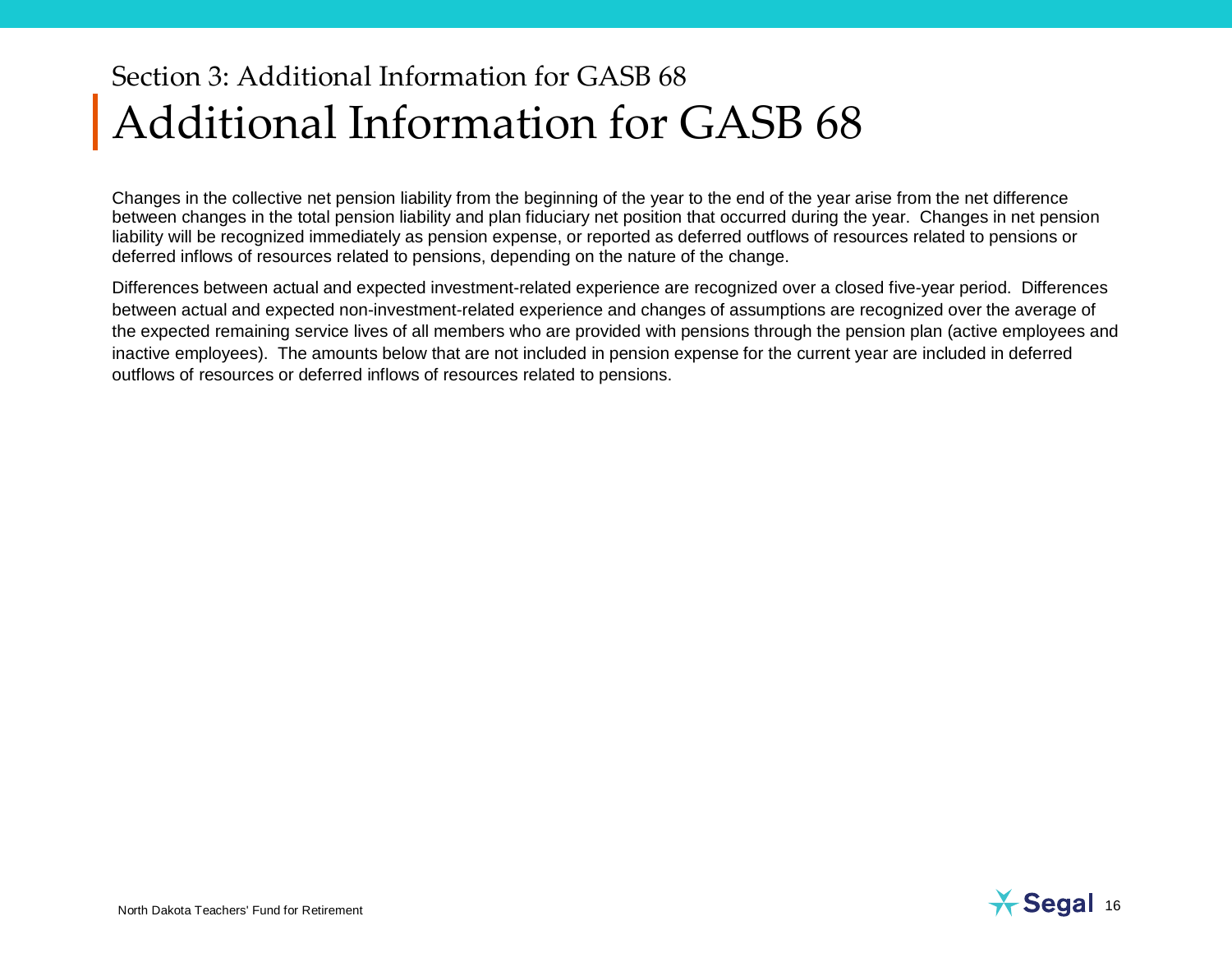### **Exhibit A: Reconciliation of Collective Net Pension Liability**

|                                                                  |                                          | Increase/(Decrease)<br>For Fiscal Year Ending June 30, 2021 |                                                |
|------------------------------------------------------------------|------------------------------------------|-------------------------------------------------------------|------------------------------------------------|
|                                                                  | <b>Total Pension</b><br>Liability<br>(a) | <b>Plan Fiduciary</b><br><b>Net Position</b><br>(b)         | <b>Net Pension</b><br>Liability<br>$(a) - (b)$ |
| Balance at the beginning of the year                             | \$4,181,035,763                          | \$2,650,532,301                                             | \$1,530,503,462                                |
| <b>Changes for the year</b>                                      |                                          |                                                             |                                                |
| Service cost                                                     | 87,088,239                               |                                                             | 87,088,239                                     |
| Interest                                                         | 300,698,090                              |                                                             | 300,698,090                                    |
| Differences between expected and actual experience               | 8,366,320                                |                                                             | 8,366,320                                      |
| Contributions - employer                                         |                                          | 98,264,202                                                  | (98, 264, 202)                                 |
| Contributions - member                                           |                                          | 90,557,210                                                  | (90, 557, 210)                                 |
| Contributions - purchased service credit                         |                                          | 2,559,121                                                   | (2,559,121)                                    |
| Contributions - other                                            |                                          | 126,112                                                     | (126, 112)                                     |
| Net Investment income                                            |                                          | 684,172,530                                                 | (684, 172, 530)                                |
| Benefit payments, including refunds of employee<br>contributions | (241, 128, 271)                          | (241, 128, 271)                                             |                                                |
| Administrative expense                                           |                                          | (2,678,375)                                                 | 2,678,375                                      |
| Change of assumptions                                            | $\overline{\phantom{a}}$                 | --                                                          |                                                |
| Change of benefit terms                                          | --                                       | --                                                          |                                                |
| <b>Net Change</b>                                                | 155,024,378                              | 631,872,529                                                 | (476, 848, 151)                                |
| <b>Balances at end of year</b>                                   | \$4,336,060,141                          | \$3,282,404,830                                             | \$1,053,655,311                                |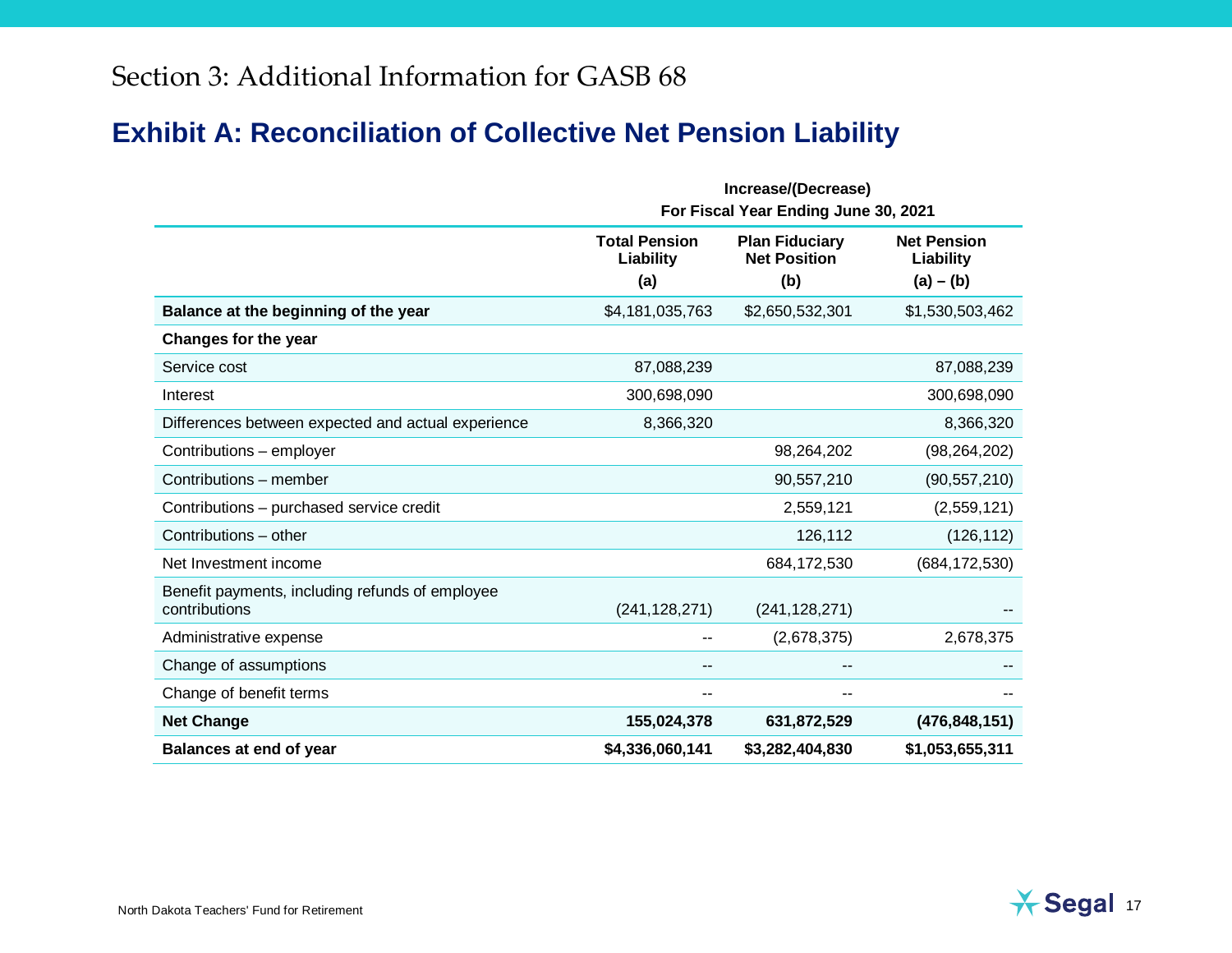As shown in Exhibit A, during the plan year that ended June 30, 2021, the changes in net pension liability due to differences between expected and actual demographic experience is an increase of \$8,366,320. The average expected remaining service lives of all members is 8 years, determined as of July 1, 2020 (the beginning of the measurement period ending June 30, 2021). Therefore, of the \$8,366,320 demographic loss, \$1,045,790 is recognized in pension expense in the current year and \$7,320,530 is reflected as a deferred inflow of resources related to pensions.

Based on the assumed investment return of 7.25%, the expected net investment income for the year was \$190,267,717. As shown in Exhibit A, the actual net investment income for the year was \$684,172,530. The difference between actual and expected investment experience is a decrease in net pension liability of \$493,904,813, which is recognized over a 5-year period. Of this amount, \$98,780,963 is reflected in the current year and \$395,123,850 is reflected as a deferred outflow of resources related to pensions.

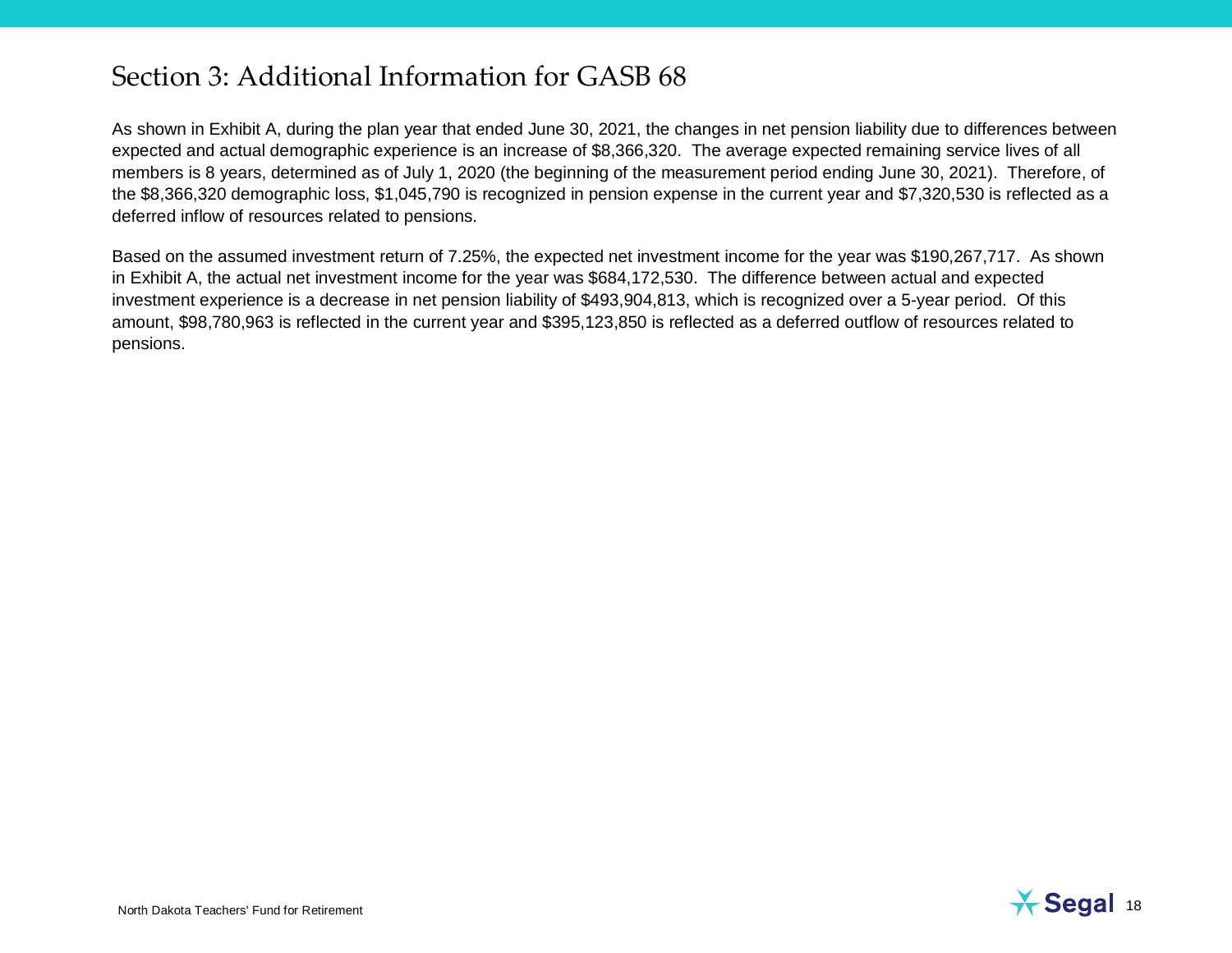#### **Exhibit B: Collective Deferred Outflow of Resources and Deferred Inflows of Resources Related to Pensions**

| <b>Employer</b>       | <b>Year Established</b> | <b>Original Balance</b> | <b>Original Amortization</b><br><b>Period</b> | <b>Amortization Amount</b><br>During 2021 | <b>Outstanding Balance</b><br>at June 30, 2021 |  |
|-----------------------|-------------------------|-------------------------|-----------------------------------------------|-------------------------------------------|------------------------------------------------|--|
| <b>Outflows</b>       |                         |                         |                                               |                                           |                                                |  |
| Demographics          | 2015                    | \$2,209,258             | 7 years                                       | \$315,610                                 | \$0                                            |  |
| Assumptions           | 2015                    | 171,324,647             | 7 years                                       | 24,474,947                                | 0                                              |  |
| Investments           | 2019                    | 59, 163, 355            | 5 years                                       | 11,832,671                                | 23,665,342                                     |  |
| Investments           | 2020                    | 114,538,151             | 5 years                                       | 22,907,630                                | 68,722,890                                     |  |
| Assumptions           | 2020                    | 51,813,028              | 7 years                                       | 7,401,861                                 | 37,009,305                                     |  |
| Demographics          | 2021                    | 8,366,320               | 8 years                                       | 1,045,790                                 | 7,320,530                                      |  |
| <b>Total Outflows</b> |                         |                         |                                               | \$67,978,509                              | \$136,718,067                                  |  |
| <b>Inflows</b>        |                         |                         |                                               |                                           |                                                |  |
| Demographics          | 2016                    | 8,092,800               | 7 years                                       | 1,156,114                                 | 1,156,116                                      |  |
| Demographics          | 2017                    | 10,748,944              | 7 years                                       | 1,535,563                                 | 3,071,129                                      |  |
| Investments           | 2017                    | 103,235,815             | 5 years                                       | 20,647,163                                | $\mathbf{0}$                                   |  |
| Investments           | 2018                    | 30,002,998              | 5 years                                       | 6,000,600                                 | 6,000,598                                      |  |
| Demographics          | 2018                    | 27,939,071              | 7 years                                       | 3,991,296                                 | 11,973,887                                     |  |
| Demographics          | 2019                    | 23,494,914              | 7 years                                       | 3,356,416                                 | 13,425,666                                     |  |
| Demographics          | 2020                    | 20,732,097              | 7 years                                       | 2,961,728                                 | 14,808,640                                     |  |
| Investments           | 2021                    | 493,904,813             | 5 years                                       | 98,780,963                                | 395, 123, 850                                  |  |
| <b>Total Inflows</b>  |                         |                         |                                               | \$138,429,843                             | \$445,559,886                                  |  |

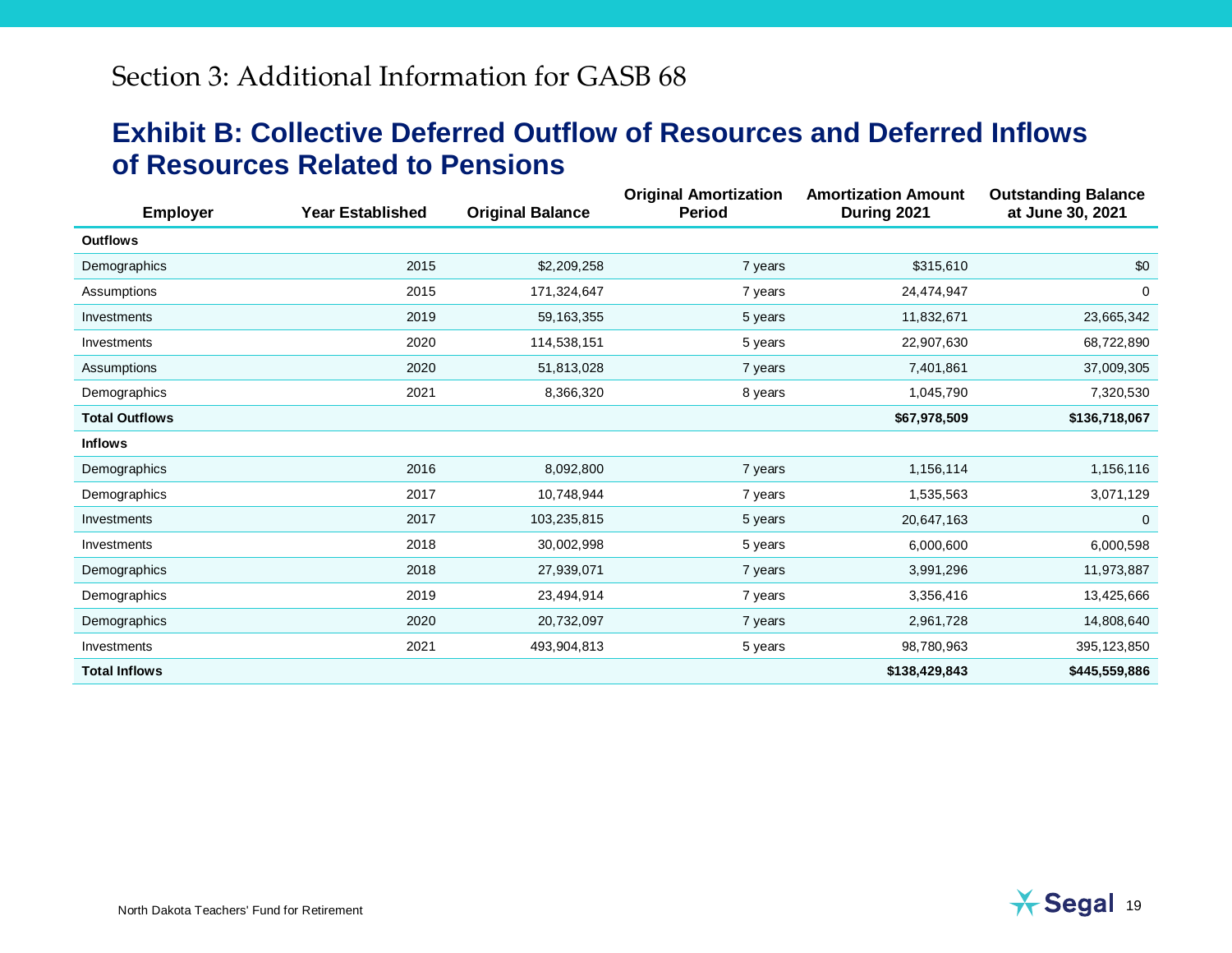#### **Exhibit B: Collective Deferred Outflow of Resources and Deferred Inflows of Resources Related to Pensions** *(continued)*

|                                                                                                                    | June 30, 2021     | June 30, 2020  |
|--------------------------------------------------------------------------------------------------------------------|-------------------|----------------|
| <b>Deferred Outflows of Resources</b>                                                                              |                   |                |
| Difference between expected an actual experience in the Total Pension Liability                                    | \$7,320,530       | \$315,610      |
| Changes in assumptions                                                                                             | 37,009,305        | 68,886,113     |
| Net difference between projected and actual earnings on pension plan investments                                   | $\underline{0}$   | 94,480,172     |
| <b>Total Deferred Outflows of Resources</b>                                                                        | \$44,329,835      | \$163,681,895  |
| <b>Deferred Inflows of Resources</b>                                                                               |                   |                |
| Difference between expected and actual experience in the Total Pension Liability                                   | \$44,435,438      | \$57,436,555   |
| Changes of assumptions                                                                                             | 0                 | 0              |
| Net difference between projected and actual earnings on pension plan investments                                   | 308,736,216       | $\overline{0}$ |
| <b>Total Deferred Inflows of Resources</b>                                                                         | \$353,171,654     | \$57,436,555   |
| Deferred outflows of resources and deferred inflows of resources related to pension will be recognized as follows: |                   |                |
| Year Ended June 30:                                                                                                |                   |                |
| 2021                                                                                                               | N/A               | \$27,283,839   |
| 2022                                                                                                               | (\$74,594,728)    | 23,140,445     |
| 2023                                                                                                               | (67, 438, 017)    | 30,297,156     |
| 2024                                                                                                               | (77, 735, 121)    | 20,000,052     |
| 2025                                                                                                               | (96,651,456)      | 1,083,715      |
| 2026                                                                                                               | 5,485,923         | 4,440,133      |
| Thereafter                                                                                                         | 2,091,580         |                |
| Net deferred outflows/(inflows) of resources                                                                       | (\$308, 841, 819) | \$106,245,340  |

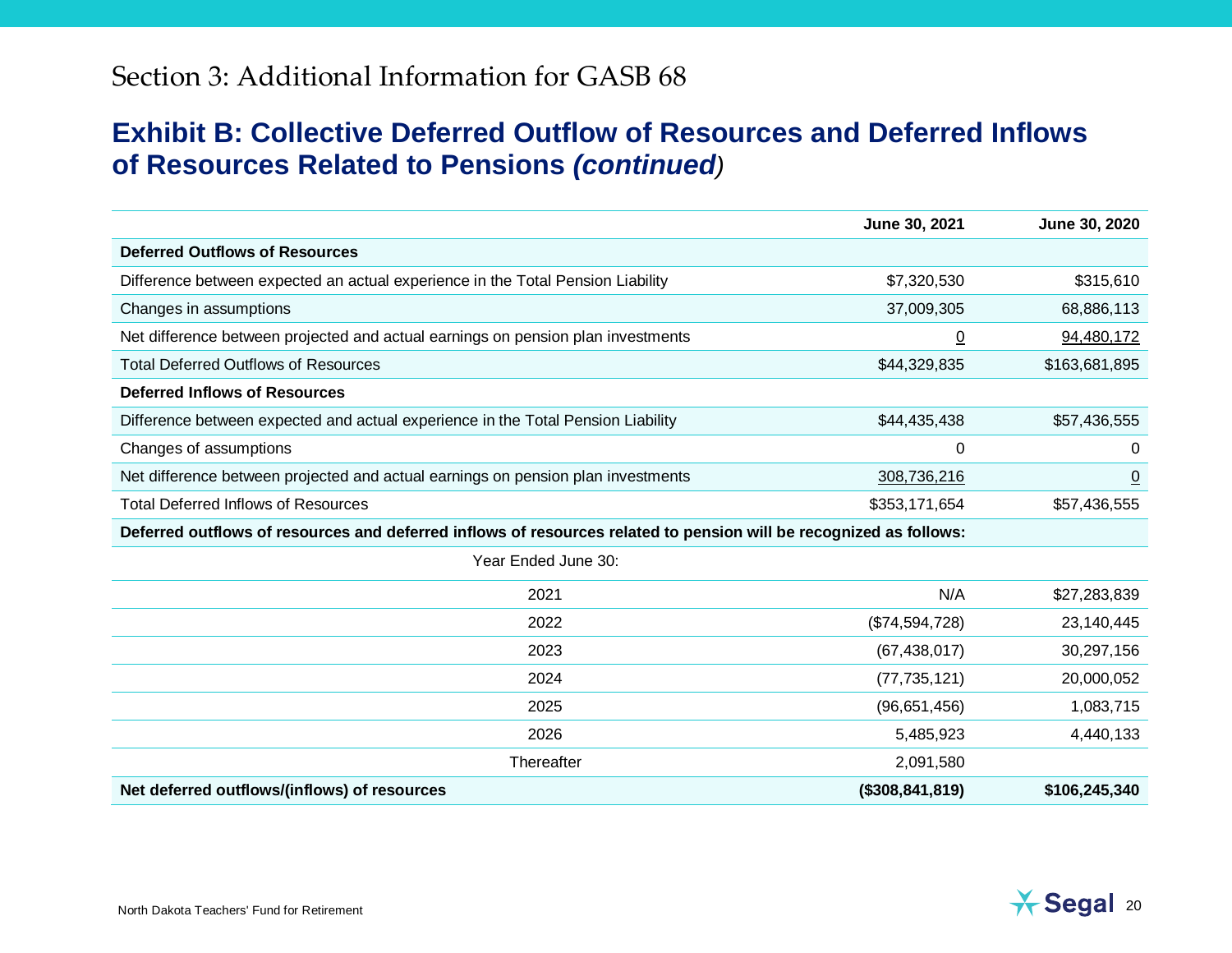Exhibit C below shows the individual components of collective pension expense, which totaled \$36,503,210 for the fiscal year that ended June 30, 2021.

Annual pension expense for the year can also be viewed as the change in net pension liability, plus employer contributions for the year, less the change in outstanding balances of deferred outflows and deferred inflows of resources from the end of the prior fiscal year to end of the current fiscal year. From Exhibit A, the change in net pension liability during the year was -\$476,848,151 and employer contributions were \$98,264,202. The net value of deferred outflows and deferred inflows of resources as of the end of the current fiscal year is -\$308,841,819 compared to the net value as of the end of the prior fiscal of \$106,245,340 for a change of -\$415,087,159. Therefore, the pension expense for the fiscal year that ended June 30, 2021, is -\$476,848,151 + \$98,264,202 + \$415,087,159, or \$36,503,210.

#### **Exhibit C: Collective Pension Expenses**

| <b>Components of Pension Expense</b>                                         | <b>Fiscal Year Ending</b><br>June 30, 2021 | <b>Fiscal Year Ending</b><br>June 30, 2020 |
|------------------------------------------------------------------------------|--------------------------------------------|--------------------------------------------|
|                                                                              |                                            |                                            |
| Service cost                                                                 | \$87,088,239                               | \$80,591,201                               |
| Interest on the Total Pension Liability                                      | 300,698,090                                | 306,790,705                                |
| Projected earnings on plan investments                                       | (190, 267, 717)                            | (200,744,268)                              |
| Member contributions                                                         | (90, 557, 210)                             | (85, 735, 134)                             |
| Contributions - purchased service credit                                     | (2,559,121)                                | (2, 175, 497)                              |
| Contributions - other                                                        | (126, 112)                                 | (158, 683)                                 |
| Administrative expense                                                       | 2,678,375                                  | 2,095,405                                  |
| Current Year recognition of:                                                 |                                            |                                            |
| Changes in assumptions                                                       | 31,876,808                                 | 31,876,812                                 |
| Difference between expected and actual experience                            | (11,639,717)                               | (11, 350, 174)                             |
| Difference between projected and actual earnings on pension plan investments | (90,688,425)                               | 39,444,373                                 |
| Change of benefit terms                                                      | 0                                          | $\Omega$                                   |
| <b>Total pension expense</b>                                                 | \$36,503,210                               | \$160,634,740                              |

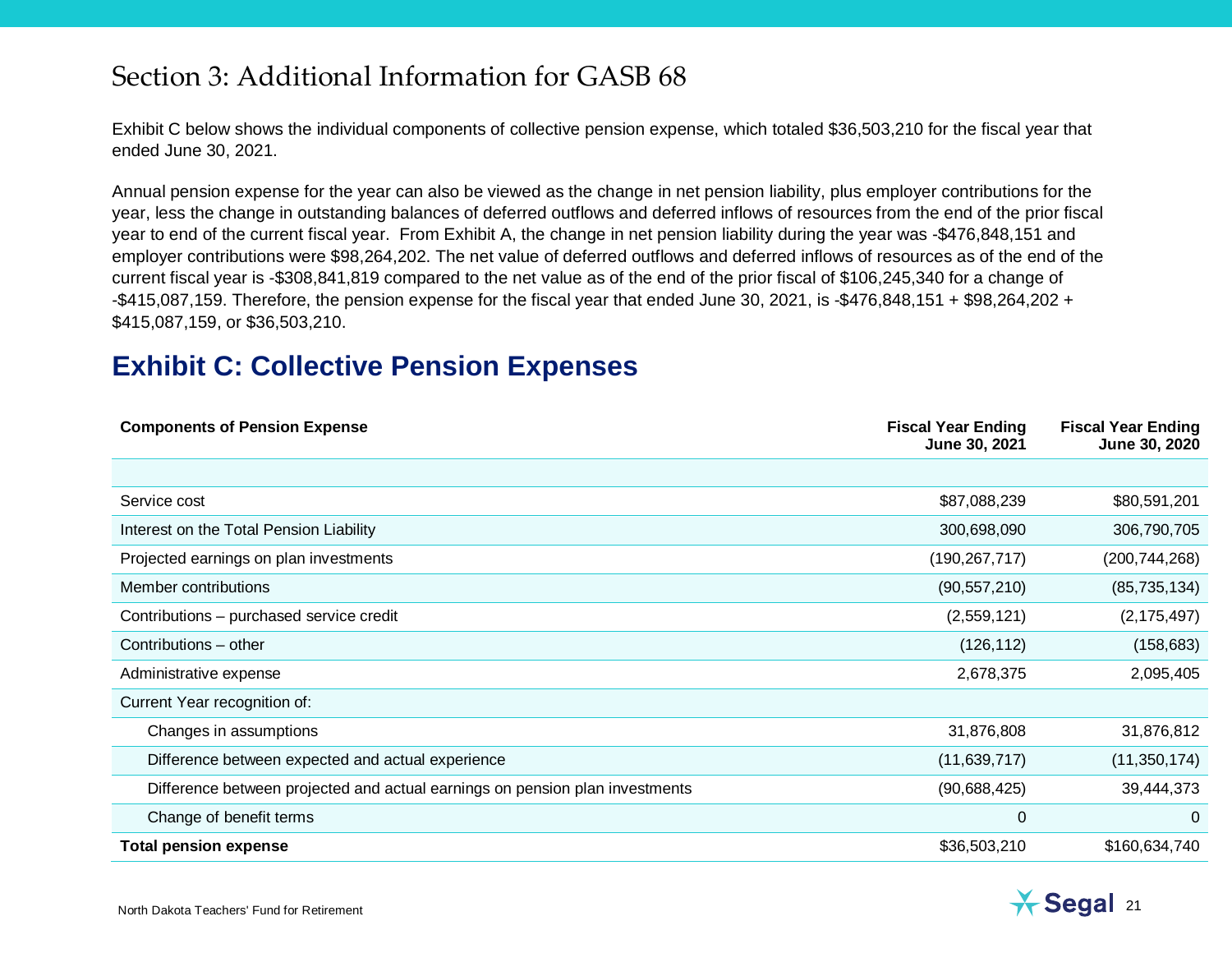TFFR is classified as a cost-sharing multiple-employer defined benefit pension plan for GASB accounting purposes. As specified in GASB 68, employers that participate in TFFR are required to recognize their proportionate share of the collective pension amounts for all benefits provided through the Fund. Pension amounts to be recognized by employers include the net pension liability, deferred outflows of resources related to pensions, deferred inflows of resources related to pensions, and pension expense. In addition, the effects of (1) a change in the employer's proportion of the collective net pension liability and (2) differences during the measurement period between the employer's contributions and its proportionate share of the total of contributions from employers included in the collective net pension liability are required to be determined and recognized.

The basis of an employer's allocation of the collective pension amounts should be consistent with the manner in which contributions to the plan are determined. Since contributions to TFFR are collected as a percentage of payroll, covered payroll for the fiscal year ending June 30, 2021, is used as the proportionate share allocation basis. Retirement and Investment Office staff supplied covered payroll for each employer.

The net effect of the change on an employer's proportionate share of the collective net pension liability and collective deferred outflows of resources and deferred inflows of resources is recognized over the average of the expected remaining service lives of all members who are provided with pensions through TFFR.

In addition, the difference between the actual employer contributions and the proportionate share of the employer contributions during the measurement period ended June 30, 2021, is recognized over the same period. However, since TFFR contributions are collected on the same basis as the proportionate share allocation, there is no difference between the actual employer contributions and the proportionate share of the employer contributions. If employers no longer report to TFFR, they will continue to remain on the schedule until their deferral balances are depleted.

Exhibits D and E that follow show the proportionate share information for employers of TFFR for the fiscal year ending June 30, 2021.

6085909v5/13475.006

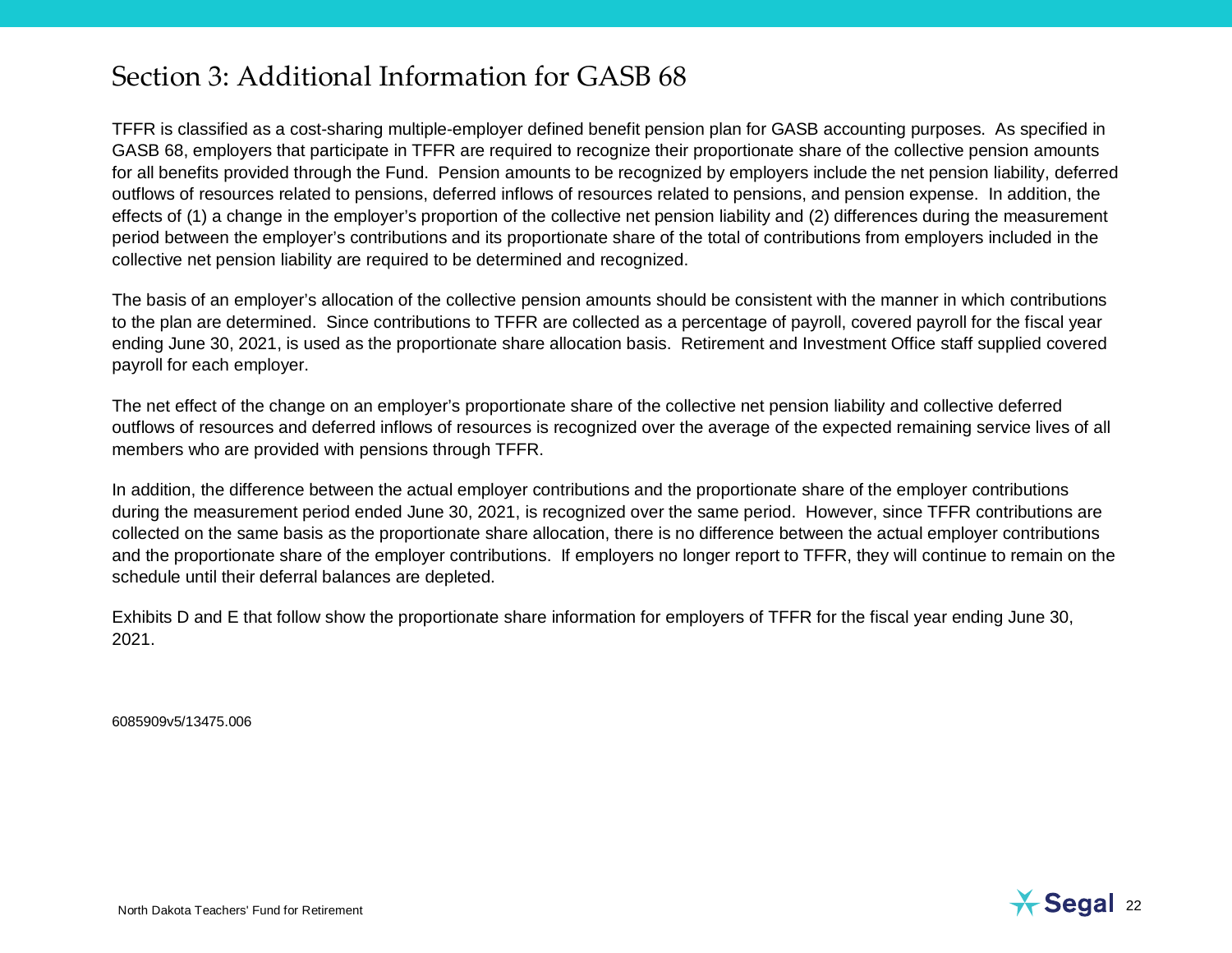#### **EXHIBIT D Schedule of Employer Allocations as of June 30, 2021**

|                                                   |                              | <b>Employer's</b><br>Proportionate |
|---------------------------------------------------|------------------------------|------------------------------------|
| <b>Employer Name</b><br>Alexander School          | <b>Covered Payroll</b><br>\$ | <b>Share Allocation</b>            |
|                                                   | 1,532,485                    | 0.19884342%                        |
| Anamoose School                                   | 706,708<br>354,606           | 0.09169696%<br>0.04601094%         |
| Apple Creek Elem School                           |                              |                                    |
| <b>Ashley School</b><br><b>Bakker Elem School</b> | 1,068,982<br>55,075          | 0.13870276%<br>0.00714612%         |
| <b>Barnes County North</b>                        |                              | 0.22346593%                        |
| Beach School                                      | 1,722,251<br>2,159,780       | 0.28023624%                        |
| <b>Belcourt School</b>                            |                              | 1.19848019%                        |
| <b>Belfield Public School</b>                     | 9,236,682<br>1,577,009       | 0.20462040%                        |
| <b>Beulah School</b>                              | 3,959,829                    | 0.51379667%                        |
| Billings Co. School Dist.                         | 984,554                      | 0.12774806%                        |
| <b>Bismarck Public Schools</b>                    | 80,745,044                   | 10.47685043%                       |
| <b>Bismarck State College</b>                     |                              | 0.00000000%                        |
| Blessed John Paul II Catholic Sch Network         |                              | 0.00000000%                        |
| <b>Bottineau School</b>                           | 4,030,561                    | 0.52297432%                        |
| <b>Bowbells School</b>                            | 682,902                      | 0.08860802%                        |
| Bowman School                                     | 3,418,532                    | 0.44356212%                        |
| <b>Burke Central School</b>                       | 936,948                      | 0.12157112%                        |
| Burleigh County Spec. Ed.                         | 120,603                      | 0.01564848%                        |
| Carrington School                                 | 2,985,315                    | 0.38735126%                        |
| Cavalier School                                   | 2,512,417                    | 0.32599173%                        |
| <b>Center Stanton School</b>                      | 1,759,542                    | 0.22830447%                        |
| <b>Central Cass School</b>                        | 4,522,150                    | 0.58675909%                        |
| <b>Central Elementary School</b>                  |                              | 0.00000000%                        |
| Central Regional Education Association            | 796,299                      | 0.10332162%                        |
| Central Valley School                             | 1,425,288                    | 0.18493426%                        |
| Dakota Prairie School                             | 2,312,424                    | 0.30004219%                        |
| Devils Lake School                                | 11,725,954                   | 1.52146882%                        |
| Dickinson School                                  | 25,085,329                   | 3.25487764%                        |
| Divide School                                     | 2,943,487                    | 0.38192398%                        |
| Drake School                                      | 510,667                      | 0.06626015%                        |
| Drayton School                                    | 1,611,454                    | 0.20908981%                        |
| Dunseith School                                   | 3,767,459                    | 0.48883622%                        |
| E Central Ctr Exc Childn                          | 604,224                      | 0.07839937%                        |
| Earl Elem. School                                 | 27,200                       | 0.00352927%                        |
| <b>Edgeley School</b>                             | 1,383,988                    | 0.17957560%                        |
| Edmore School                                     | 669,351                      | 0.08684976%                        |
| Eight Mile School                                 | 1,983,342                    | 0.25734306%                        |
| Elgin-New Leipzig School                          | 1,200,323                    | 0.15574455%                        |
| Ellendale School                                  | 1,830,944                    | 0.23756904%                        |
| <b>Emerado Elementary School</b>                  | 754,570                      | 0.09790718%                        |
| <b>Enderlin Area School District</b>              | 2,175,764                    | 0.28231026%                        |
| <b>Fairmount School</b>                           | 811,349                      | 0.10527434%                        |
| Fargo Public Schools<br>Fessenden-Bowdon School   | 78,514,245                   | 10.18739920%                       |
| Finley-Sharon School                              | 1,168,957                    | 0.15167475%                        |
|                                                   | 1,166,572<br>1,436,357       | 0.15136539%                        |
| Flasher School<br>Fordville Lankin School         |                              | 0.18637055%<br>0.08045092%         |
| Fort Ransom Elem School                           | 620,035<br>172,434           | 0.02237368%                        |
| Fort Totten School                                | 1,833,731                    | 0.23793068%                        |
| Fort Yates School                                 | 1,050,265                    | 0.13627427%                        |
| Gackle-Streeter Pub Sch                           | 885,654                      | 0.11491561%                        |
| Garrison School                                   | 2,546,830                    | 0.33045686%                        |
| Glen Ullin School                                 | 1,221,554                    | 0.15849935%                        |
| Glenburn School                                   | 1,945,280                    | 0.25240442%                        |
| Goodrich School                                   | 181,557                      | 0.02355748%                        |
| <b>Grafton School</b>                             | 4,678,252                    | 0.60701365%                        |
| <b>Grand Forks School</b>                         | 51,251,415                   | 6.64998599%                        |
| <b>Great North West Cooperative</b>               | 136,985                      | 0.01777405%                        |
| Grenora School                                    | 1,315,558                    | 0.17069661%                        |

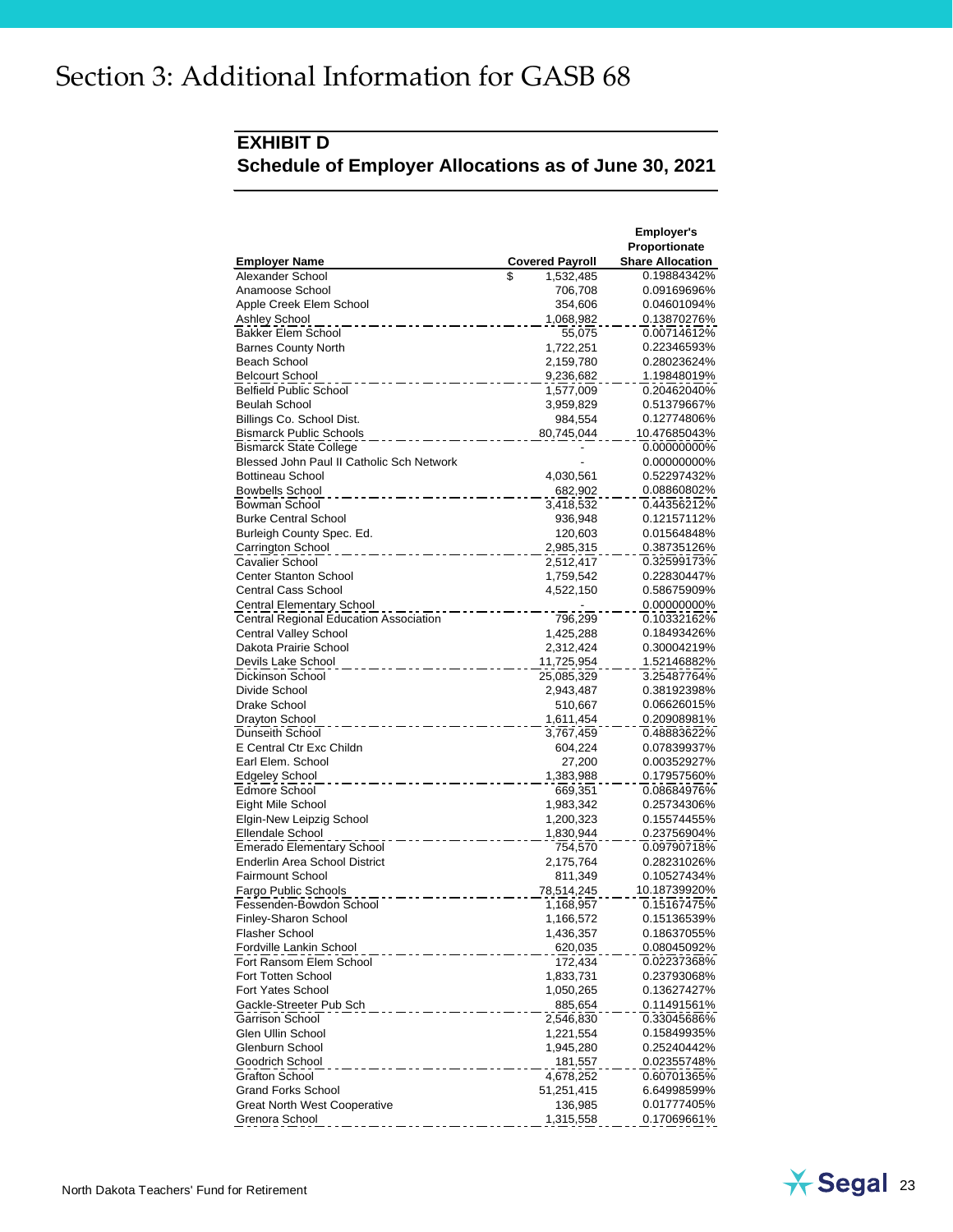#### **EXHIBIT D Schedule of Employer Allocations as of June 30, 2021**

|                                                  |                        | <b>Employer's</b>          |
|--------------------------------------------------|------------------------|----------------------------|
|                                                  |                        | Proportionate              |
| <b>Employer Name</b>                             | <b>Covered Payroll</b> | <b>Share Allocation</b>    |
| <b>Griggs County Central Sch</b>                 | 1,659,611              | 0.21533823%                |
| <b>Gst Educational Services</b>                  | 2,008,201              | 0.26056863%                |
| Halliday School                                  | 311,263                | 0.04038710%                |
| Hankinson School                                 | 1,632,659              | 0.21184118%                |
| <b>Harvey School</b>                             | 2,365,301              | 0.30690306%                |
| <b>Hatton Eielson Psd</b>                        | 1,323,461              | 0.17172208%                |
| Hazelton - Moffit School                         | 922,982                | 0.11975899%                |
| Hazen School<br><b>Hebron School</b>             | 3,016,976              | 0.39145943%                |
|                                                  | 1,209,359              | 0.15691709%                |
| Hettinger School<br>Hillsboro School             | 1,495,942              | 0.19410186%<br>0.37223090% |
| Hope-Page Public School District                 | 2,868,782<br>1,722,840 | 0.22354241%                |
| Horse Creek Elem. School                         | 46,200                 | 0.00599455%                |
| James River Multidistrict Spec Ed Unit           | 1,387,239              | 0.17999737%                |
| Jamestown School                                 | 14,202,120             | 1.84275695%                |
| Kenmare School                                   | 2,010,036              | 0.26080665%                |
| Kensal School                                    | 300,107                | 0.03893956%                |
| Kidder County School District                    | 2,129,166              | 0.27626408%                |
| Killdeer School                                  | 4,041,570              | 0.52440276%                |
| Kindred School                                   | 4,182,999              | 0.54275354%                |
| Kulm School                                      | 1,095,475              | 0.14214039%                |
| Lake Region Spec Ed                              | 2,093,494              | 0.27163553%                |
| Lakota School                                    | 1,188,020              | 0.15414822%                |
| Lamoure School                                   | 1,574,528              | 0.20429854%                |
| Langdon Area School                              | 2,599,443              | 0.33728349%                |
| Larimore School                                  | 2,230,671              | 0.28943455%                |
| Leeds School                                     | 1,055,197              | 0.13691420%                |
| Lewis And Clark School                           | 2,667,665              | 0.34613549%                |
| Lidgerwood School                                | 1,184,734              | 0.15372195%                |
| Linton School                                    | 1,667,893              | 0.21641281%                |
| Lisbon School                                    | 3,922,895              | 0.50900441%                |
| <b>Litchville-Marion School</b>                  | 897,386                | 0.11643783%                |
| Little Heart Elem. School                        | 177,457                | 0.02302545%                |
| Logan County                                     |                        | 0.00000000%                |
| Lone Tree Elem. School                           | 291,191                | 0.03778266%                |
| Lonetree Spec Ed Unit                            | 135,672                | 0.01760371%                |
| Maddock School                                   | 894,430                | 0.11605434%                |
| Mandan Public Schools                            | 23,309,480             | 3.02445724%                |
| Mandaree School                                  | 1,762,416              | 0.22867741%                |
| Manning Elem School                              | 120,109                | 0.01558441%                |
| Manvel Elem. School                              | 1,043,680              | 0.13541983%                |
| Maple Valley School                              | 1,754,950              | 0.22770871%                |
| Mapleton Elem. School                            | 1,105,888              | 0.14349148%                |
| Marmarth Elem. School                            | 139,341                | 0.01807985%                |
| Max School                                       | 1,245,808              | 0.16164632%                |
| May-Port C-G School                              | 2,725,072              | 0.35358422%                |
| Mcclusky School                                  | 759,379                | 0.09853108%                |
| <b>Mckenzie County</b><br>Mckenzie County School | 49,006<br>11,703,642   | 0.00635862%                |
| Medina School                                    | 1,105,983              | 1.51857383%                |
| Menoken Elem School                              | 255,826                | 0.14350373%<br>0.03319400% |
| Midkota                                          | 1,285,581              | 0.16680697%                |
| Midway School                                    | 1,338,233              | 0.17363867%                |
| Milnor School                                    | 1,597,201              | 0.20724045%                |
| Minnewaukan School                               | 2,118,785              | 0.27491710%                |
| Minot School                                     | 49,716,549             | 6.45083366%                |
| Minto School                                     | 1,621,523              | 0.21039619%                |
| Mohall Lansford Sherwood                         | 2,122,701              | 0.27542521%                |
| <b>Montpelier School</b>                         | 831,746                | 0.10792085%                |
| <b>Morton County</b>                             |                        | 0.00000000%                |
|                                                  |                        |                            |

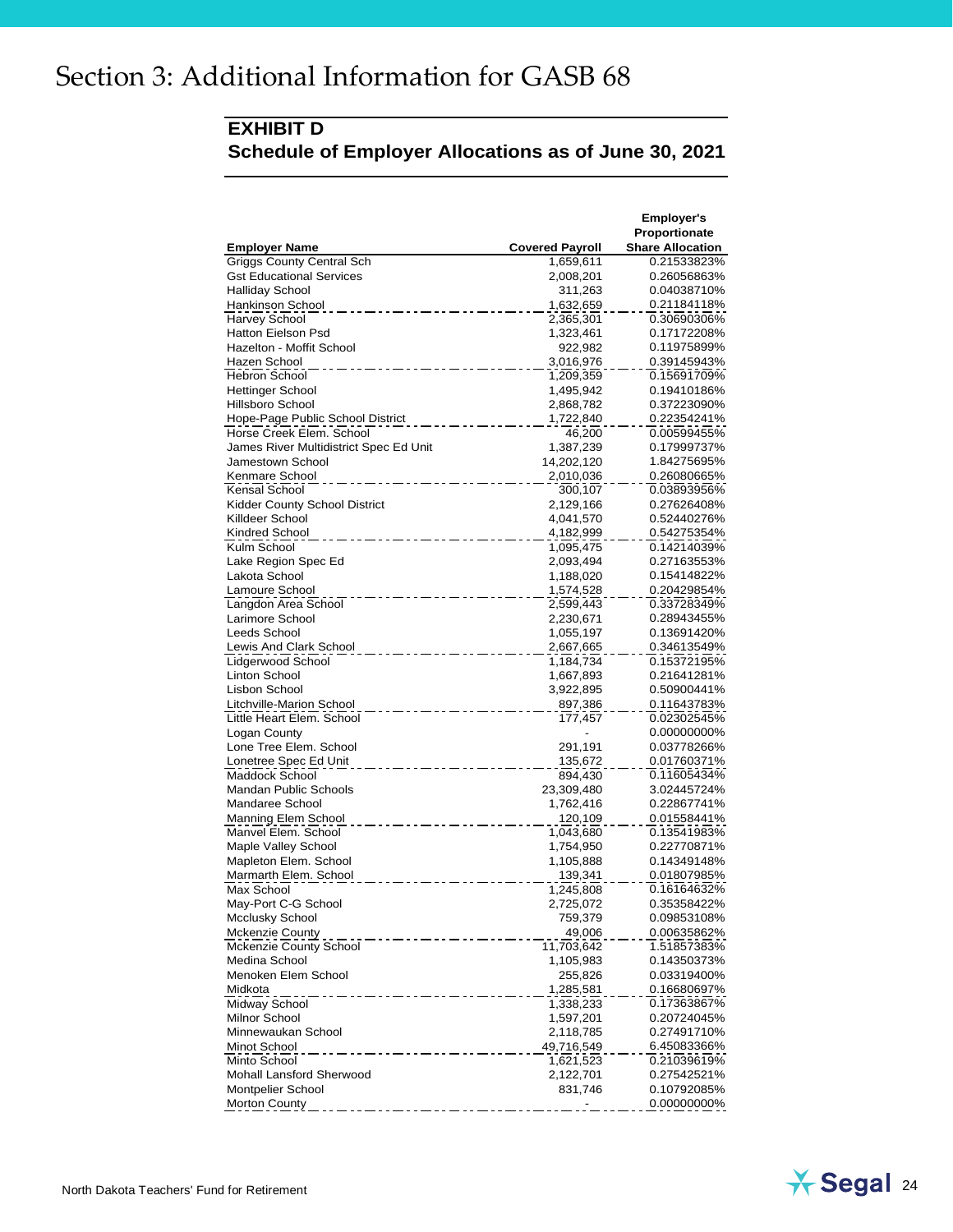#### **EXHIBIT D Schedule of Employer Allocations as of June 30, 2021**

| <b>Employer Name</b>                    | <b>Covered Payroll</b> | <b>Employer's</b><br>Proportionate<br><b>Share Allocation</b> |
|-----------------------------------------|------------------------|---------------------------------------------------------------|
| Mott-Regent School                      | 1,476,467              | 0.19157491%                                                   |
| Mt Pleasant School                      | 2,066,539              | 0.26813811%                                                   |
| Munich School                           | 1,073,937              | 0.13934575%                                                   |
| N Central Area Career And Tech Center   |                        | 0.00000000%                                                   |
| Napoleon School                         | 1,617,439              | 0.20986639%                                                   |
| Naughton Rural School                   | 151,757                | 0.01969078%                                                   |
| Nd Center For Distance Education        | 1,996,655              | 0.25907040%                                                   |
| Nd Dept Of Public Instruction           | 239,615                | 0.03109063%                                                   |
| Nd School For Blind                     | 686,338                | 0.08905389%                                                   |
| Nd School For Deaf                      | 948,981                | 0.12313235%                                                   |
| <b>Nd United</b>                        | 107,705                | 0.01397492%                                                   |
| Nd Youth Correctional Cnt               | 518,173                | 0.06723413%                                                   |
| Nedrose School                          | 3,515,406              | 0.45613175%                                                   |
| <b>Nelson County</b>                    | 10,547                 | 0.00136846%                                                   |
| Nesson School                           | 2,327,885              | 0.30204823%                                                   |
| New England School                      | 1,537,221              | 0.19945789%                                                   |
| New Rockford Sheyenne School            | 1,855,873              | 0.24080368%                                                   |
| New Salem-Almont                        | 2,173,236              | 0.28198224%                                                   |
| New Town School                         | 6,588,890              | 0.85492330%                                                   |
| <b>Newburg United District</b>          | 807,144                | 0.10472879%                                                   |
| North Border School                     | 2,699,594              | 0.35027840%                                                   |
| North Sargent School                    | 1,664,812              | 0.21601314%                                                   |
| North Star                              | 1,725,389              | 0.22387315%                                                   |
| North Valley Area Career                | 804,469                | 0.10438161%                                                   |
| Northern Cass School Dist               | 3,566,907              | 0.46281423%                                                   |
| Northern Plains Spec Ed                 | 449,841                | 0.05836784%                                                   |
| Northwood School                        | 2,076,595              | 0.26944292%                                                   |
| Oakes School                            | 2,502,217              | 0.32466831%                                                   |
| Oberon Elem School                      | 360,717                | 0.04680383%                                                   |
| Oliver - Mercer Spec Ed                 | 865,791                | 0.11233831%                                                   |
| Page School                             |                        | 0.00000000%                                                   |
| Park River Area School District         | 2,227,868              | 0.28907084%                                                   |
| Parshall School                         | 1,873,180              | 0.24304926%                                                   |
| Peace Garden Spec Ed                    | 705,918                | 0.09159449%                                                   |
| Pembina Spec Ed Coop                    | 132,365                | 0.01717462%                                                   |
| Pingree - Buchanan School               | 932,279                | 0.12096532%                                                   |
| Pleasant Valley Elem                    |                        | 0.00000000%                                                   |
| Powers Lake School<br>Richardton-Taylor | 1,434,722              | 0.18615840%<br>0.25245119%                                    |
| <b>Richland School</b>                  | 1,945,640              | 0.21893271%                                                   |
| Robinson School                         | 1,687,314              | 0.00000000%                                                   |
| <b>Rolette County</b>                   |                        | 0.00000000%                                                   |
| Rolette School                          | 1,328,338              | 0.17235487%                                                   |
| Roosevelt School                        | 389,902                | 0.05059066%                                                   |
| Roughrider Area Career And Tech Center  | 236,512                | 0.03068795%                                                   |
| Roughrider Service Program              | 200,712                | 0.02604283%                                                   |
| Rugby School                            | 4,005,512              | 0.51972415%                                                   |
| Rural Cass Spec Ed                      | 1,657,683              | 0.21508813%                                                   |
| Sargent Central School                  | 1,809,518              | 0.23478896%                                                   |
| Sawyer School                           | 642,380                | 0.08335026%                                                   |
| <b>Scranton School</b>                  | 1,245,781              | 0.16164293%                                                   |
| Se Region Career And Tech               | 1,850,804              | 0.24014597%                                                   |
| Selfridge School                        | 923,473                | 0.11982263%                                                   |
| Sheyenne Valley Area Voc                | 992,653                | 0.12879901%                                                   |
| Sheyenne Valley Spec Ed                 | 1,900,670              | 0.24661620%                                                   |
| Slope County                            | 27,629                 | 0.00358496%                                                   |
| Solen - Cannonball School               | 1,660,427              | 0.21544414%                                                   |
| Souris Valley Spec Ed                   | 1,252,418              | 0.16250404%                                                   |
| South Cent. Prairie Sp Ed               | 372,553                | 0.04833961%                                                   |
| South East Education Cooperative        | 712,038                | 0.09238852%                                                   |
| South Heart School                      | 2,446,169              | 0.31739587%                                                   |
| South Prairie School District           | 2,956,719              | 0.38364097%                                                   |
| South Valley Spec Ed                    | 478,609                | 0.06210062%                                                   |
| Southwest Special Education Unit        | 70,000                 | 0.00908266%                                                   |

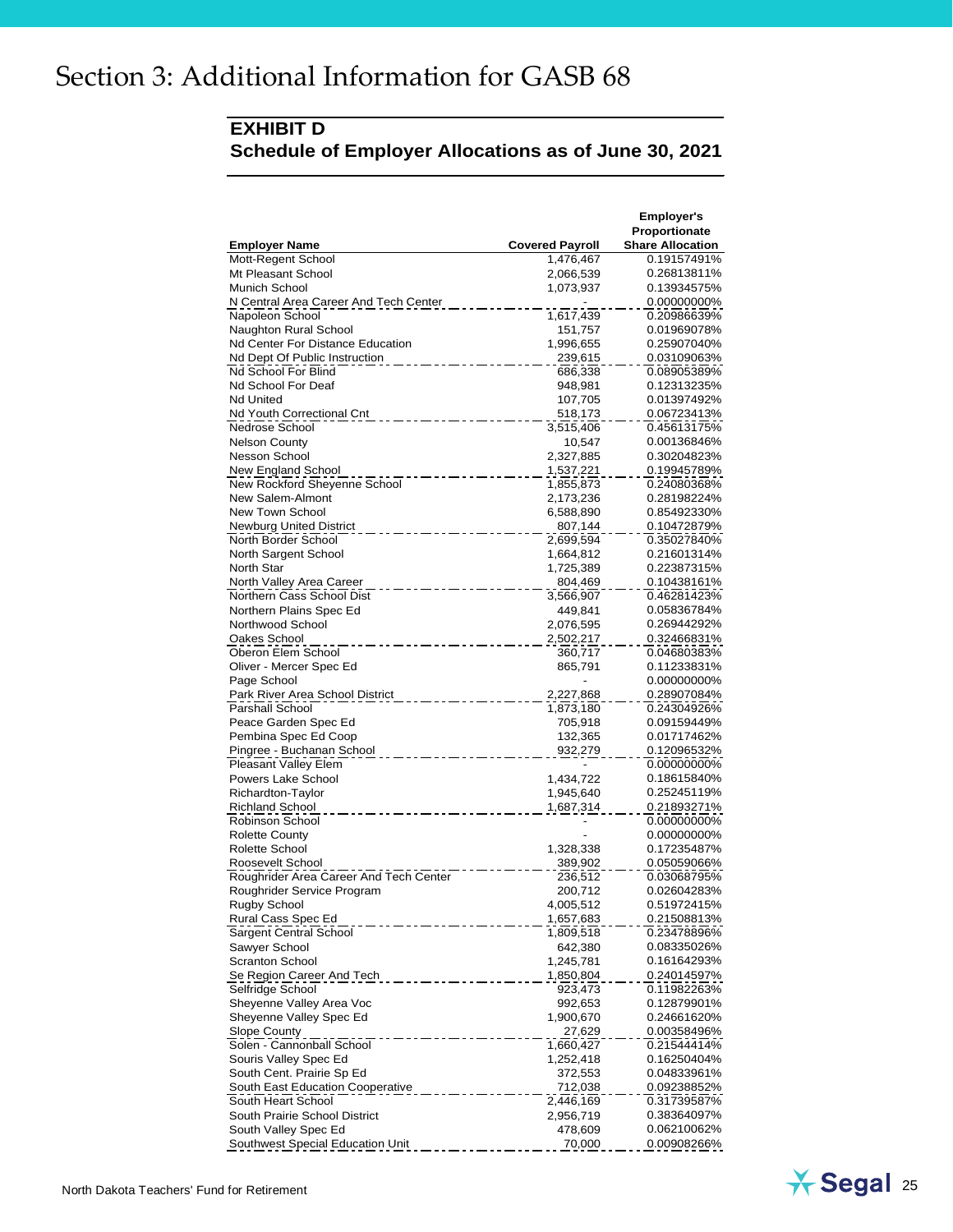#### **EXHIBIT D**

**Schedule of Employer Allocations as of June 30, 2021**

|                                    |                        | <b>Employer's</b>       |
|------------------------------------|------------------------|-------------------------|
|                                    |                        | Proportionate           |
| <b>Employer Name</b>               | <b>Covered Payroll</b> | <b>Share Allocation</b> |
| South Heart School                 | 2,446,169              | 0.31739587%             |
| South Prairie School District      | 2,956,719              | 0.38364097%             |
| South Valley Spec Ed               | 478,609                | 0.06210062%             |
| Southwest Special Education Unit   | 70,000                 | 0.00908266%             |
| St. John'S School                  | 3,630,280              | 0.47103699%             |
| St. Thomas School                  | 568,133                | 0.07371653%             |
| <b>Stanley School</b>              | 3,779,712              | 0.49042606%             |
| <b>Starkweather School</b>         | 655,273                | 0.08502312%             |
| Sterling School                    | 173,411                | 0.02250046%             |
| <b>Strasburg School District</b>   | 903,269                | 0.11720119%             |
| <b>Surrey School</b>               | 2,704,926              | 0.35097025%             |
| Sweet Briar Elem School            | 123,860                | 0.01607112%             |
| <b>Tgu School District</b>         | 2,674,576              | 0.34703227%             |
| <b>Thompson School</b>             | 2,695,195              | 0.34970763%             |
| <b>Tioga School</b>                | 3,458,821              | 0.44878979%             |
| Turtle Lake-Mercer School          | 1,429,053              | 0.18542289%             |
| Twin Buttes Elem. School           | 479,900                | 0.06226814%             |
| <b>Underwood School</b>            | 1,579,199              | 0.20490455%             |
| <b>United School</b>               | 3,541,189              | 0.45947725%             |
| <b>Upper Valley Spec Ed</b>        | 2,664,861              | 0.34577166%             |
| Valley - Edinburg School           | 1,565,472              | 0.20312356%             |
| <b>Valley City School</b>          | 6,534,110              | 0.84781538%             |
| Velva School                       | 3,072,542              | 0.39866921%             |
| <b>Wahpeton School</b>             | 7,552,249              | 0.97992119%             |
| <b>Ward County</b>                 | 31,450                 | 0.00408073%             |
| <b>Warwick School</b>              | 1,851,906              | 0.24028894%             |
| Washburn School                    | 2,077,978              | 0.26962236%             |
| West Fargo School                  | 71,788,903             | 9.31477104%             |
| <b>West River Student Services</b> | 552,825                | 0.07173026%             |
| Westhope School                    | 1,181,268              | 0.15327211%             |
| White Shield School                | 1,671,370              | 0.21686402%             |
| Williams Co School Dist #8         | 3,243,203              | 0.42081291%             |
| Williston School                   | 25,750,488             | 3.34118356%             |
| <b>Wilmac Special Education</b>    | 5,084,610              | 0.65973954%             |
| Wilton School                      | 1,585,187              | 0.20568159%             |
| Wing School                        | 718,516                | 0.09322911%             |
| Wishek School                      | 1,295,045              | 0.16803494%             |
| <b>Wolford School</b>              |                        | 0.00000000%             |
| Wyndmere School                    | 1,455,242              | 0.18882097%             |
| Yellowstone Elem. School           | 586,400                | 0.07608671%             |
| Zeeland School                     | 480,314                | 0.06232177%             |
| <b>Grand Totals:</b>               | 770,699,600            | 100.0000000%            |

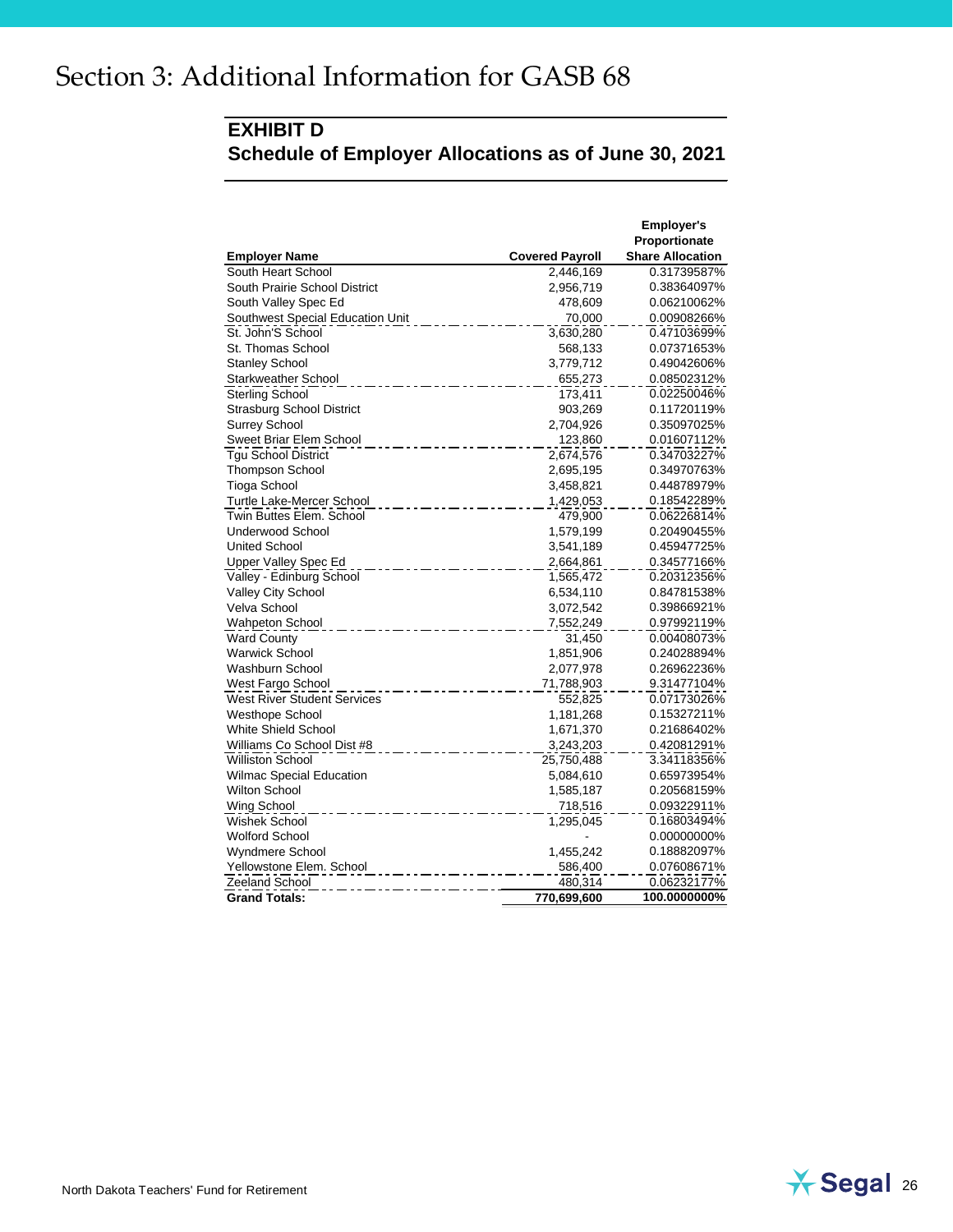#### **EXHIBIT E**

|                                                                     |                                                               |                                 |                         |                          | <b>Discount Rate Sensitivity</b>           |                         |                                       | <b>Schedule of Contributions</b>                                                           |                                         |                                                                      |                                                          | <b>Pension Expense</b>                                                                                                                                                                                                    |                                                 |
|---------------------------------------------------------------------|---------------------------------------------------------------|---------------------------------|-------------------------|--------------------------|--------------------------------------------|-------------------------|---------------------------------------|--------------------------------------------------------------------------------------------|-----------------------------------------|----------------------------------------------------------------------|----------------------------------------------------------|---------------------------------------------------------------------------------------------------------------------------------------------------------------------------------------------------------------------------|-------------------------------------------------|
| <b>Employer Name</b>                                                | <b>Employer's</b><br>Proportionate<br><b>Share Allocation</b> | <b>Net Pension</b><br>Liability | <b>Covered Payroll</b>  | 1% Decrease<br>(6.25%    | Current<br><b>Discount Rate</b><br>(7.25%) | 1% Increase<br>(8.25%)  | Statutory<br>Required<br>Contribution | <b>Contributions In</b><br><b>Relation to the</b><br>Statutory<br>Required<br>Contribution | Contribution<br>Deficiency/<br>(Excess) | <b>Contributions as</b><br>a Percentage of<br><b>Covered Payroll</b> | Proportionate<br>Share of Plan<br><b>Pension Expense</b> | <b>Net Amortization of</b><br><b>Deferred Amounts</b><br>from Changes in<br><b>Proportion and</b><br><b>Differences Between</b><br>Employer<br><b>Contributions and</b><br><b>Proportionate Share</b><br>of Contributions | <b>Total Employer</b><br><b>Pension Expense</b> |
|                                                                     | (1)                                                           | (2)                             | (3)                     | (4)                      | (5)                                        | (6)                     | (7)                                   | (8)                                                                                        | (9)                                     | (10)                                                                 | (11)                                                     | (12)                                                                                                                                                                                                                      | (13)                                            |
| Alexander School                                                    | 0.19884342%                                                   | - \$<br>2,095,124               | -S<br>1,532,485         | 3,145,907<br>- \$        | - S<br>2,095,124                           | 1,222,556<br>-S         | 195,392<br>-S                         | $\mathbf{\hat{s}}$<br>195.392                                                              | $\mathbf{s}$                            | 12.75%                                                               | - \$<br>72,584                                           | -S<br>97,206                                                                                                                                                                                                              | -S<br>169,790                                   |
| Anamoose School                                                     | 0.09169696%                                                   | 966,170                         | 706,708                 | 1,450,740                | 966.170                                    | 563.784                 | 90.105                                | 90.105                                                                                     |                                         | 12.75%                                                               | 33,472                                                   | (29, 516)                                                                                                                                                                                                                 | 3,956                                           |
| Apple Creek Elem School                                             | 0.04601094%                                                   | 484,797                         | 354,606                 | 727,940                  | 484,797                                    | 282,891                 | 45,212                                | 45,212                                                                                     |                                         | 12.75%                                                               | 16,795                                                   | (21, 520)                                                                                                                                                                                                                 | (4, 725)                                        |
| <b>Ashley School</b><br><b>Bakker Elem School</b>                   | 0.138702769<br>0.00714612%                                    | 1,461,449<br>75,295             | 1,068,982<br>55,075     | 2,194,420<br>113,059     | 1,461,449<br>75,295                        | 852,791<br>43,937       | 136,295<br>7,022                      | 136,295<br>7,022                                                                           |                                         | 12.75%<br>12.75%                                                     | 50,631<br>2,609                                          | (22, 150)<br>2,546                                                                                                                                                                                                        | 28,481<br>5,155                                 |
| <b>Barnes County North</b>                                          | 0.22346593%                                                   | 2,354,561                       | 1,722,251               | 3,535,460                | 2,354,561                                  | 1,373,943               | 219,587                               | 219,587                                                                                    |                                         | 12.75%                                                               | 81,572                                                   | (112, 485)                                                                                                                                                                                                                | (30, 913)                                       |
| <b>Beach School</b>                                                 | 0.28023624%                                                   | 2,952,724                       | 2,159,780               | 4,433,625                | 2,952,724                                  | 1,722,986               | 275,372                               | 275,372                                                                                    |                                         | 12.75%                                                               | 102,295                                                  | (129, 503)                                                                                                                                                                                                                | (27, 208)                                       |
| <b>Belcourt School</b>                                              | 1.19848019%                                                   | 12,627,850                      | 9,236,682               | 18,961,186               | 12,627,850                                 | 7,368,657               | 1,177,677                             | 1.177.677                                                                                  |                                         | 12.75%<br>12.75%                                                     | 437,484                                                  | (245, 985)                                                                                                                                                                                                                | 191,499<br>46,004                               |
| <b>Belfield Public School</b>                                       | 0.20462040%                                                   | 2,155,994                       | 1,577,009               | 3,237,305                | 2,155,994                                  | 1,258,075               | 201,069                               | 201,069                                                                                    |                                         |                                                                      | 74,693                                                   | (28, 689)                                                                                                                                                                                                                 |                                                 |
| <b>Beulah School</b>                                                | 0.51379667%                                                   | 5,413,646                       | 3,959,829               | 8,128,790                | 5,413,646                                  | 3,158,994               | 504,878                               | 504,878                                                                                    |                                         | 12.75%                                                               | 187,552                                                  | (73, 261)                                                                                                                                                                                                                 | 114,291                                         |
| Billings Co. School Dist                                            | 0.12774806%<br>10.47685043%                                   | 1,346,024                       | 984,554                 | 2,021,105                | 1,346,024                                  | 785,438                 | 125,531                               | 125,531                                                                                    |                                         | 12.75%<br>12.75%                                                     | 46,632                                                   | 5,859                                                                                                                                                                                                                     | 52,491                                          |
| <b>Bismarck Public Schools</b><br><b>Bismarck State College</b>     | 0.00000000%                                                   | 110,389,891                     | 80,745,044              | 165,754,523              | <u>110,389,891</u>                         | 64,415,184              | 10,294,993                            | 10,294,993                                                                                 |                                         | 0.00%                                                                | 3,824,387                                                | (332, 345)<br>(8,928)                                                                                                                                                                                                     | 3,492,042<br>(8,928)                            |
| Blessed John Paul II Catholic Sch Network                           | 0.00000000%                                                   |                                 |                         |                          |                                            |                         |                                       |                                                                                            |                                         | 0.00%                                                                |                                                          | (8,785)                                                                                                                                                                                                                   | (8,785)                                         |
| <b>Bottineau School</b>                                             | 0.52297432%                                                   | 5,510,347                       | 4,030,561               | 8,273,990                | 5,510,347                                  | 3,215,421               | 513,897                               | 513,897                                                                                    |                                         | 12.75%                                                               | 190,902                                                  | (149, 016)                                                                                                                                                                                                                | 41,886                                          |
| <b>Bowbells School</b>                                              | 0.088608029                                                   | 933,623                         | 682,902                 | 1,401,870                | 933,623                                    | 544,792                 | 87,070                                | 87,070                                                                                     |                                         | 12.75%                                                               | 32,345                                                   | 1,721                                                                                                                                                                                                                     | 34,066                                          |
| Bowman School                                                       | 0.44356212%                                                   | 4,673,616                       | 3,418,532               | 7,017,608                | 4,673,616                                  | 2,727,168               | 435.863                               | 435,863                                                                                    |                                         | 12.75%                                                               | 161.914                                                  | 1,508                                                                                                                                                                                                                     | 163,422                                         |
| <b>Burke Central School</b>                                         | 0.12157112%<br>0.01564848%                                    | 1,280,941<br>164,881            | 936,948<br>120,603      | 1,923,380<br>247,575     | 1,280,941<br>164,881                       | 747.460<br>96,212       | 119,461<br>15,377                     | 119,461<br>15,377                                                                          |                                         | 12.75%<br>12.75%                                                     | 44,377<br>5,712                                          | (44, 127)<br>6,941                                                                                                                                                                                                        | 250<br>12,653                                   |
| Burleigh County Spec. Ed<br>Carrington School                       | 0.38735126%                                                   | 4,081,347                       | 2,985,315               | 6,128,294                | 4,081,347                                  | 2,381,565               | 380,628                               | 380,628                                                                                    |                                         | 12.75%                                                               | 141,396                                                  | (127, 292)                                                                                                                                                                                                                | 14,104                                          |
| Cavalier School                                                     | 0.32599173%                                                   | 3,434,829                       | 2,512,417               | 5,157,524                | 3,434,829                                  | 2,004,306               | 320,333                               | 320,333                                                                                    |                                         | 12.75%                                                               | 118,997                                                  | (28, 029)                                                                                                                                                                                                                 | 90,968                                          |
| Center Stanton Schoo                                                | 0.22830447%                                                   | 2,405,542                       | 1,759,542               | 3,612,011                | 2,405,542                                  | 1,403,692               | 224,342                               | 224,342                                                                                    |                                         | 12.75%                                                               | 83,338                                                   | 1,542                                                                                                                                                                                                                     | 84,880                                          |
| <b>Central Cass School</b>                                          | 0.58675909%                                                   | 6,182,418                       | 4,522,150               | 9,283,131                | 6,182,418                                  | 3,607,591               | 576,574                               | 576,574                                                                                    |                                         | 12.75%                                                               | 214,186                                                  | 37,798                                                                                                                                                                                                                    | 251,984                                         |
| Central Elementary School<br>Central Regional Education Association | 0.000000009<br>0.10332162%                                    | 1,088,654                       | 796,299                 | 1,634,654                | 1,088,654                                  | 635,256                 | 101,528                               | 101,528                                                                                    |                                         | 0.00%<br>12.75%                                                      | 37,716                                                   | (19, 182)<br>200,276                                                                                                                                                                                                      | (19, 182)<br>237,992                            |
| <b>Central Valley School</b>                                        | 0.18493426%                                                   | 1,948,570                       | 1,425,288               | 2,925,850                | 1,948,570                                  | 1,137,038               | 181,724                               | 181,724                                                                                    |                                         | 12.75%                                                               | 67,507                                                   | (41, 386)                                                                                                                                                                                                                 | 26,121                                          |
| Dakota Prairie Schoo                                                | 0.30004219%                                                   | 3,161,410                       | 2,312,424               | 4,746,975                | 3,161,410                                  | 1,844,760               | 294,834                               | 294,834                                                                                    |                                         | 12.75%                                                               | 109,525                                                  | 32,602                                                                                                                                                                                                                    | 142,127                                         |
| Devils Lake School                                                  | 1.52146882%                                                   | 16.031.037                      | 11,725,954              | 24.071.198               | 16.031.037                                 | 9,354,500               | 1,495,059                             | 1.495.059                                                                                  |                                         | 12.75%                                                               | 555,385                                                  | (316.531                                                                                                                                                                                                                  | 238,854<br>2,342,524                            |
| Dickinson School                                                    | 3.25487764%                                                   | 34,295,191                      | 25,085,329              | 51,495,504               | 34,295,191                                 | 20,012,077              | 3,198,380                             | 3,198,380                                                                                  |                                         | 12.75%                                                               | 188,135                                                  | 1,154,389                                                                                                                                                                                                                 |                                                 |
| Divide School                                                       | 0.38192398%                                                   | 4,024,162                       | 2,943,487               | 6,042,429                | 4,024,162                                  | 2,348,196               | 375,295                               | 375,295                                                                                    |                                         | 12.75%                                                               | 139,415                                                  | 23,354                                                                                                                                                                                                                    | 162,769                                         |
| Drake School                                                        | 0.06626015%<br>0.20908981%                                    | 698,154<br>2.203.086            | 510,667<br>1.611.454    | 1,048,304<br>3.308.015   | 698,154<br>2.203.086                       | 407,390<br>1,285,554    | 65,110<br>205,460                     | 65,110<br>205.460                                                                          |                                         | 12.75%<br>12.75%                                                     | 24,187<br>76,324                                         | (43, 373)<br>40,468                                                                                                                                                                                                       | (19, 186)                                       |
| Drayton School<br>Dunseith School                                   | 0.48883622%                                                   | 5,150,649                       | 3,767,459               | 7,733,891                | 5,150,649                                  | 3,005,529               | 480,351                               | 480,351                                                                                    |                                         | 12.75%                                                               | 178,441                                                  | 124,391                                                                                                                                                                                                                   | 116,792<br>302,832                              |
| E Central Ctr Exc Childr                                            | 0.07839937%                                                   | 826,059                         | 604,224                 | 1,240,358                | 826,059                                    | 482,026                 | 77,039                                | 77,039                                                                                     |                                         | 12.75%                                                               | 28,618                                                   | (93, 917)                                                                                                                                                                                                                 | (65, 299)                                       |
| Earl Elem, School                                                   | 0.00352927%                                                   | 37,186                          | 27,200                  | 55,837                   | 37.186                                     | 21.699                  | 3,468                                 | 3.468                                                                                      |                                         | 12.75%                                                               | 1,288                                                    | (3.117)                                                                                                                                                                                                                   | (1,829)                                         |
| Edgeley School                                                      | 0.17957560%                                                   | 1,892,108                       | 1,383,988               | 2,841,070                | 1,892,108                                  | 1,104,091               | 176,459                               | 176,459                                                                                    |                                         | 12.75%                                                               | 65,551                                                   | (36, 976)                                                                                                                                                                                                                 | 28,575                                          |
| <b>Edmore School</b>                                                | 0.08684976%<br>0.25734306%                                    | 915,097<br>2,711,509            | 669,351<br>1,983,342    | 1,374,052<br>4,071,431   | 915,097<br>2,711,509                       | 533,981<br>1,582,231    | 85,342<br>252,876                     | 85,342<br>252,876                                                                          |                                         | 12.75%<br>12.75%                                                     | 31,703<br>93,938                                         | (41, 037)<br>88,347                                                                                                                                                                                                       | (9, 334)<br>182,285                             |
| Eight Mile School<br>Elgin-New Leipzig School                       | 0.15574455%                                                   | 1,641,011                       | 1,200,323               | 2.464.039                | 1,641,011                                  | 957,570                 | 153,041                               | 153,041                                                                                    |                                         | 12.75%                                                               | 56,852                                                   | (19, 736)                                                                                                                                                                                                                 | 37,116                                          |
| Ellendale School                                                    | 0.23756904%                                                   | 2,503,159                       | 1,830,944               | 3,758,586                | 2,503,159                                  | 460,654                 | 233,445                               | 233,445                                                                                    |                                         | 12.75%                                                               | 86,720                                                   | (96, 960)                                                                                                                                                                                                                 | (10, 240)                                       |
| <b>Emerado Elementary Schoo</b>                                     | 0.09790718%                                                   | 1,031,604                       | 754,570                 | 1,548,992                | 1,031,604                                  | 601,966                 | 96,208                                | 96,208                                                                                     |                                         | 12.75%                                                               | 35,739                                                   | 12.069                                                                                                                                                                                                                    | 47,808                                          |
| Enderlin Area School Distric                                        | 0.28231026%                                                   | 2,974,577                       | 2,175,764               | 4,466,438                | 2,974,577                                  | 1,735,738               | 277,410                               | 277,410                                                                                    |                                         | 12.75%                                                               | 103,052                                                  | (51,098)                                                                                                                                                                                                                  | 51,954                                          |
| Fairmount School                                                    | 0.10527434%                                                   | 1,109,229                       | 811,349                 | 1,665,548                | 1,109,229                                  | 647,262                 | 103,447                               | 103,447                                                                                    |                                         | 12.75%                                                               | 38,429                                                   | (102, 617)                                                                                                                                                                                                                | (64, 188)                                       |
| Fargo Public Schools<br>Fessenden-Bowdon Schoo                      | 0.18739920%<br>0.15167475%                                    | 107,340,073<br>1,598,129        | 78,514,245<br>1,168,957 | 161,175,107<br>2,399,650 | 107,340,073<br>1,598,129                   | 62,635,541<br>932,547   | 10,010,567<br>149,042                 | 0.010,567<br>149,042                                                                       |                                         | 12.75%<br>12.75%                                                     | 718,728<br>55,366                                        | 1,207,704)<br>(3,338)                                                                                                                                                                                                     | 2,511,024<br>52,028                             |
| Finley-Sharon School                                                | 0.15136539%                                                   | 1,594,869                       | 1,166,572               | 2,394,756                | 1,594,869                                  | 930,645                 | 148.738                               | 148.738                                                                                    |                                         | 12.75%                                                               | 55,253                                                   | (60, 665)                                                                                                                                                                                                                 | (5, 412)                                        |
| <b>Flasher School</b>                                               | 0.18637055%                                                   | 1,963,703                       | 1,436,357               | 2,948,573                | 1,963,703                                  | 1,145,869               | 183,136                               | 183,136                                                                                    |                                         | 12.75%                                                               | 68,031                                                   | 11,880                                                                                                                                                                                                                    | 79,911                                          |
| Fordville Lankin School                                             | 0.08045092%                                                   | 847,675                         | 620,035                 | 1,272,816                | 847,675                                    | 494,639                 | 79,054                                | 79,054                                                                                     |                                         | 12.75%                                                               | 29,367                                                   | (23, 048)                                                                                                                                                                                                                 | 6,319                                           |
| Fort Ransom Elem School                                             | 0.02237368%                                                   | 235,741                         | 172,434                 | 353,975                  | 235,741                                    | 137,561                 | 21,985                                | 21,985                                                                                     |                                         | 12.75%                                                               | 8,167                                                    | (6, 757)                                                                                                                                                                                                                  | 1,410                                           |
| Fort Totten School<br>Fort Yates School                             | 0.23793068%<br>0.13627427%                                    | 2,506,969<br>1,435,861          | 1,833,731<br>1,050,265  | 3,764,307<br>2,155,999   | 2,506,969<br>1,435,861                     | 1,462,877<br>837.860    | 233,801<br>133,909                    | 233,801<br>133.909                                                                         |                                         | 12.75%<br>12.75%                                                     | 86,852<br>49.744                                         | (41, 164)<br>(74.655)                                                                                                                                                                                                     | 45,688<br>(24, 911)                             |
| Gackle-Streeter Pub Sch                                             | 0.11491561%                                                   | 1,210,814                       | 885,654                 | 1,818,083                | 1,210,814                                  | 706,540                 | 112,921                               | 112.921                                                                                    |                                         | 12.75%                                                               | 41,948                                                   | (14, 604)                                                                                                                                                                                                                 | 27,344                                          |
| Garrison School                                                     | 0.33045686%                                                   | 3,481,876                       | 2,546,830               | 5,228,167                | 3,481,876                                  | 2,031,759               | 324,721                               | 324,721                                                                                    |                                         | 12.75%                                                               | 120,627                                                  | (38, 677)                                                                                                                                                                                                                 | 81,950                                          |
| Glen Ullin School                                                   | 0.15849935%                                                   | 1,670,037                       | 1,221,554               | 2,507,622                | 1,670,037                                  | 974,507                 | 155,748                               | 155,748                                                                                    |                                         | 12.75%                                                               | 57,857                                                   | (23, 416)                                                                                                                                                                                                                 | 34,441                                          |
| Glenburn School                                                     | 0.25240442%                                                   | 2,659,473                       | 1,945,280               | 3,993,297                | 2,659,473                                  | 1,551,867               | 248,023                               | 248,023                                                                                    |                                         | 12.75%                                                               | 92,136                                                   | (12, 834)                                                                                                                                                                                                                 | 79,302                                          |
| Goodrich School                                                     | 0.02355748%                                                   | 248,215                         | 181,557                 | 372,704                  | 248,215                                    | 144,839                 | 23,149                                | 23,149                                                                                     |                                         | 12.75%                                                               | 8,599                                                    | (42, 690)                                                                                                                                                                                                                 | (34,091)                                        |
| Grafton School<br>Grand Forks School                                | 0.60701365%<br>6.64998599%                                    | 6,395,832<br>70,067,931         | 4,678,252<br>51,251,415 | 9,603,579<br>105,209,601 | 6.395.832<br>70,067,931                    | 3,732,123<br>40,886,340 | 596,477<br>6,534,556                  | 596.47<br>6,534,556                                                                        |                                         | 12.75%<br>12.75%                                                     | 221,579<br>2,427,458                                     | (149, 988)<br>(976, 518)                                                                                                                                                                                                  | 71,591<br>1,450,940                             |
| Great North West Cooperative                                        | 0.01777405%                                                   | 187,277                         | 136,985                 | 281,204                  | 187,277                                    | 109,281                 | 17,466                                | 17,466                                                                                     |                                         | 12.75%                                                               | 6,488                                                    | (6,685)                                                                                                                                                                                                                   | (197)                                           |
| Grenora School                                                      | 0.17069661%                                                   | 1,798,554                       | 1,315,558               | 2,700,595                | 1,798,554                                  | 1,049,500               | 167,734                               | 167,734                                                                                    |                                         | 12.75%                                                               | 62,310                                                   | 3,369                                                                                                                                                                                                                     | 65,679                                          |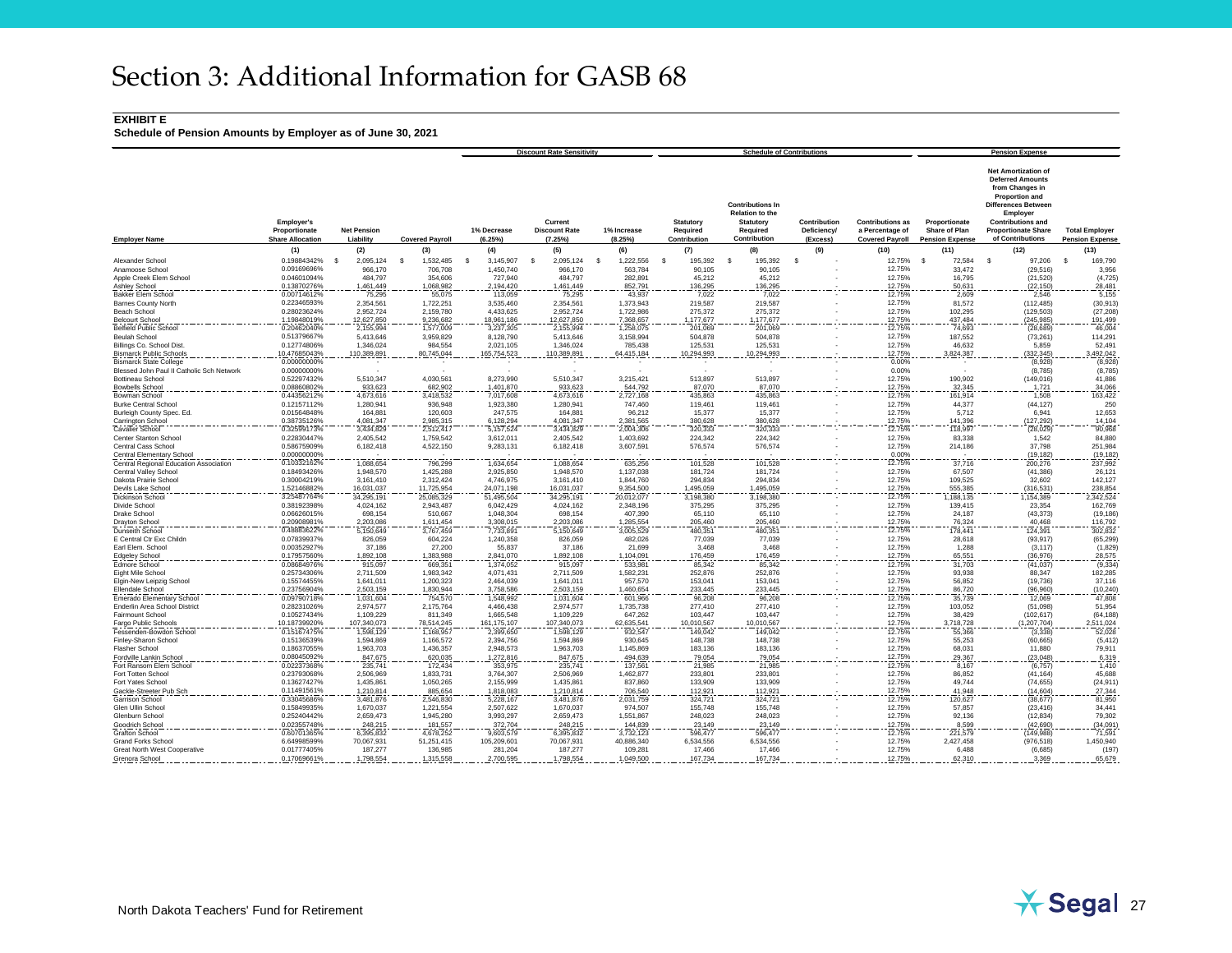#### **EXHIBIT E**

|                                         |                                                               |                                 |                        |                         | <b>Discount Rate Sensitivity</b>           |                        |                                       | <b>Schedule of Contributions</b>                                                           |                                         |                                                                      |                                                          | <b>Pension Expense</b>                                                                                                                                                                                                    |                                                 |
|-----------------------------------------|---------------------------------------------------------------|---------------------------------|------------------------|-------------------------|--------------------------------------------|------------------------|---------------------------------------|--------------------------------------------------------------------------------------------|-----------------------------------------|----------------------------------------------------------------------|----------------------------------------------------------|---------------------------------------------------------------------------------------------------------------------------------------------------------------------------------------------------------------------------|-------------------------------------------------|
| <b>Employer Name</b>                    | <b>Employer's</b><br>Proportionate<br><b>Share Allocation</b> | <b>Net Pension</b><br>Liability | <b>Covered Payroll</b> | 1% Decrease<br>(6.25%)  | Current<br><b>Discount Rate</b><br>(7.25%) | 1% Increase<br>(8.25%) | Statutory<br>Required<br>Contribution | <b>Contributions In</b><br><b>Relation to the</b><br>Statutory<br>Required<br>Contribution | Contribution<br>Deficiency/<br>(Excess) | <b>Contributions as</b><br>a Percentage of<br><b>Covered Payroll</b> | Proportionate<br>Share of Plan<br><b>Pension Expense</b> | <b>Net Amortization of</b><br><b>Deferred Amounts</b><br>from Changes in<br><b>Proportion and</b><br><b>Differences Between</b><br>Employer<br><b>Contributions and</b><br><b>Proportionate Share</b><br>of Contributions | <b>Total Employer</b><br><b>Pension Expense</b> |
|                                         | (1)                                                           | (2)                             | (3)                    | (4)                     | (5)                                        | (6)                    | (7)                                   | (8)                                                                                        | (9)                                     | (10)                                                                 | (11)                                                     | (12)                                                                                                                                                                                                                      | (13)                                            |
| Griggs County Central Sch               | 0.21533823%                                                   | 2,268,923                       | 1,659,611              | 3,406,872               | 2,268,923                                  | 1,323,972              | 211,600                               | 211,600                                                                                    |                                         | 12.75%                                                               | 78,605                                                   | (131, 055)                                                                                                                                                                                                                | (52, 450)                                       |
| <b>Gst Educational Services</b>         | 0.26056863%                                                   | 2,745,495                       | 2,008,201              | 4,122,463               | 2,745,495                                  | 1,602,063              | 256,046                               | 256,046                                                                                    |                                         | 12.75%                                                               | 95,116                                                   | 23,062                                                                                                                                                                                                                    | 118,178                                         |
| <b>Halliday School</b>                  | 0.04038710%                                                   | 425,541                         | 311,263                | 638,965                 | 425,541                                    | 248,313                | 39,686                                | 39,686                                                                                     |                                         | 12.75%                                                               | 14.743                                                   | (55,072)                                                                                                                                                                                                                  | (40, 329)                                       |
| Hankinson School                        | 0.21184118%                                                   | 2,232,076                       | 1,632,659              | 3,351,545               | 2,232,076                                  | 1,302,470              | 208,164                               | 208,164                                                                                    |                                         | 12.75%                                                               | 77,329                                                   | (95,065)                                                                                                                                                                                                                  | (17, 736)                                       |
| Harvey School                           | 0.30690306%                                                   | 3,233,700                       | 2,365,301              | 4,855,521               | 3,233,700                                  | 1,886,943              | 301,576                               | 301,576                                                                                    |                                         | 12.75%                                                               | 112,029                                                  | (96, 208)                                                                                                                                                                                                                 | 15,821                                          |
| Hatton Eielson Psd                      | 0.17172208%                                                   | 1,809,359                       | 1,323,461              | 2,716,819               | 1,809,359                                  | 1,055,805              | 168,741                               | 168,741                                                                                    |                                         | 12.75%                                                               | 62,684                                                   | (17, 345)                                                                                                                                                                                                                 | 45,339                                          |
| Hazelton - Moffit School                | 0.11975899%                                                   | 1.261.847                       | 922,982                | 1,894,710               | 1,261,847                                  | 736,318                | 117,680                               | 117.680                                                                                    |                                         | 12.75%                                                               | 43.716                                                   | (21, 176)                                                                                                                                                                                                                 | 22,540                                          |
| Hazen School                            | 0.39145943%                                                   | 4,124,633                       | 3,016,976              | 6,193,290               | 4,124,633                                  | 2,406,824              | 384,664                               | 384.664                                                                                    |                                         | 12.75%                                                               | 142,895                                                  | (98, 032)                                                                                                                                                                                                                 | 44,863<br>2,075                                 |
| Hebron School                           | 0.15691709%                                                   | 1.653.365                       | 1.209.359              | 2.482.589               | 1,653,365                                  | 964,779                | 154,193                               | 154.193                                                                                    |                                         | 12.75%                                                               | 57,280                                                   | (55, 205)                                                                                                                                                                                                                 |                                                 |
| <b>Hettinger School</b>                 | 0.19410186%                                                   | 2,045,165                       | 1,495,942              | 3,070,891               | 2,045,165                                  | 1,193,403              | 190,733                               | 190.733                                                                                    |                                         | 12.75%                                                               | 70,853                                                   | (120, 259)                                                                                                                                                                                                                | (49, 406)                                       |
| Hillsboro School                        | 0.37223090%                                                   | 3,922,031                       | 2,868,782              | 5,889,075               | 3,922,031                                  | 2,288,600              | 365,770                               | 365,770                                                                                    |                                         | 12.75%                                                               | 135,876                                                  | 7,471                                                                                                                                                                                                                     | 143,347                                         |
| Hope-Page Public School District        | 0.22354241%                                                   | 2,355,366                       | 1,722,840              | 3,536,670               | 2,355,366                                  | 1,374,414              | 219,662                               | 219,662                                                                                    |                                         | 12.75%                                                               | 81,600                                                   | 218,791                                                                                                                                                                                                                   | 300,391                                         |
| Horse Creek Elem. School                | 0.005994559                                                   | 63,162                          | 46,200                 | 94,840                  | 63,162                                     | 36,857                 | 5,890                                 | 5,890                                                                                      |                                         | 12.75%                                                               | 2,188                                                    | (25)                                                                                                                                                                                                                      | 2,163                                           |
| James River Multidistrict Spec Ed Unit  | 0.17999737%                                                   | 1,896,552                       | 1,387,239              | 2,847,743               | 1,896,552                                  | 1,106,684              | 176,873                               | 176,873                                                                                    |                                         | 12.75%                                                               | 65,705                                                   | (31, 825)                                                                                                                                                                                                                 | 33,880                                          |
| Jamestown School                        | 1.84275695%                                                   | 19,416,306                      | 14,202,120             | 29, 154, 306            | 19,416,306                                 | 11,329,887             | 1,810,770                             | 1,810,770                                                                                  |                                         | 12.75%                                                               | 672,665                                                  | (573, 305)                                                                                                                                                                                                                | 99,360                                          |
| Kenmare School                          | 0.26080665%                                                   | 2,748,003                       | 2,010,036              | 4,126,229               | 2,748,003                                  | 1,603,527              | 256,280<br>38,264                     | 256,280                                                                                    |                                         | 12.75%<br>12.75%                                                     | 95,203<br>14,214                                         | $\frac{(55,750)}{(46,275)}$                                                                                                                                                                                               | 39,453<br>(32,061)                              |
| Kensal School                           | 0.03893956%                                                   | 410,289                         | 300,107                | 616,064                 | 410,289                                    | 239,413                |                                       | 38,264                                                                                     |                                         |                                                                      |                                                          |                                                                                                                                                                                                                           |                                                 |
| Kidder County School District           | 0.27626408%                                                   | 2.910.871                       | 2.129.166              | 4,370,781               | 2.910.871                                  | 1.698.564              | 271.469                               | 271.469                                                                                    |                                         | 12.75%                                                               | 100.845                                                  | (162.116)                                                                                                                                                                                                                 | (61.271)                                        |
| Killdeer School                         | 0.52440276%                                                   | 5.525.398                       | 4,041,570              | 8,296,590               | 5.525.398                                  | 3.224.204              | 515,300                               | 515,300                                                                                    |                                         | 12.75%                                                               | 191.424                                                  | 233.328                                                                                                                                                                                                                   | 424,752                                         |
| Kindred School                          | 0.54275354%                                                   | 5,718,751                       | 4.182.999              | 8.586.918               | 5.718.751                                  | 3,337,030              | 533,332                               | 533.332                                                                                    |                                         | 12.75%                                                               | 198,122                                                  | 73,049<br>(60,297)                                                                                                                                                                                                        | 271,171                                         |
| Kulm School                             | 0.14214039%                                                   | 1,497,670                       | 1,095,475              | 2,248,807               | 1,497,670                                  | 873,927                | 139,673                               | 139,673                                                                                    |                                         | 12.75%                                                               | 51,886                                                   |                                                                                                                                                                                                                           | (8, 411)                                        |
| Lake Region Spec Ed                     | 0.27163553%                                                   | 2,862,102                       | 2,093,494              | 4,297,553               | 2,862,102                                  | 1,670,106              | 266,920                               | 266,920                                                                                    |                                         | 12.75%                                                               | 99,156                                                   | (24, 462)                                                                                                                                                                                                                 | 74,694                                          |
| Lakota School                           | 0.15414822%<br>0.20429854%                                    | 1,624,191<br>2,152,602          | 1,188,020<br>1,574,528 | 2,438,783<br>3.232.213  | 1,624,191<br>2,152,602                     | 947,755                | 151,473<br>200,752                    | 151,473<br>200.752                                                                         |                                         | 12.75%                                                               | 56,269                                                   | (74,003)                                                                                                                                                                                                                  | (17, 734)                                       |
| Lamoure School                          | 0.33728349%                                                   | 3,553,805                       | 2,599,443              | 5,336,171               | 3,553,805                                  | 1,256,096<br>2,073,732 | 331,429                               | 331,429                                                                                    |                                         | 12.75%<br>12.75%                                                     | 74,576<br>123,119                                        | $\frac{(67,615)}{7,577}$                                                                                                                                                                                                  | 6,961<br>130,696                                |
| Langdon Area School<br>Larimore School  | 0.28943455%                                                   | 3,049,643                       | 2,230,671              | 4,579,152               | 3,049,643                                  | 1,779,541              | 284,411                               | 284,411                                                                                    |                                         | 12.75%                                                               | 105,653                                                  | (117, 913)                                                                                                                                                                                                                | (12, 260)                                       |
| Leeds School                            | 0.13691420%                                                   | 1,442,604                       | 1,055,197              | 2,166,123               | 1,442,604                                  | 841.794                | 134,538                               | 134.538                                                                                    |                                         | 12.75%                                                               | 49,978                                                   | (63,046)                                                                                                                                                                                                                  | (13,068)                                        |
| Lewis And Clark Schoo                   | 0.34613549%                                                   | 3,647,075                       | 2,667,665              | 5,476,219               | 3,647,075                                  | 2,128,157              | 340,127                               | 340,127                                                                                    |                                         | 12.75%                                                               | 126,351                                                  | (112, 023)                                                                                                                                                                                                                | 14,328                                          |
| Lidgerwood School                       | 0.15372195%                                                   | 1,619,699                       | 1,184,734              | 2,432,039               | 1,619,699                                  | 945,134                | 151,054                               | 151,054                                                                                    |                                         | 12.75%                                                               | 56,113                                                   | (58, 643)                                                                                                                                                                                                                 | (2,530)                                         |
| Linton School                           | 0.21641281%                                                   | 2,280,245                       | 1,667,893              | 3,423,873               | 2,280,245                                  | 1,330,578              | 212,656                               | 212,656                                                                                    |                                         | 12.75%                                                               | 78,998                                                   | (100, 352)                                                                                                                                                                                                                | (21, 354)                                       |
| Lisbon School                           | 0.50900441%                                                   | 5,363,152                       | 3.922.895              | 8,052,972               | 5,363,152                                  | 3,129,530              | 500.169                               | 500.169                                                                                    |                                         | 12.75%                                                               | 185.803                                                  | (82.444)                                                                                                                                                                                                                  | 103,359                                         |
| Litchville-Marion School                | 0.11643783%                                                   | 1,226,853                       | 897,386                | 1,842,166               | 1,226,853                                  | 715,899                | 114,417                               | 114.417                                                                                    |                                         | 12.75%                                                               | 42,504                                                   | (39, 813)                                                                                                                                                                                                                 |                                                 |
| Little Heart Elem, School               | 0.02302545%                                                   | 242,609                         | 177.457                | 364,286                 | 242,609                                    | 141,568                | 22,626                                | 22,626                                                                                     |                                         | 12.75%                                                               | 8,405                                                    | 12,311                                                                                                                                                                                                                    | 2,691<br>20,716                                 |
| Logan County                            | 0.00000000%                                                   | $\sim$                          | . .                    | ×                       | $\sim$                                     | $\sim$                 | $\sim$                                | $\sim$                                                                                     |                                         | 0.00%                                                                | $\sim$                                                   | (1,265)                                                                                                                                                                                                                   | (1,265)                                         |
| Lone Tree Elem. School                  | 0.03778266%                                                   | 398,099                         | 291,191                | 597.760                 | 398,099                                    | 232,300                | 37,127                                | 37.127                                                                                     |                                         | 12.75%                                                               | 13.792                                                   | 7.299                                                                                                                                                                                                                     | 21,091                                          |
| Lonetree Spec Ed Unit                   | 0.01760371%                                                   | 185,482                         | 135,672                | 278,509                 | 185,482                                    | 108,234                | 17,298                                | 17,298                                                                                     |                                         | 12.75%                                                               | 6,426                                                    | (10, 293)                                                                                                                                                                                                                 |                                                 |
| Maddock School                          | 0.11605434%                                                   | ,222,813                        | 894,430                | 1,836,099               | 1,222,813                                  | 713,541                | 114,040                               | 114,040                                                                                    |                                         | 12.75%                                                               | 42,364                                                   | (74, 316)                                                                                                                                                                                                                 | $(3,867)$<br>$(31,952)$                         |
| Mandan Public Schools                   | 3.02445724%                                                   | 31,867,354                      | 23,309,480             | 47,850,016              | 31,867,354                                 | 18,595,376             | 2,971,959                             | 2,971,959                                                                                  |                                         | 12.75%                                                               | 1,104,024                                                | 349,817                                                                                                                                                                                                                   | 1,453,841                                       |
| Mandaree School                         | 0.22867741%                                                   | 2,409,472                       | 1,762,416              | 3,617,911               | 2,409,472                                  | 1,405,985              | 224,708                               | 224,708                                                                                    |                                         | 12.75%                                                               | 83,475                                                   | (78,009)                                                                                                                                                                                                                  | 5,466                                           |
| Manning Elem Schoo                      | 0.01558441%                                                   | 164,206                         | 120,109                | 246,561                 | 164,206                                    | 95,818                 | 15,314                                | 15,314                                                                                     |                                         | 12.75%                                                               | 5,689                                                    | $\frac{5,730}{16,673}$                                                                                                                                                                                                    | 11,419<br>66,106                                |
| Manvel Elem. School                     | 0.13541983%                                                   | 1,426,858                       | 1,043,680              | 2,142,481               | 1,426,858                                  | 832,606                | 133,069                               | 133,069                                                                                    |                                         | 12.75%                                                               | 49,433                                                   |                                                                                                                                                                                                                           |                                                 |
| Maple Valley School                     | 0.22770871%                                                   | 2,399,265                       | 1,754,950              | 3,602,585               | 2.399.265                                  | 1.400.029              | 223.756                               | 223.756                                                                                    |                                         | 12.75%                                                               | 83.121                                                   | (66.005)                                                                                                                                                                                                                  | 17,116                                          |
| Mapleton Elem, School                   | 0.14349148%                                                   | 1.511.906                       | 1,105,888              | 2,270,182               | 1.511.906                                  | 882.234                | 141.001                               | 141.001                                                                                    |                                         | 12.75%                                                               | 52.379                                                   | 67.166                                                                                                                                                                                                                    | 119,545                                         |
| Marmarth Elem. School                   | 0.01807985%                                                   | 190,499                         | 139,341                | 286,042                 | 190,499                                    | 111,161                | 17,766                                | 17,766                                                                                     |                                         | 12.75%                                                               | 6,600                                                    | (14, 723)                                                                                                                                                                                                                 | (8, 123)                                        |
| Max School                              | 0.16164632%                                                   | 1,703,195                       | 1,245,808              | 2,557,411               | 1,703,195                                  | 993,856                | 158,840                               | 158,840                                                                                    |                                         | 12.75%                                                               | 59,006                                                   | (41, 022)                                                                                                                                                                                                                 | 17,984                                          |
| May-Port C-G School                     | 0.35358422%                                                   | 3,725,559                       | 2,725,072              | 5,594,065               | 3,725,559                                  | 2,173,954              | 347,447                               | 347,447                                                                                    |                                         | 12.75%                                                               | 129,070                                                  | (116, 899)                                                                                                                                                                                                                | 12,171                                          |
| Mcclusky School                         | 0.09853108%<br>0.00635862%                                    | 1,038,178                       | 759,379<br>49,006      | 1,558,863<br>100,600    | 1,038,178                                  | 605,802                | 96,821<br>6,248                       | 96,821<br>6,248                                                                            |                                         | 12.75%<br>12.75%                                                     | 35,967                                                   | (47, 094)<br>(4, 303)                                                                                                                                                                                                     | (11, 127)                                       |
| <b>Mckenzie County</b>                  |                                                               | 66,998                          |                        |                         | 66,998                                     | 39,095                 |                                       |                                                                                            |                                         |                                                                      | 2,321                                                    |                                                                                                                                                                                                                           | (1,982)                                         |
| Mckenzie County School<br>Medina School | 1.51857383%<br>0.14350373%                                    | 16,000,534<br>1,512,035         | 11,703,642             | 24,025,396<br>2,270,376 | 16,000,534<br>1,512,035                    | 9,336,700<br>882,309   | 1,492,214<br>141,013                  | 1,492,214<br>141,013                                                                       |                                         | 12.75%<br>12.75%                                                     | 554,328<br>52,383                                        | 1,344,989<br>(26, 140)                                                                                                                                                                                                    | 1,899,317<br>26,243                             |
| Menoken Elem School                     | 0.03319400%                                                   | 349,750                         | 1,105,983<br>255,826   | 525,163                 | 349,750                                    | 204.088                | 32.618                                | 32,618                                                                                     |                                         | 12.75%                                                               | 12,117                                                   | 23.093                                                                                                                                                                                                                    | 35,210                                          |
| Midkota                                 | 0.16680697%                                                   | 1,757,570                       | 1,285,581              | 2.639.057               | 1,757,570                                  |                        | 163,912                               | 163,912                                                                                    |                                         | 12.75%                                                               | 60,890                                                   | (5,928)                                                                                                                                                                                                                   |                                                 |
| Midway School                           | 0.17363867%                                                   | 1,829,553                       | 1,338,233              | 2,747,142               | 1,829,553                                  | 1,025,585<br>1,067,589 | 170,625                               | 170,625                                                                                    |                                         | 12.75%                                                               | 63,384                                                   | (102, 244)                                                                                                                                                                                                                | 54,962<br>(38, 860)                             |
| Milnor School                           | 0.20724045%                                                   | 2,183,600                       | 1,597,201              | 3,278,757               | 2,183,600                                  | 1,274,184              | 203,643                               | 203,643                                                                                    |                                         | 12.75%                                                               | 75,649                                                   | (56, 173)                                                                                                                                                                                                                 | 19,476                                          |
| Minnewaukan School                      | 0.27491710%                                                   | 2,896,679                       | 2,118,785              | 4,349,471               | 2,896,679                                  | 1,690,282              | 270,145                               | 270,145                                                                                    |                                         | 12.75%                                                               | 100,354                                                  | (771)                                                                                                                                                                                                                     | 99,583                                          |
| Minot School                            | 6.45083366%                                                   | 67,969,551                      | 49,716,549             | 102,058,807             | 67,969,551                                 | 39,661,885             | 6,338,860                             | 6.338.860                                                                                  |                                         | 12.75%                                                               | 2,354,761                                                | (816, 882)                                                                                                                                                                                                                | ,537,879                                        |
| Minto School                            | 0.21039619%                                                   | 2,216,851                       | 1,621,523              | 3,328,684               | 2,216,851                                  | 1.293.586              | 206,744                               | 206.744                                                                                    |                                         | 12.75%                                                               | 76,801                                                   | 52,641                                                                                                                                                                                                                    | 129.442                                         |
| Mohall Lansford Sherwood                | 0.27542521%                                                   | 2,902,032                       | 2,122,701              | 4,357,509               | 2,902,032                                  | 1,693,406              | 270,644                               | 270.644                                                                                    |                                         | 12.75%                                                               | 100,539                                                  | (187, 344)                                                                                                                                                                                                                | (86, 805)                                       |
| Montpelier School                       | 0.10792085%                                                   | 1.137.114                       | 831,746                | 1,707,419               | 1,137,114                                  | 663,534                | 106.048                               | 106.048                                                                                    |                                         | 12.75%                                                               | 39,395                                                   | (10, 923)                                                                                                                                                                                                                 | 28,472                                          |
| <b>Morton County</b>                    | 0.00000000%                                                   |                                 |                        |                         |                                            |                        |                                       |                                                                                            |                                         | 0.00%                                                                |                                                          | (8, 112)                                                                                                                                                                                                                  | (8, 112)                                        |
|                                         |                                                               |                                 |                        |                         |                                            |                        |                                       |                                                                                            |                                         |                                                                      |                                                          |                                                                                                                                                                                                                           |                                                 |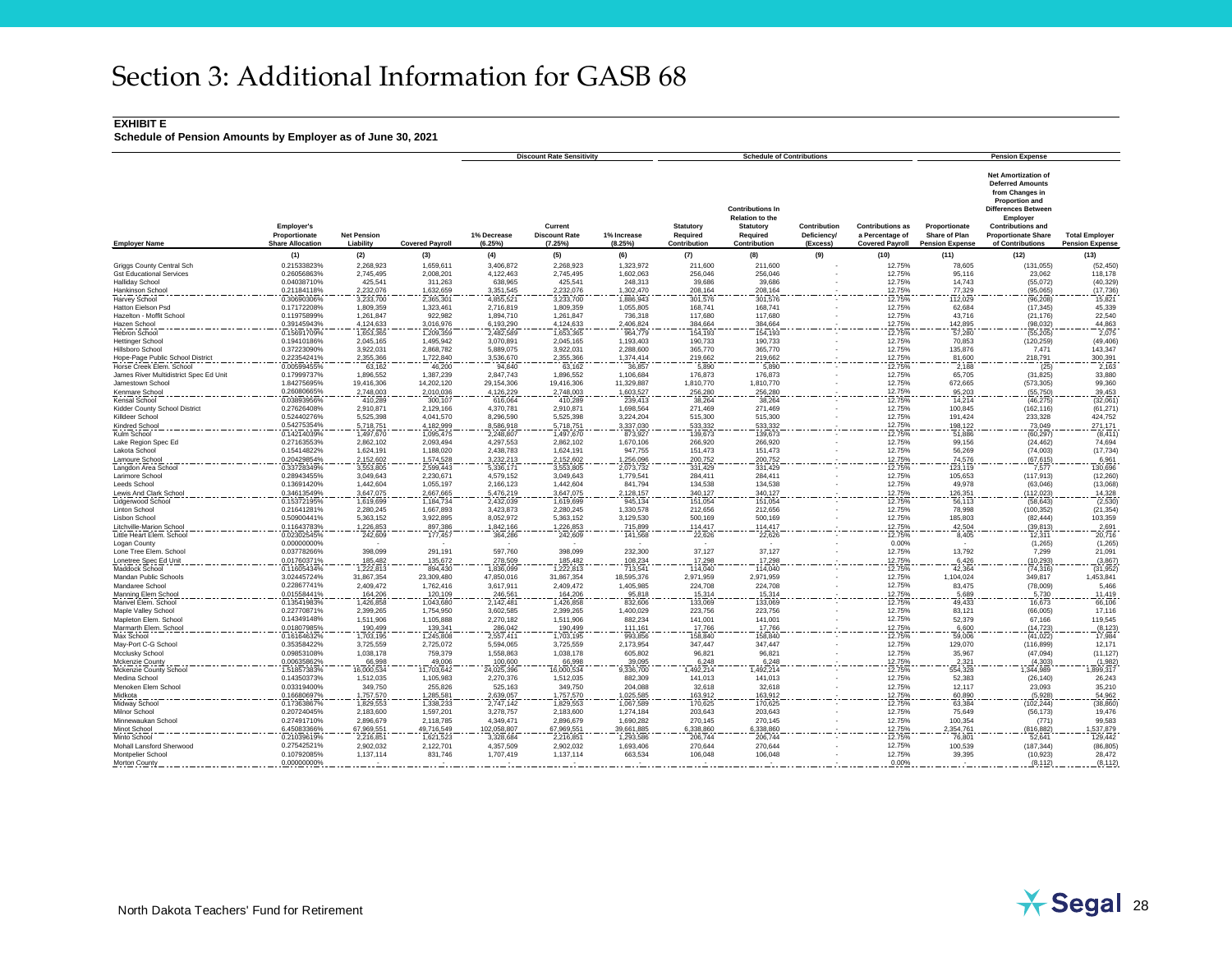#### **EXHIBIT E**

|                                                   |                                                               |                                        |                        |                        | <b>Discount Rate Sensitivity</b>          |                       |                                       | <b>Schedule of Contributions</b>                                                                  |                                         |                                                                      |                                                          | <b>Pension Expense</b>                                                                                                                                                                                                    |                                                 |
|---------------------------------------------------|---------------------------------------------------------------|----------------------------------------|------------------------|------------------------|-------------------------------------------|-----------------------|---------------------------------------|---------------------------------------------------------------------------------------------------|-----------------------------------------|----------------------------------------------------------------------|----------------------------------------------------------|---------------------------------------------------------------------------------------------------------------------------------------------------------------------------------------------------------------------------|-------------------------------------------------|
| <b>Employer Name</b>                              | <b>Employer's</b><br>Proportionate<br><b>Share Allocation</b> | <b>Net Pension</b><br><b>Liability</b> | <b>Covered Payroll</b> | 1% Decrease<br>(6.25%) | Current<br><b>Discount Rate</b><br>(7.25% | 1% Increase<br>(8.25% | Statutory<br>Required<br>Contribution | <b>Contributions In</b><br><b>Relation to the</b><br><b>Statutory</b><br>Required<br>Contribution | Contribution<br>Deficiency/<br>(Excess) | <b>Contributions as</b><br>a Percentage of<br><b>Covered Payroll</b> | Proportionate<br>Share of Plan<br><b>Pension Expense</b> | <b>Net Amortization of</b><br><b>Deferred Amounts</b><br>from Changes in<br><b>Proportion and</b><br><b>Differences Between</b><br>Employer<br><b>Contributions and</b><br><b>Proportionate Share</b><br>of Contributions | <b>Total Employer</b><br><b>Pension Expense</b> |
|                                                   | (1)                                                           | (2)                                    | (3)                    | (4)                    | (5)                                       | (6)                   | (7)                                   | (8)                                                                                               | (9)                                     | (10)                                                                 | (11)                                                     | (12)                                                                                                                                                                                                                      | (13)                                            |
| Mott-Regent School                                | 0.19157491%                                                   | 2,018,539                              | 1,476,467              | 3,030,912              | 2,018,539                                 | 1,177,867             | 188,250                               | 188,250                                                                                           |                                         | 12.75%                                                               | 69,931                                                   | (97, 833)                                                                                                                                                                                                                 | (27, 902)                                       |
| Mt Pleasant School                                | 0.26813811%                                                   | 2.825.251                              | 2.066.539              | 4.242.220              | 2.825.251                                 | 1.648.603             | 263.484                               | 263.484                                                                                           |                                         | 12.75%                                                               | 97.879                                                   | 36.902                                                                                                                                                                                                                    | 134,781                                         |
| Munich School                                     | 0.13934575%                                                   | 1,468,224                              | 1,073,937              | 2.204.593              | 1,468,224                                 | 856.744               | 136,927                               | 136.927                                                                                           |                                         | 12.75%                                                               | 50,866                                                   | 15.093                                                                                                                                                                                                                    | 65,959                                          |
| N Central Area Career And Tech Center             | 0.00000000%                                                   |                                        |                        |                        |                                           |                       |                                       |                                                                                                   |                                         | 0.00%                                                                |                                                          | (42, 726)                                                                                                                                                                                                                 | $\frac{(42,726)}{18,107}$                       |
| Napoleon School                                   | 0.209866399                                                   | 2,211,268                              | 1,617,439              | 3,320,302              | 2,211,268                                 | 1.290.329             | 206,224                               | 206,224                                                                                           |                                         | 12.75%                                                               | 76,608                                                   | (58, 501)                                                                                                                                                                                                                 |                                                 |
| Naughton Rural School                             | 0.01969078%                                                   | 207,473                                | 151,757                | 311,528                | 207,473                                   | 121,066               | 19,349                                | 19,349                                                                                            |                                         | 12.75%                                                               | 7,188                                                    | 14,968                                                                                                                                                                                                                    | 22,156                                          |
| Nd Center For Distance Education                  | 0.25907040%                                                   | 2,729,709                              | 1,996,655              | 4,098,760              | 2,729,709                                 | 1,592,852             | 254,573                               | 254,573                                                                                           |                                         | 12.75%                                                               | 94,569                                                   | 183,978                                                                                                                                                                                                                   | 278,547                                         |
| Nd Dept Of Public Instruction                     | 0.03109063%                                                   | 327,588                                | 239,615                | 491,886                | 327,588                                   | 191,156               | 30,551                                | 30,551                                                                                            |                                         | 12.75%                                                               | 11,349                                                   | 19,035                                                                                                                                                                                                                    |                                                 |
| Nd School For Blind                               | 0.08905389%                                                   | 938,321                                | 686,338                | 1,408,924              | 938,321                                   | 547,533               | 87,508                                | 87,508                                                                                            |                                         | 12.75%                                                               | 32,508                                                   | (38, 568)                                                                                                                                                                                                                 | 30,384<br>(6,060)                               |
| Nd School For Deaf                                | 0.12313235%                                                   | 1,297,391                              | 948,981                | 1,948,080              | 1,297,391                                 | 757,059               | 120,995                               | 120,995                                                                                           |                                         | 12.75%                                                               | 44,947                                                   | (31, 147)                                                                                                                                                                                                                 | 13,800                                          |
| Nd United                                         | 0.01397492%                                                   | 147,247                                | 107,705                | 221,098                | 147,247                                   | 85,922                | 13,732                                | 13,732                                                                                            |                                         | 12.75%                                                               | 5,101                                                    | (67, 895)                                                                                                                                                                                                                 | (62, 794)                                       |
| Nd Youth Correctional Cnt                         | 0.06723413%                                                   | 708.416                                | 518,173                | 1.063.713              | 708.416                                   | 413,378               | 66,067                                | 66.067                                                                                            |                                         | 12.75%                                                               | 24,543                                                   | (230, 626)                                                                                                                                                                                                                |                                                 |
| Nedrose School                                    | 0.45613175%                                                   | 4.806.056                              | 3,515,406              | 7,216,472              | 4,806,056                                 | 2.804.451             | 448.214                               | 448.214                                                                                           |                                         | 12.75%                                                               | 166,503                                                  | 397.377                                                                                                                                                                                                                   | $(206, 083)$<br>563,880                         |
| <b>Nelson County</b>                              | 0.00136846%                                                   | 14,419                                 | 10,547                 | 21,650                 | 14,419                                    | 8.414                 | 1,345                                 | 1.345                                                                                             |                                         | 12.75%                                                               | 500                                                      | (917)                                                                                                                                                                                                                     | (417)                                           |
| Nesson School                                     | 0.30204823%                                                   | 3,182,547                              | 2,327,885              | 4,778,713              | 3,182,547                                 | 1,857,094             | 296,805                               | 296.805                                                                                           |                                         | 12.75%                                                               | 110,257                                                  | 126,760                                                                                                                                                                                                                   | 237,017                                         |
| New England School                                | 0.19945789%                                                   | 2.101.599                              | 1,537,221              | 3.155.628              | 2,101,599                                 | 1.226.334             | 195.996                               | 195.996                                                                                           |                                         | 12.75%                                                               | 72,809                                                   | 15,473                                                                                                                                                                                                                    | 88,282                                          |
| New Rockford Sheyenne School                      | 0.24080368%                                                   | 2,537,241                              | 1,855,873              | 3,809,761              | 2,537,241                                 | 1,480,542             | 236,624                               | 236,624                                                                                           |                                         | 12.75%                                                               | 87,901                                                   | (68, 911)                                                                                                                                                                                                                 | 18,990                                          |
| New Salem-Almon                                   | 0.28198224%                                                   | 2,971,121                              | 2,173,236              | 4,461,248              | 2,971,121                                 | 1,733,721             | 277,088                               | 277,088                                                                                           |                                         | 12.75%                                                               | 102,933                                                  | 27,254                                                                                                                                                                                                                    | 130,187                                         |
| New Town Schoo                                    | 0.85492330%                                                   | 9,007,945                              | 6,588,890              | 13,525,764             | 9,007,945                                 | 5,256,355             | 840,084                               | 840,084                                                                                           |                                         | 12.75%                                                               | 312,074                                                  | 378,102                                                                                                                                                                                                                   | 690,176                                         |
| Newburg United District                           | 0.10472879%                                                   | 1,103,480                              | 807,144                | 1,656,917              | 1,103,480                                 | 643,908               | 102,911                               | 102,911                                                                                           |                                         | 12.75%                                                               | 38,229                                                   | 8,186                                                                                                                                                                                                                     | 46,415                                          |
| North Border School                               | 0.35027840%                                                   | 3,690,727                              | 2,699,594              | 5,541,764              | 3,690,727                                 | 2,153,629             | 344,198                               | 344,198                                                                                           |                                         | 12.75%                                                               | 127,863                                                  | (189, 682)                                                                                                                                                                                                                | (61, 819)                                       |
| North Sargent School                              | 0.21601314%                                                   | 2,276,034                              | 1,664,812              | 3,417,549              | 2,276,034                                 | 1,328,121             | 212,264                               | 212,264                                                                                           |                                         | 12.75%                                                               | 78,852                                                   | 14,138                                                                                                                                                                                                                    | 92,990                                          |
| North Star                                        | 0.22387315%                                                   | 2.358.851                              | 1.725.389              | 3.541.903              | 2.358.851                                 | 1.376.447             | 219,987                               | 219.987                                                                                           |                                         | 12.75%                                                               | 81.721                                                   | (42.144)                                                                                                                                                                                                                  | 39,577                                          |
| North Valley Area Career                          | 0.10438161%                                                   | 1.099.822                              | 804,469                | 1,651,424              | 1,099,822                                 | 641,773               | 102,570                               | 102,570                                                                                           |                                         | 12.75%                                                               | 38,103                                                   | 9,994                                                                                                                                                                                                                     | 48,097                                          |
| Northern Cass School Dis                          | 0.46281423%                                                   | 4.876.467                              | 3.566.907              | 7.322.196              | 4.876.467                                 | 2.845.537             | 454,781                               | 454,781                                                                                           |                                         | 12.75%                                                               | 168.942                                                  | 88.365                                                                                                                                                                                                                    | 257,307                                         |
| Northern Plains Spec Ed                           | 0.05836784%                                                   | 614.996                                | 449,841                | 923,439                | 614,996                                   | 358,865               | 57,355                                | 57,355                                                                                            |                                         | 12.75%                                                               | 21.306                                                   | 44.625                                                                                                                                                                                                                    | 65,931                                          |
| Northwood School                                  | 0.26944292%                                                   | 2,839,000                              | 2,076,595              | 4,262,863              | 2,839,000                                 | 1,656,625             | 264,766                               | 264,766                                                                                           |                                         | 12.75%                                                               | 98,355                                                   | 83,265                                                                                                                                                                                                                    | 181,620                                         |
|                                                   |                                                               |                                        |                        |                        |                                           |                       |                                       | 319,033                                                                                           |                                         |                                                                      |                                                          |                                                                                                                                                                                                                           |                                                 |
| Oakes School                                      | 0.32466831%                                                   | 3,420,885                              | 2,502,217              | 5,136,586<br>740,485   | 3,420,885                                 | 1,996,169<br>287,766  | 319,033                               |                                                                                                   |                                         | 12.75%                                                               | 118,514<br>17,085                                        | (43)                                                                                                                                                                                                                      | $\frac{118,471}{(33,721)}$                      |
| Oberon Elem School                                | 0.04680383%                                                   | 493,151                                | 360,717                |                        | 493,151                                   |                       | 45,991                                | 45,991                                                                                            |                                         | 12.75%                                                               |                                                          | (50, 806)                                                                                                                                                                                                                 |                                                 |
| Oliver - Mercer Spec Ed                           | 0.11233831%                                                   | 1,183,659                              | 865,791                | 1,777,307              | 1,183,659                                 | 690,694               | 110,388                               | 110,388                                                                                           |                                         | 12.75%                                                               | 41,007                                                   | (62, 365)                                                                                                                                                                                                                 | (21, 358)                                       |
| Page School                                       | 0.00000000%                                                   |                                        |                        |                        |                                           |                       |                                       |                                                                                                   |                                         | 0.00%                                                                |                                                          | (202, 979)                                                                                                                                                                                                                | (202, 979)                                      |
| Park River Area School District                   | 0.28907084%                                                   | 3,045,810                              | 2,227,868              | 4,573,397              | 3,045,810                                 | ,777,304              | 284,053                               | 284,053                                                                                           |                                         | 12.75%                                                               | 105,520<br>88,721                                        | (96, 804)                                                                                                                                                                                                                 | 8,716<br>18,341                                 |
| Parshall School                                   | 0.24304926%                                                   | 2,560,901                              | 1,873,180              | 3,845,289              | 2,560,901                                 | 1,494,348             | 238,830                               | 238,830                                                                                           |                                         | 12.75%                                                               |                                                          | (70, 380)                                                                                                                                                                                                                 |                                                 |
| Peace Garden Spec Ed                              | 0.09159449%                                                   | 965,090                                | 705,918                | 1.449.119              | 965.090                                   | 563.154               | 90.005                                | 90.005                                                                                            |                                         | 12.75%                                                               | 33.435                                                   | 29,498                                                                                                                                                                                                                    | 62.933                                          |
| Pembina Spec Ed Coop                              | 0.01717462%                                                   | 180.961                                | 132.365                | 271,720                | 180.961                                   | 105.595               | 16,877                                | 16.877                                                                                            |                                         | 12.75%                                                               | 6.269                                                    | (19.264)                                                                                                                                                                                                                  | (12.995                                         |
| Pingree - Buchanan School<br>Pleasant Valley Elem | 0.12096532%                                                   | 1,274,558                              | 932,279                | 1,913,795              | 1.274.558                                 | 743,735               | 118,866                               | 118,866                                                                                           |                                         | 12.75%                                                               | 44,156                                                   | (16, 368)                                                                                                                                                                                                                 | 27,788<br>(4,752)                               |
|                                                   | 0.00000000%                                                   |                                        |                        |                        |                                           |                       |                                       |                                                                                                   |                                         | 0.00%                                                                |                                                          | (4, 752)                                                                                                                                                                                                                  |                                                 |
| Powers Lake School                                | 0.18615840%                                                   | 1,961,468                              | 1,434,722              | 2,945,217              | 1,961,468                                 | 1,144,564             | 182,927                               | 182,927                                                                                           |                                         | 12.75%                                                               | 67,954                                                   | 44,128                                                                                                                                                                                                                    | 112,082                                         |
| Richardton-Taylor                                 | 0.25245119%<br>0.21893271%                                    | 2,659,965                              | 1,945,640              | 3,994,037              | 2,659,965                                 | 1,552,154             | 248,069                               | 248,069                                                                                           |                                         | 12.75%<br>12.75%                                                     | 92,153                                                   | (22, 763)<br>(69.114)                                                                                                                                                                                                     | 69,390                                          |
| Richland School                                   |                                                               | 2,306,796                              | 1,687,314              | 3,463,740              | 2,306,796                                 | 1,346,072             | 215,132                               | 215,132                                                                                           |                                         |                                                                      | 79,917                                                   |                                                                                                                                                                                                                           | 10,803<br>(20,228)                              |
| Robinson School                                   | 0.00000000%                                                   |                                        |                        |                        |                                           |                       |                                       |                                                                                                   |                                         | 0.00%                                                                |                                                          | (20, 228)                                                                                                                                                                                                                 |                                                 |
| <b>Rolette County</b>                             | 0.00000000%<br>0.17235487%                                    |                                        |                        |                        |                                           |                       |                                       |                                                                                                   |                                         | 0.00%<br>12.75%                                                      |                                                          | (1, 139)                                                                                                                                                                                                                  | (1, 139)                                        |
| Rolette School                                    |                                                               | 1,816,026                              | 1,328,338              | 2,726,831              | 1,816,026                                 | 1,059,695             | 169,363                               | 169,363                                                                                           |                                         |                                                                      | 62.915                                                   | (11, 249)                                                                                                                                                                                                                 | 51,666                                          |
| Roosevelt School                                  | 0.05059066%                                                   | 533,051                                | 389,902                | 800,396                | 533,051                                   | 311,048               | 49,713                                | 49,713                                                                                            |                                         | 12.75%                                                               | 18,467                                                   | (26, 102)                                                                                                                                                                                                                 | (7,635)                                         |
| Roughrider Area Career And Tech Center            | 0.03068795%                                                   | 323.345                                | 236.512                | 485.515                | 323.345                                   | 188,680               | 30.155                                | 30.155                                                                                            |                                         | 12.75%                                                               | 11.202                                                   | 7.933                                                                                                                                                                                                                     | 19.135                                          |
| Roughrider Service Program                        | 0.02604283%                                                   | 274,402                                | 200,712                | 412,024                | 274,402                                   | 160,120               | 25,591                                | 25,591                                                                                            |                                         | 12.75%                                                               | 9,506                                                    | 14,867                                                                                                                                                                                                                    | 24,373                                          |
| <b>Rugby School</b>                               | 0.51972415%                                                   | 5,476,101                              | 4,005,512              | 8,222,569              | 5,476,101                                 | 3,195,438             | 510,703                               | 510,703                                                                                           |                                         | 12.75%                                                               | 189,716                                                  | 38,210                                                                                                                                                                                                                    | 227,926                                         |
| Rural Cass Spec Ed                                | 0.21508813%                                                   | 2,266,288                              | 1,657,683              | 3,402,915              | 2,266,288                                 | 1,322,434             | 211,355                               | 211,355                                                                                           |                                         | 12.75%                                                               | 78,514                                                   | 81,066                                                                                                                                                                                                                    | 159,580<br>98,813                               |
| Sargent Central School                            | 0.23478896%                                                   | 2,473,866                              | 1,809,518              | 3,714,602              | 2,473,866                                 | .443.561              | 230,713                               | 230.713                                                                                           |                                         | 12.75%                                                               | 85,706                                                   | 13.107                                                                                                                                                                                                                    |                                                 |
| Sawyer School                                     | 0.08335026%                                                   | 878,224                                | 642,380                | 1,318,687              | 878,224                                   | 512,465               | 81,903                                | 81,903                                                                                            |                                         | 12.75%                                                               | 30,426                                                   | (94, 991)                                                                                                                                                                                                                 | (64, 565)                                       |
| Scranton School                                   | 0.16164293%                                                   | 1,703,159                              | 1,245,781              | 2,557,357              | 1,703,159                                 | 993,835               | 158,837                               | 158.837                                                                                           |                                         | 12.75%                                                               | 59,005                                                   | (20,009)                                                                                                                                                                                                                  | 38,996                                          |
| Se Region Career And Tech                         | 0.24014597%                                                   | 2,530,311                              | 1,850,804              | 3,799,356              | 2,530,311                                 | 476,498               | 235,978                               | 235,978                                                                                           |                                         | 12.75%                                                               | 87,661                                                   | 41,807                                                                                                                                                                                                                    | 129,468<br>14,929                               |
| Selfridge School                                  | 0.11982263%                                                   | 1,262,518                              | 923,473                | 1,895,717              | 1,262,518                                 | 736,710               | 117,743                               | 117,743                                                                                           |                                         | 12.75%                                                               | 43,739                                                   | (28, 810)                                                                                                                                                                                                                 |                                                 |
| Sheyenne Valley Area Voc                          | 0.12879901%                                                   | 1,357,098                              | 992,653                | 2,037,732              | 1,357,098                                 | 791.899               | 126,563                               | 126,563                                                                                           |                                         | 12.75%                                                               | 47,016                                                   | 24,467                                                                                                                                                                                                                    | 71,483                                          |
| Sheyenne Valley Spec Ed                           | 0.24661620%                                                   | 2,598,485                              | 1,900,670              | 3,901,721              | 2,598,485                                 | 1,516,279             | 242,335                               | 242,335                                                                                           |                                         | 12.75%                                                               | 90,023                                                   | (14, 233)                                                                                                                                                                                                                 | 75,790                                          |
| Slope County                                      | 0.00358496%                                                   | 37,773                                 | 27,629                 | 56,718                 | 37,773                                    | 22,042                | 3,523                                 | 3.523                                                                                             |                                         | 12.75%                                                               | 1,309                                                    | (604)                                                                                                                                                                                                                     | $\frac{705}{(43,668)}$                          |
| Solen - Cannonball School                         | 0.21544414%                                                   | 2,270,039                              | 1,660,427              | 3,408,547              | 2,270,039                                 | 1,324,623             | 211,704                               | 211,704                                                                                           |                                         | 12.75%                                                               | 78,644                                                   | (122, 312)                                                                                                                                                                                                                |                                                 |
| Souris Valley Spec Ed                             | 0.16250404%                                                   | 1,712,232                              | 1,252,418              | 2,570,981              | 1,712,232                                 | 999,129               | 159,683                               | 159,683                                                                                           |                                         | 12.75%                                                               | 59,319                                                   | (154, 611)                                                                                                                                                                                                                | (95, 292)                                       |
| South Cent. Prairie Sp Ed                         | 0.04833961%                                                   | 509.333                                | 372.553                | 764.782                | 509.333                                   | 297.208               | 47.501                                | 47.501                                                                                            |                                         | 12.75%                                                               | 17.646                                                   | 62.642                                                                                                                                                                                                                    | 80.288                                          |
| South East Education Cooperative                  | 0.09238852%                                                   | 973.457                                | 712.038                | 1.461.681              | 973.457                                   | 568.036               | 90.785                                | 90.785                                                                                            |                                         | 12.75%                                                               | 33,725                                                   | 157.898                                                                                                                                                                                                                   | 191,623                                         |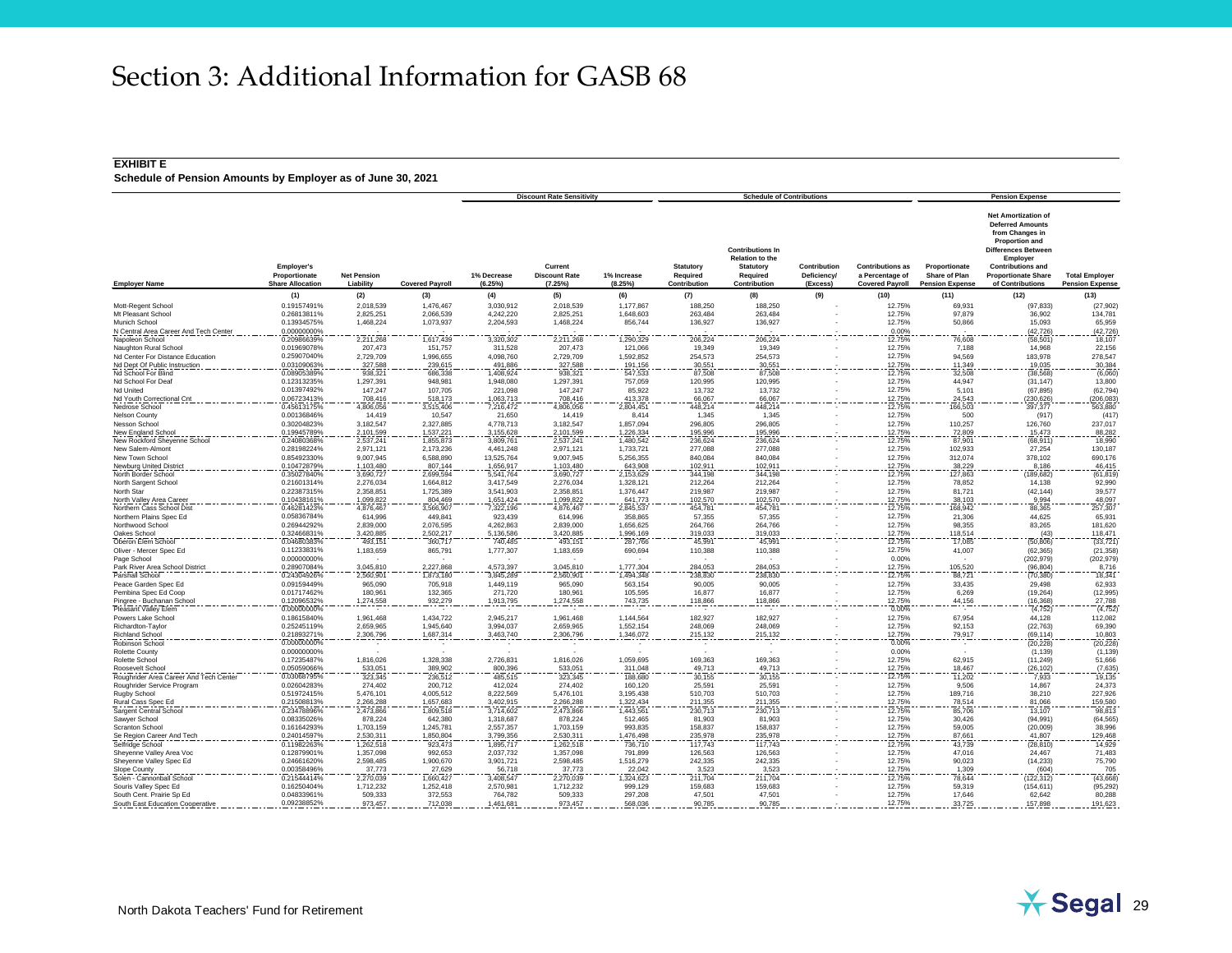#### **EXHIBIT E**

|                                  |                                                               |                                 |                        |                        | <b>Discount Rate Sensitivity</b>          |                        |                                              | <b>Schedule of Contributions</b>                                                           |                                         |                                                                      |                                                                 | <b>Pension Expense</b>                                                                                                                                                                                                    |                                                 |
|----------------------------------|---------------------------------------------------------------|---------------------------------|------------------------|------------------------|-------------------------------------------|------------------------|----------------------------------------------|--------------------------------------------------------------------------------------------|-----------------------------------------|----------------------------------------------------------------------|-----------------------------------------------------------------|---------------------------------------------------------------------------------------------------------------------------------------------------------------------------------------------------------------------------|-------------------------------------------------|
| <b>Employer Name</b>             | <b>Employer's</b><br>Proportionate<br><b>Share Allocation</b> | <b>Net Pension</b><br>Liability | <b>Covered Pavroll</b> | 1% Decrease<br>(6.25%) | Current<br><b>Discount Rate</b><br>(7.25% | 1% Increase<br>(8.25%) | <b>Statutory</b><br>Required<br>Contribution | <b>Contributions In</b><br><b>Relation to the</b><br>Statutory<br>Required<br>Contribution | Contribution<br>Deficiency/<br>(Excess) | <b>Contributions as</b><br>a Percentage of<br><b>Covered Pavroll</b> | Proportionate<br><b>Share of Plan</b><br><b>Pension Expense</b> | <b>Net Amortization of</b><br><b>Deferred Amounts</b><br>from Changes in<br><b>Proportion and</b><br><b>Differences Between</b><br>Employer<br><b>Contributions and</b><br><b>Proportionate Share</b><br>of Contributions | <b>Total Employer</b><br><b>Pension Expense</b> |
|                                  | (1)                                                           | (2)                             | (3)                    | (4)                    | (5)                                       | (6)                    | (7)                                          | (8)                                                                                        | (9)                                     | (10)                                                                 | (11)                                                            | (12)                                                                                                                                                                                                                      | (13)                                            |
| South Heart School               | 0.31739587%                                                   | 3,344,258                       | 2,446,169              | 5.021.528              | 3.344.258                                 | 1.951.456              | 311,887                                      | 311,887                                                                                    |                                         | 12.75%                                                               | 115,860                                                         | 188.437                                                                                                                                                                                                                   | 304,297                                         |
| South Prairie School District    | 0.38364097%                                                   | 4,042,253                       | 2,956,719              | 6,069,594              | 4,042,253                                 | 2,358,753              | 376,982                                      | 376,982                                                                                    |                                         | 12.75%                                                               | 140,041                                                         | 306,315                                                                                                                                                                                                                   | 446,356                                         |
| South Valley Spec Ed             | 0.06210062%                                                   | 654,326                         | 478,609                | 982,496                | 654,326                                   | 381,815                | 61,023                                       | 61,023                                                                                     |                                         | 12.75%                                                               | 22,669                                                          | (78, 495)                                                                                                                                                                                                                 | (55, 826)                                       |
| Southwest Special Education Unit | 0.00908266%                                                   | 95,700                          | 70,000                 | 143,697                | 95.700                                    | 55,843                 | 8,925                                        | 8,925                                                                                      |                                         | 12.75%                                                               | 3,315                                                           | (2, 226)                                                                                                                                                                                                                  |                                                 |
| St. John'S School                | 0.47103699%                                                   | 4.963.106                       | 3.630.280              | 7.452.288              | 4.963.106                                 | 2.896.093              | 462.861                                      | 462.861                                                                                    |                                         | 12.75%                                                               | 171,944                                                         | 149.097                                                                                                                                                                                                                   | $\frac{1,089}{321,041}$                         |
| St. Thomas School                | 0.07371653%                                                   | 776,718                         | 568,133                | 1,166,271              | 776,718                                   | 453,234                | 72,437                                       | 72,437                                                                                     |                                         | 12.75%                                                               | 26,909                                                          | (63, 111)                                                                                                                                                                                                                 | (36, 202)                                       |
| <b>Stanley School</b>            | 0.49042606%                                                   | 5,167,400                       | 3,779,712              | 7,759,043              | 5,167,400                                 | 3,015,304              | 481,913                                      | 481,913                                                                                    |                                         | 12.75%                                                               | 179,021                                                         | 1,357                                                                                                                                                                                                                     | 180,378                                         |
| Starkweather School              | 0.08502312%                                                   | 895.851                         | 655.273                | 1,345,153              | 895.851                                   | 522.751                | 83,547                                       | 83.547                                                                                     |                                         | 12.75%                                                               | 31,036                                                          | (17,002)                                                                                                                                                                                                                  | 14,034                                          |
| <b>Sterling School</b>           | 0.02250046%                                                   | 237,077                         | 173,411                | 355,980                | 237,077                                   | 138,340                | 22,110                                       | 22,110                                                                                     |                                         | 12.75%                                                               | 8,213                                                           | (26, 192)                                                                                                                                                                                                                 | (17, 979)                                       |
| Strasburg School District        | 0.11720119%                                                   | 1,234,897                       | 903,269                | 1,854,243              | 1,234,897                                 | 720,592                | 115,167                                      | 115,167                                                                                    |                                         | 12.75%                                                               | 42,782                                                          | (41,790)                                                                                                                                                                                                                  | 992                                             |
| Surrey School                    | 0.35097025%                                                   | 3,698,017                       | 2,704,926              | 5,552,709              | 3,698,017                                 | 2,157,883              | 344,878                                      | 344,878                                                                                    |                                         | 12.75%                                                               | 128,115                                                         | (29, 675)                                                                                                                                                                                                                 | 98,440                                          |
| Sweet Briar Elem School          | 0.01607112%                                                   | 169.334                         | 123,860                | 254,262                | 169.334                                   | 98.811                 | 15,792                                       | 15.792                                                                                     |                                         | 12.75%                                                               | 5,866                                                           | 6.315                                                                                                                                                                                                                     |                                                 |
| <b>Tgu School District</b>       | 0.34703227%                                                   | 3,656,524                       | 2,674,576              | 5,490,407              | 3,656,524                                 | 2,133,671              | 341,008                                      | 341,008                                                                                    |                                         | 12.75%                                                               | 126,678                                                         | (148, 225)                                                                                                                                                                                                                | $\frac{12,181}{(21,547)}$                       |
| <b>Thompson School</b>           | 0.34970763%                                                   | 3,684,713                       | 2,695,195              | 5,532,733              | 3,684,713                                 | 2,150,120              | 343,637                                      | 343,637                                                                                    |                                         | 12.75%                                                               | 127,655                                                         | 51,481                                                                                                                                                                                                                    | 179,136                                         |
| <b>Tioga School</b>              | 0.44878979%                                                   | 4,728,697                       | 3,458,821              | 7,100,315              | 4.728.697                                 | 2.759.310              | 441.000                                      | 441,000                                                                                    |                                         | 12.75%                                                               | 163.823                                                         | 71,050                                                                                                                                                                                                                    | 234,873                                         |
| Turtle Lake-Mercer School        | 0.18542289%                                                   | 1,953,718                       | 1,429,053              | 2,933,580              |                                           | 1,140,042              | 182,204                                      | 182,204                                                                                    |                                         | 12.75%                                                               | 67,685                                                          | (36, 306)                                                                                                                                                                                                                 |                                                 |
| Twin Buttes Elem. School         | 0.06226814%                                                   | 656,092                         | 479,900                | 985,146                | 1,953,718<br>656,092                      | 382,845                | 61,187                                       | 61,187                                                                                     |                                         | 12.75%                                                               | 22,730                                                          | (23, 291)                                                                                                                                                                                                                 | $\frac{31,379}{(561)}$                          |
| Underwood School                 | 0.20490455%                                                   | 2,158,988                       | 1,579,199              | 3,241,800              | 2,158,988                                 | 1,259,822              | 201,348                                      | 201,348                                                                                    |                                         | 12.75%                                                               | 74,797                                                          | (72, 588)                                                                                                                                                                                                                 | 2,209                                           |
| <b>United School</b>             | 0.45947725%                                                   | 4,841,306                       | 3,541,189              | 7,269,401              | 4,841,306                                 | 2,825,020              | 451,502                                      | 451,502                                                                                    |                                         | 12.75%                                                               | 167,724                                                         | (34, 178)                                                                                                                                                                                                                 | 133,546                                         |
| Upper Valley Spec Ed             | 0.34577166%                                                   | 3,643,241                       | 2,664,861              | 5,470,462              | 3,643,241                                 | 2,125,920              | 339,770                                      | 339,770                                                                                    |                                         | 12.75%                                                               | 126,218                                                         | (36, 146)                                                                                                                                                                                                                 | 90,072                                          |
| Valley - Edinburg School         | 0.20312356%                                                   | 2,140,222                       | 1,565,472              | 3,213,623              | 2,140,222                                 | 1,248,872              | 199,598                                      | 199,598                                                                                    |                                         | 12.75%                                                               | 74,147                                                          | (74, 031)                                                                                                                                                                                                                 | 116                                             |
| Valley City School               | 0.84781538%                                                   | 8,933,052                       | 6,534,110              | 13,413,309             | 8,933,052                                 | 5,212,653              | 833,099                                      | 833,099                                                                                    |                                         | 12.75%                                                               | 309,480                                                         | (273, 855)                                                                                                                                                                                                                | 35,625                                          |
| Velva School                     | 0.39866921%                                                   | 4,200,599                       | 3,072,542              | 6,307,356              | 4,200,599                                 | 2,451,152              | 391,749                                      | 391,749                                                                                    |                                         | 12.75%                                                               | 145,527                                                         | 185                                                                                                                                                                                                                       | 145,712                                         |
| <b>Wahpeton School</b>           | 0.97992119%                                                   | 10,324,992                      | 7,552,249              | 15,503,359             | 10,324,992                                | 6,024,884              | 962,912                                      | 962.912                                                                                    |                                         | 12.75%                                                               | 357,703                                                         | (165, 230)                                                                                                                                                                                                                |                                                 |
| <b>Ward County</b>               | 0.00408073%                                                   | 42,997                          | 31,450                 | 64,561                 | 42,997                                    | 25,090                 | 4,010                                        | 4,010                                                                                      |                                         | 12.75%                                                               | 1,490                                                           | (721)                                                                                                                                                                                                                     | 192,473<br>769                                  |
| Warwick School                   | 0.24028894%                                                   | 2,531,817                       | 1,851,906              | 3,801,618              | 2,531,817                                 | 1,477,377              | 236,118                                      | 236,118                                                                                    |                                         | 12.75%                                                               | 87,713                                                          | (35, 223)                                                                                                                                                                                                                 | 52,490                                          |
| Washburn School                  | 0.26962236%                                                   | 2,840,890                       | 2,077,978              | 4,265,702              | 2,840,890                                 | 1,657,729              | 264,942                                      | 264,942                                                                                    |                                         | 12.75%                                                               | 98,421                                                          | 42,012                                                                                                                                                                                                                    | 140,433                                         |
| West Fargo School                | 9.31477104%                                                   | 98,145,580                      | 71,788,903             | 147.369.234            | 98,145,580                                | 57,270,331             | 9,153,085                                    | 9,153,085                                                                                  |                                         | 12.75%                                                               | 3.400.191                                                       | 3,163,786                                                                                                                                                                                                                 | 6,563,977                                       |
| West River Student Services      | 0.07173026%                                                   | 755,790                         | 552,825                | 1,134,846              | 755,790                                   | 441,022                | 70,485                                       | 70,485                                                                                     |                                         | 12.75%                                                               | 26,184                                                          | (53, 883)                                                                                                                                                                                                                 | (27, 699)                                       |
| <b>Westhope School</b>           | 0.15327211%                                                   | 1,614,960                       | 1,181,268              | 2,424,922              | 1,614,960                                 | 942,368                | 150,612                                      | 150,612                                                                                    |                                         | 12.75%                                                               | 55,949                                                          | (15, 942)                                                                                                                                                                                                                 | 40,007                                          |
| White Shield School              | 0.21686402%                                                   | 2,284,999                       | 1.671.370              | 3.431.011              | 2.284.999                                 | 1.333.353              | 213,100                                      | 213,100                                                                                    |                                         | 12.75%                                                               | 79.162                                                          | (27, 845)                                                                                                                                                                                                                 | 51,317                                          |
| Williams Co School Dist #8       | 0.42081291%                                                   | 4.433.918                       | 3.243.203              | 6.657.692              | 4.433.918                                 | 2.587.299              | 413,508                                      | 413.508                                                                                    |                                         | 12.75%                                                               | 153,610                                                         | 147.086                                                                                                                                                                                                                   | 300,696                                         |
| <b>Williston School</b>          | 3.34118356%                                                   | 35,204,558                      | 25,750,488             | 52,860,952             | 35,204,558                                | 20,542,715             | 3,283,187                                    | 3,283,187                                                                                  |                                         | 12.75%                                                               | ,219,639                                                        | 1,683,894                                                                                                                                                                                                                 | 2,903,533                                       |
| Wilmac Special Education         | 0.65973954%                                                   | 6,951,381                       | 5,084,610              | 10,437,756             | 6,951,381                                 | 4,056,300              | 648,288                                      | 648,288                                                                                    |                                         | 12.75%                                                               | 240,826                                                         | 407,954                                                                                                                                                                                                                   | 648,780                                         |
| Wilton School                    | 0.20568159%                                                   | 2,167,175                       | 1,585,187              | 3,254,094              | 2,167,175                                 | 1,264,599              | 202,111                                      | 202,111                                                                                    |                                         | 12.75%                                                               | 75,080                                                          | 18,423                                                                                                                                                                                                                    | 93,503                                          |
|                                  | 0.09322911%                                                   | 982.313                         | 718,516                | 1.474.980              | 982.313                                   | 573.204                | 91.61                                        | 91.611                                                                                     |                                         | 12.75%                                                               | 34.032                                                          | (29, 312)                                                                                                                                                                                                                 |                                                 |
| Wing School<br>Wishek School     | 0.16803494%                                                   | 1,770,509                       | 1,295,045              | 2,658,485              | 1,770,509                                 | 1,033,135              | 165,118                                      | 165,118                                                                                    |                                         | 12.75%                                                               | - - - -<br>61,338                                               | (40,006)                                                                                                                                                                                                                  | $\frac{4,720}{21,332}$                          |
| <b>Wolford School</b>            | 0.00000000%                                                   |                                 |                        |                        |                                           |                        |                                              | $\overline{\phantom{a}}$                                                                   |                                         | 0.00%                                                                |                                                                 | (153, 237)                                                                                                                                                                                                                | (153, 237)                                      |
| Wyndmere School                  | 0.18882097%                                                   | 1,989,522                       | 1,455,242              | 2,987,341              | 1,989,522                                 | 1,160,935              | 185,543                                      | 185,543                                                                                    |                                         | 12.75%                                                               | 68,926                                                          | (80, 304)                                                                                                                                                                                                                 | (11, 378)                                       |
| Yellowstone Elem. School         | 0.07608671%                                                   | 801,692                         | 586,400                | 1,203,770              | 801,692                                   | 467,807                | 74,766                                       | 74,766                                                                                     |                                         | 12.75%                                                               | 27,774                                                          | (6, 114)                                                                                                                                                                                                                  |                                                 |
| Zeeland School                   | 0.06232177%                                                   | 656,657                         | 480.314                | 985.994                | 656.657                                   | 383.175                | 61,240                                       | 61,240                                                                                     |                                         | 12.75%                                                               | 22,749                                                          | (23, 886)                                                                                                                                                                                                                 | $\frac{21,660}{(1,137)}$                        |
| <b>Grand Totals:</b>             | 100.000000%                                                   | 1.053.655.311                   | 770,699,600            | 1,582,102,595          | 1.053.655.311                             | 614.833.478            | 98.264.202                                   | 98,264,202                                                                                 | $\overline{a}$                          | 12.75%                                                               | 36.503.210                                                      | $\sim$                                                                                                                                                                                                                    | 36,503,210                                      |

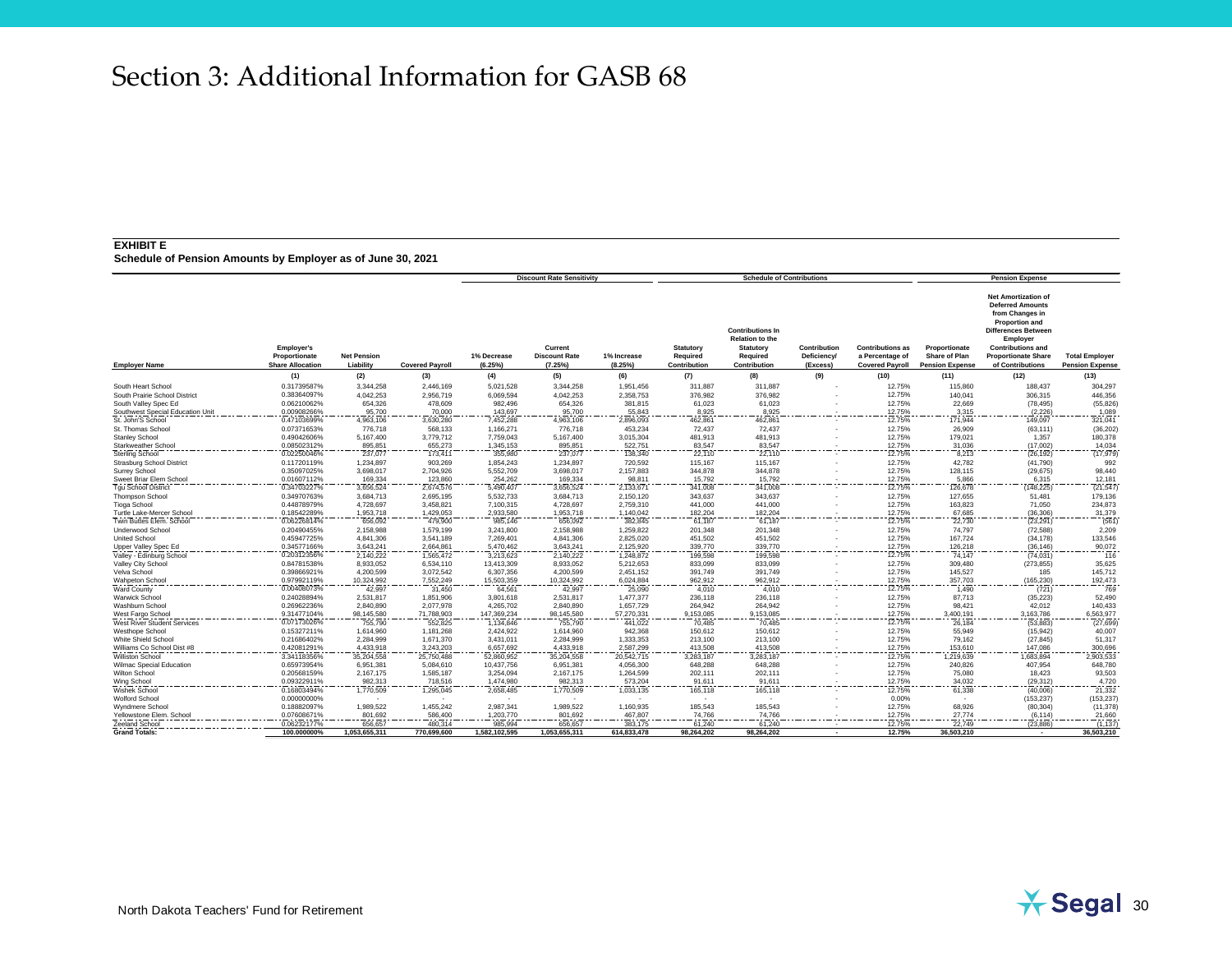#### **EXHIBIT E (continued)**

|                                                               |                                                                       |                        | <b>Deferred Outflows of Resources</b>                                                   |                                      |                                                                |                                                                  |                    | <b>Deferred Inflows of Resources</b>                                             | Deferred (Inflows)/Outflows Recognized In Future Pension Expense (Year Ended June 30) |                           |                              |                             |                              |                        |                           |  |
|---------------------------------------------------------------|-----------------------------------------------------------------------|------------------------|-----------------------------------------------------------------------------------------|--------------------------------------|----------------------------------------------------------------|------------------------------------------------------------------|--------------------|----------------------------------------------------------------------------------|---------------------------------------------------------------------------------------|---------------------------|------------------------------|-----------------------------|------------------------------|------------------------|---------------------------|--|
|                                                               |                                                                       |                        | <b>Changes in</b><br><b>Proportion and</b><br><b>Differences</b><br>Between<br>Employer |                                      |                                                                | <b>Net Difference</b><br>Between<br>Projected and                |                    | Changes in<br><b>Proportion and</b><br><b>Differences</b><br>Between<br>Employer |                                                                                       |                           |                              |                             |                              |                        |                           |  |
|                                                               | <b>Differences</b><br><b>Between</b><br><b>Expected and</b><br>Actual | <b>Changes of</b>      | <b>Contributions</b><br>and<br>Proportionate<br>Share of                                | <b>Total Deferred</b><br>Outflows of | <b>Differences</b><br>Between<br><b>Expected and</b><br>Actual | Actual<br>Investmen<br><b>Earnings on</b><br><b>Pension Plan</b> | <b>Changes of</b>  | <b>Contributions</b><br>and<br>Proportionate<br>Share of                         | <b>Total Deferred</b><br>Inflows of                                                   |                           |                              |                             |                              |                        |                           |  |
| <b>Employer Name</b>                                          | <b>Experience</b>                                                     | <b>Assumptions</b>     | <b>Contributions</b>                                                                    | <b>Resources</b>                     | Experience                                                     | Investments                                                      | <b>Assumptions</b> | <b>Contributions</b>                                                             | <b>Resources</b>                                                                      | 2022                      | 2023                         | 2024                        | 2025                         | 2026                   | Thereafter                |  |
|                                                               | (14)                                                                  | (15)                   | (16)                                                                                    | (17)                                 | (18)                                                           | (19)                                                             | (20)               | (21)                                                                             | (22)                                                                                  | (23)                      | (24)                         | (25)                        | (26)                         | (27)                   | (28)                      |  |
| Alexander School                                              | 14.556                                                                | 73,591<br>-S<br>33,936 | 273.565<br>-8                                                                           | 361.712                              | 88.357<br>- \$                                                 | 613,902<br>-S<br>283,102                                         | .s                 | 121.398<br>s                                                                     | 823.657<br>- \$                                                                       | (67, 554)<br>s            | (99, 424)<br>-9              | (115,093)                   | (157, 235)<br>-8             | 5,139<br>s<br>(8, 297) | (27, 778)<br>2,547        |  |
| Anamoose School<br>Apple Creek Elem School                    | 6,713<br>3.368                                                        | 17.028                 | 11,915<br>44.878                                                                        | 52,564<br>65.274                     | 40,746<br>20.445                                               | 142.052                                                          |                    | 184,621<br>59.176                                                                | 508,469<br>221.673                                                                    | (109, 826)<br>(45.681)    | (98, 657)<br>(43.921)        | (111, 767)<br>(45.839)      | (129, 905)<br>(41, 875)      | 9.003                  | 11.913                    |  |
| Ashley School                                                 | 10.154                                                                | 51.333                 | 45.118                                                                                  | 106.605                              | 61.633                                                         | 428.226                                                          |                    | 76.411                                                                           | 566,270                                                                               | (128.420)                 | (107,568)                    | (111.861)                   | (135, 759)                   | 8.149                  | 15.794                    |  |
| <b>Bakker Elem School</b><br>Barnes County North              | 523<br>16,359                                                         | 2.645<br>82,703        | 15,654<br>45.645                                                                        | 18,822<br>144,707                    | 3.175<br>99.298                                                | 22,063<br>689,920                                                |                    | 497<br>226,550                                                                   | 25,735<br>1,015,768                                                                   | (2.509)<br>(244, 034)     | (1,500)<br>(187, 415)        | (2,795)<br>(203, 207)       | (4, 873)<br>(225, 886)       | 2.106<br>9.194         | 2.65<br>(19, 714)         |  |
| Beach School                                                  | 20,515                                                                | 103,713                | 9,999                                                                                   | 134,227                              | 124,524                                                        | 865,191                                                          |                    | 418,914                                                                          | 1,408,629                                                                             | (308, 541)                | (276, 253)                   | (271, 504)                  | (316, 835)                   | (33, 108)              | (68, 160)                 |  |
| <b>Belcourt School</b>                                        | 87,735                                                                | 443,549                | 247,974                                                                                 | 779,258                              | 532,550                                                        | 3,700,142                                                        |                    | 1,021,740                                                                        | 5,254,432                                                                             | (1,082,227)               | (950, 017)                   | (1,018,239)                 | 1,277,243)                   | 6,472                  | (153, 920)                |  |
| <b>Belfield Public School</b>                                 | 14,979<br>37,613                                                      | 75,729                 | 90,043<br>198,879                                                                       | 180,751<br>426,645                   | 90,924<br>228,308                                              | 631,737<br>1,586,276                                             |                    | 336,313<br>294,535                                                               | 1,058,974                                                                             | (183, 760)<br>(445, 285)  | (181, 329)<br>(368, 736)     | (190, 286)<br>(390,009)     | (242, 591)<br>(527, 138)     | (42, 857)<br>41,980    | (37, 401)<br>6,713        |  |
| Beulah School<br>Billings Co. School Dist                     | 9,352                                                                 | 190,153<br>47,279      | 169,362                                                                                 | 225,993                              | 56,765                                                         | 394,405                                                          |                    | 92,053                                                                           | 2,109,119<br>543,223                                                                  | (51,037)                  | (65, 122)                    | (89, 904)                   | (117, 889)                   | 20,877                 | (14, 155)                 |  |
| <b>Bismarck Public Schools</b>                                | 766,961                                                               | 3,877,410              | 633,992                                                                                 | 5,278,363                            | 4,655,434                                                      | 32,345,832                                                       |                    | 2,746,232                                                                        | 39,747,498                                                                            | (8,381,957)               | (7, 416, 094)                | (8,733,455)                 | (10, 562, 596)               | 361,006                | 263,961                   |  |
| <b>Bismarck State College</b>                                 |                                                                       |                        |                                                                                         |                                      |                                                                |                                                                  |                    |                                                                                  |                                                                                       |                           |                              |                             |                              |                        |                           |  |
| Blessed John Paul II Catholic Sch Network<br>Bottineau School | 38,284                                                                | 193,549                | $\overline{\phantom{a}}$<br>176,861                                                     | 408,694                              | 232,386                                                        | 1,614,611                                                        |                    | 8.367<br>543,627                                                                 | 8.367<br>2,390,624                                                                    | (8.367)<br>(526, 976)     | (455, 503)                   | (440, 178)                  | (571, 103)                   | (22, 212)              | 34,042                    |  |
| <b>Bowbells School</b>                                        | 6.487                                                                 | 32.793                 | 67.41                                                                                   | 106.691                              | 39.373                                                         | 273,565                                                          |                    | 52.862                                                                           | 365,800                                                                               | (60, 294)                 | (54, 517)                    | (77, 176)                   | (87, 191)                    | 6.849                  | 13,219                    |  |
| Bowman School                                                 | 32,471                                                                | 164.159                | 256.204                                                                                 | 452,834                              | 197,099                                                        | 1.369.437                                                        |                    | 86,711                                                                           | 653,247                                                                               | (324, 759)                | (261, 491)                   | (300, 521)                  | (391, 632)                   | 70,405                 | 7,585                     |  |
| <b>Burke Central School</b><br>Burleigh County Spec. Ed.      | 8,900<br>1.146                                                        | 44,993<br>5,791        | 187,593<br>20,229                                                                       | 241,486<br>27.166                    | 54,021<br>6,953                                                | 375,334<br>48,313                                                |                    | 363,793<br>13,204                                                                | 793,148<br>68,470                                                                     | (97, 342)<br>(9,019)      | (131, 431)<br>(6, 256)       | (129, 632)<br>(9,525)       | (178, 864)<br>(14, 386)      | (35, 822)<br>(1,206)   | 21,429<br>(912)           |  |
| Carrington School                                             | 28,356                                                                | 143,356                | 26,205                                                                                  | 197,917                              | 172,121                                                        | 1,195,894                                                        |                    | 541,522                                                                          | 1,909,537                                                                             | (426, 800)                | (386, 566)                   | (376, 492)                  | (458, 501)                   | (33, 463)              | $\frac{(29,798)}{39,581}$ |  |
| <b>Cavalier School</b>                                        | 23,864                                                                | 120,647                | 125,910                                                                                 | 270,421                              | 144,856                                                        | 1,006,455                                                        |                    | 197,023                                                                          | 1,348,334                                                                             | (285, 503)                | (252, 996)                   | (269,567                    | (319,790)                    | 10,363                 |                           |  |
| Center Stanton Schoo<br>Central Cass School                   | 16,713<br>42,954                                                      | 84,494<br>217,155      | 109,794<br>540,031                                                                      | 211,001<br>800,140                   | 101,448<br>260,729                                             | 704,859<br>1,811,538                                             |                    | 80,329<br>174,346                                                                | 886,636<br>2,246,613                                                                  | (173, 631)<br>(375, 284)  | (146, 327)<br>(291, 566)     | (167, 269)<br>(363, 390)    | (226, 611)<br>(474, 422)     | 15,905<br>83,809       | 22,298<br>(25, 619)       |  |
| Central Elementary School                                     |                                                                       |                        | 1.557                                                                                   | 1.557                                |                                                                |                                                                  |                    | 72.841                                                                           | 72.841                                                                                | (19.073)                  | (17.887                      | (16.902)                    | (17, 422)                    |                        |                           |  |
| Central Regional Education Association                        | 7.564                                                                 | 38.239                 | .003.110                                                                                | .048.913                             | 45.911                                                         | 318.991                                                          |                    | 2,421                                                                            | 367.323                                                                               | 123,204                   | 130,598                      | 119,959                     | 100,414                      | 205.944                | 1.470                     |  |
| Central Valley School<br>Dakota Prairie School                | 13.538<br>21.965                                                      | 68.443<br>111,044      | 12.986<br>267.065                                                                       | 94.967<br>400.074                    | 82.176<br>133.325                                              | 570.959<br>926,339                                               |                    | 83.875<br>173,831                                                                | 737.010<br>1.233.495                                                                  | (165.455)<br>(195, 632)   | (133, 317)<br>(176, 642)     | (150.385)<br>(194, 528)     | (189, 700)<br>(284, 302)     | (420)<br>36,847        | (2.767)<br>(19, 165)      |  |
| Devils Lake School                                            | 111.380                                                               | 563,085                | 405.842                                                                                 | 1.080.307                            | 676.071                                                        | 4,697,325                                                        |                    | 894.221                                                                          | 6.267.617                                                                             | (1.358.829)               | (1.138.679)                  | (1.219.018)                 | (1.433.302)                  | 47.765                 | (85, 248)                 |  |
| Dickinson School                                              | 238,274                                                               | ,204,608               | 3.866.349                                                                               | 5,309,231                            | 446,319                                                        | 10,048,986                                                       |                    | 439,525                                                                          | 11,934,830                                                                            | (1,644,430)               | (1,441,627)                  | (1,819,716)                 | (2,602,133)                  | 331,846                | 550,460                   |  |
| Divide School<br>Drake School                                 | 27,959<br>4,851                                                       | 141,347<br>24,522      | 335,925<br>12,350                                                                       | 505,231<br>41,723                    | 169,710<br>29,443                                              | 1,179,138<br>204,569                                             |                    | 168,199<br>76,438                                                                | 1,517,047<br>310,450                                                                  | (241, 072)<br>(81, 100)   | (213, 020)<br>(64, 730)      | (269, 655)<br>(52, 870)     | (354, 223)<br>(68, 442)      | 68,604<br>(1,576)      | (2, 449)                  |  |
| <b>Drayton School</b>                                         | 15,306                                                                | 77,383                 | 243,341                                                                                 | 336,030                              | 92.910                                                         | 645,536                                                          |                    | 112,177                                                                          | 850,623                                                                               | (141, 977)                | (109, 611)                   | (155, 024)                  | (185, 473)                   | 23,025                 |                           |  |
| Dunseith School                                               | 35,785                                                                | 180,915                | 314,928                                                                                 | 531,628                              | 217,217                                                        | 1,509,214                                                        |                    | 48,714                                                                           | 1,775,145                                                                             | (247, 096)                | (259, 605)                   | (353, 180)                  | (462, 763)                   | 48,698                 | 54,468<br>30,430          |  |
| E Central Ctr Exc Childn                                      | 5,739                                                                 | 29,015                 |                                                                                         | 34,754                               | 34,837                                                         | 242,047                                                          |                    | 434,708                                                                          | 711.592                                                                               | (153, 756)                | (128, 628)                   | (135, 871)                  | (148, 171)                   | (60, 916)              | (49, 496)                 |  |
| Earl Elem. School<br><b>Edgeley Schoo</b>                     | 258<br>13,146                                                         | 1,306<br>66,460        | 1,094<br>112,518                                                                        | 2,658<br>192,124                     | 1,568<br>79,795                                                | 10,896<br>554,415                                                |                    | 11,810<br>257,160                                                                | 24,274<br>891,370                                                                     | (5, 363)<br>(168, 676)    | (4, 815)                     | (4,967)<br>(167, 256)       | (5,999)<br>(176, 733)        | (131)<br>(21, 451)     | (340)<br>(11, 571)        |  |
| Edmore School                                                 | 6.358                                                                 | 32.142                 | 41,833                                                                                  | 80.333                               | 38,592                                                         | 268.137                                                          |                    | 319.762                                                                          | 626,491                                                                               | (111.670)                 | $(153, 559)$<br>$(102, 835)$ | (98.560)                    | (124.250)                    | (39.054)               | (69,788)                  |  |
| Eight Mile School                                             | 18,839<br>11.401                                                      | 95.241                 | 377,459<br>33.092                                                                       | 491.539                              | 114.352                                                        | 794.511                                                          |                    | 124.506                                                                          | 1.033.369                                                                             | (133, 110)                | (137, 855)                   | (146, 571)                  | (235, 704)                   | 49.374                 | 62.037                    |  |
| Elgin-New Leipzig School<br>Ellendale School                  | 17.39                                                                 | 57.640<br>87.923       | 58.675                                                                                  | 102.133<br>163.989                   | 69,206<br>105.565                                              | 480.840<br>733,462                                               |                    | 196,803<br>243.566                                                               | 746,849<br>082.593                                                                    | (127, 339)<br>(251, 461)  | (139, 961)<br>(211, 657)     | (160.658)<br>(213, 633)     | (187.878)<br>(229, 113)      | (20.957)<br>(1, 134)   | (7, 921)<br>(11.606)      |  |
| <b>Emerado Elementary Schoo</b>                               | 7,167                                                                 | 36,235                 | 102.959                                                                                 | 146,361                              | 43,505                                                         | 302,275                                                          |                    | 19,763                                                                           | 365,543                                                                               | (59,061)                  | (46, 656)                    | (60, 148)                   | (83, 414)                    | 20,179                 | 9,917                     |  |
| Enderlin Area School Distric                                  | 20,667                                                                | 104,481                | 22,937                                                                                  | 148,085                              | 125,446                                                        | 871,594                                                          |                    | 212,133                                                                          | 1,209,173                                                                             | (267, 565)                | (242, 291)                   | (276, 145)                  | (301, 238)                   | 17,638                 | 8,513                     |  |
| Fairmount School<br>Fargo Public Schools                      | 7,707<br>745.772                                                      | 38,961<br>3,770,286    | 12,969<br>889.705                                                                       | 59,637<br>5.405.763                  | 46,779<br>4,526,815                                            | 325,020<br>31.452.191                                            |                    | 520,090<br>4,459,862                                                             | 891,889<br>40.438.868                                                                 | (177, 833)<br>(8,384,291) | (153,095)<br>(7.634.669)     | (163, 407)<br>(8, 307, 443) | (187, 645)<br>(10, 250, 993) | (73, 719)<br>261,693   | (76, 553)<br>(717, 403)   |  |
| Fessenden-Bowdon Schoo                                        | 11,103                                                                | 56,134                 | 54,241                                                                                  | 121,478                              | 67,397                                                         | 468,275                                                          |                    | 146,888                                                                          | 682,560                                                                               | (115, 334)                | (115, 752)                   | (132, 020)                  | (157, 613)                   | (4,219)                | (36, 144)                 |  |
| Finley-Sharon School                                          | 11.081                                                                | 56,019                 | 51.090                                                                                  | 118,190                              | 67.260                                                         | 467.320                                                          |                    | 111,474                                                                          | 646.054                                                                               | (164, 785)                | (102, 792)                   | (112, 561)                  | (144, 644)                   | (229)                  | (2.853)                   |  |
| <b>Flasher School</b><br>Fordville Lankin Schoo               | 13,643<br>5.889                                                       | 68,974<br>29.774       | 187,281<br>32.747                                                                       | 269.898<br>68,410                    | 82.815<br>35.749                                               | 575,393<br>248.381                                               |                    | 7,037<br>133.763                                                                 | 665.245<br>417.893                                                                    | (99, 029)<br>(81.386)     | (87, 318)<br>(71.306)        | (120, 570)                  | (154, 320)<br>(86, 317)      | 36,663<br>(12, 336)    | 29,227                    |  |
| Fort Ransom Elem School                                       | 1.638                                                                 | 8.280                  | 547                                                                                     | 10.465                               | 9,942                                                          | 69.076                                                           |                    | 19,663                                                                           | 98,68                                                                                 | (24, 919)                 | (19, 502)                    | $(75, 294)$<br>$(21, 118)$  | (24, 181)                    | 880                    | (22, 844)                 |  |
| Fort Totten School                                            | 17,418                                                                | 88.056                 | 337,774                                                                                 | 443.248                              | 105.726                                                        | 734,578                                                          |                    | 186,777                                                                          | 1.027.081                                                                             | (198.031)                 | (155, 387)                   | (170, 927)                  | (168.188)                    | 46.277                 | 62.424                    |  |
| Fort Yates School<br>Gackle-Streeter Pub Sch                  | 9.976<br>8.412                                                        | 50.434<br>42,529       | 91.497<br>10.133                                                                        | 151.907<br>61,074                    | 60.554<br>51,063                                               | 420,728<br>354,786                                               |                    | 492.451<br>38,225                                                                | 973.733<br>444.074                                                                    | (187.380)<br>(91.415)     | (170, 946)<br>(86, 393)      | (216.754)<br>(94.629)       | (179, 742)<br>(117.084)      | (47, 542)<br>2,758     | (19, 462)                 |  |
| Garrison School                                               | 24,191                                                                | 122,300                | 11,687                                                                                  | 158,178                              | 146,840                                                        | 1,020,240                                                        |                    | 176,722                                                                          | 1,343,802                                                                             | (306, 713)                | (265, 876)                   | (287, 053)                  | (350, 050)                   | 14,233                 | 3,763<br>9,836            |  |
| Glen Ullin School                                             | 11,603                                                                | 58,660                 | 80.709                                                                                  | 150,972                              | 70,430                                                         | 489,345                                                          |                    | 173,982                                                                          | 733,757                                                                               | (157, 501)                | (145, 940)                   | (155, 291)                  | (169, 849)                   | 20,426                 | 25,369                    |  |
| Glenburn School                                               | 18,477<br>1,725                                                       | 93,413                 | 154,595                                                                                 | 266,485                              | 112,157                                                        | 779,264                                                          |                    | 323,666<br>263,834                                                               | 1,215,087                                                                             | (190, 257)                | (234, 072)                   | (242, 150)                  | (252, 831)                   | (18, 208)              | (11,084)                  |  |
| Goodrich School<br>Grafton School                             | 44.437                                                                | 8,718<br>224,652       | 9,110<br>121.148                                                                        | 19,553<br>390.237                    | 10,468<br>269,729                                              | 72,730<br>1.874.071                                              |                    | 591.078                                                                          | 347,032<br>2,734,878                                                                  | (56, 985)<br>(619, 266)   | (53, 263)<br>(560, 449)      | (52, 685)<br>(583, 288)     | (60, 180)<br>(625, 966)      | (35, 285)<br>(2,983)   | (69, 082)<br>47,309       |  |
| <b>Grand Forks School</b>                                     | 486,814                                                               | 2,461,114              | 128,172                                                                                 | 3,076,100                            | 2.954.950                                                      | 20,530,915                                                       |                    | 3,649,091                                                                        | 27,134,956                                                                            | (5,590,267)               | (5, 242, 516)                | (5,922,259)                 | (6,963,816)                  | (31,750)               | (308, 249)                |  |
| <b>Great North West Cooperative</b>                           | 1.301                                                                 | 6.578                  | 116,169                                                                                 | 124,048                              | 7,898                                                          | 54.875                                                           |                    | 201.505                                                                          | 264.278                                                                               | (26, 560)                 | (27, 580)                    | (17, 246)                   | (13, 720)                    | (10.780)               | (44.344)                  |  |
| Grenora School                                                | 12.496                                                                | 63,174                 | 124.833                                                                                 | 200.503                              | 75.850                                                         | 527.002                                                          |                    | 191.212                                                                          | 794,064                                                                               | (143, 550)                | (124, 944)                   | (138, 476)                  | (173, 625)                   | (22.835)               | 9,868                     |  |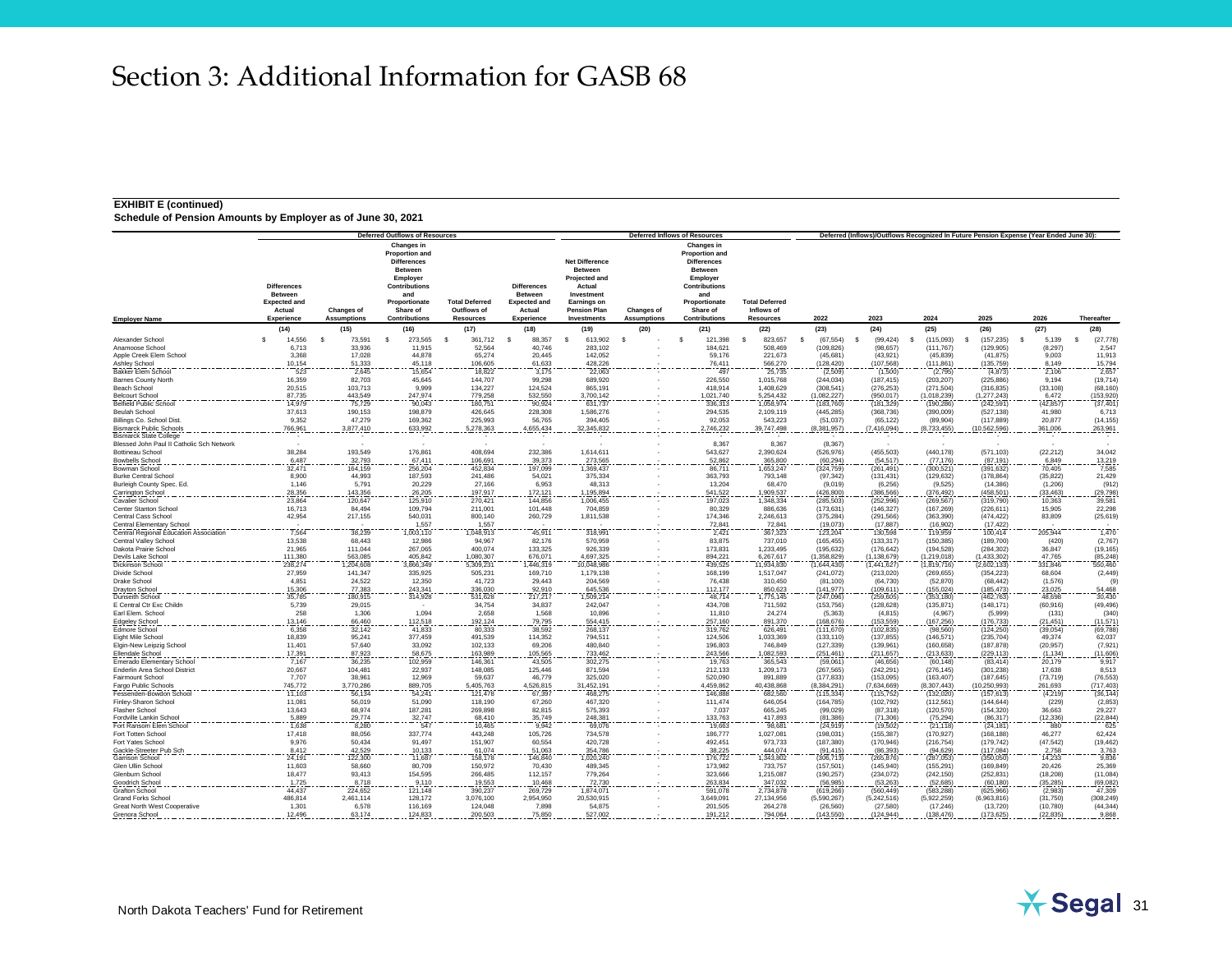#### **EXHIBIT E (continued)**

|                                                       |                               |                     | <b>Deferred Outflows of Resources</b>                                            |                                      |                                      |                                                   |                    | <b>Deferred Inflows of Resources</b>                                                    |                                     | Deferred (Inflows)/Outflows Recognized In Future Pension Expense (Year Ended June 30) |                             |                             |                               |                        |                           |  |  |
|-------------------------------------------------------|-------------------------------|---------------------|----------------------------------------------------------------------------------|--------------------------------------|--------------------------------------|---------------------------------------------------|--------------------|-----------------------------------------------------------------------------------------|-------------------------------------|---------------------------------------------------------------------------------------|-----------------------------|-----------------------------|-------------------------------|------------------------|---------------------------|--|--|
|                                                       | <b>Differences</b>            |                     | <b>Changes in</b><br>Proportion and<br><b>Differences</b><br>Between<br>Employer |                                      |                                      | <b>Net Difference</b><br>Between<br>Projected and |                    | Changes in<br><b>Proportion and</b><br><b>Differences</b><br><b>Between</b><br>Employer |                                     |                                                                                       |                             |                             |                               |                        |                           |  |  |
|                                                       | <b>Between</b>                |                     | Contributions<br>and                                                             |                                      | <b>Differences</b><br><b>Between</b> | Actual<br>Investment                              |                    | <b>Contributions</b><br>and                                                             |                                     |                                                                                       |                             |                             |                               |                        |                           |  |  |
|                                                       | <b>Expected and</b><br>Actual | Changes of          | Proportionate<br>Share of                                                        | <b>Total Deferred</b><br>Outflows of | <b>Expected and</b><br>Actual        | Earnings on<br><b>Pension Plan</b>                | <b>Changes of</b>  | Proportionate<br>Share of                                                               | <b>Total Deferred</b><br>Inflows of |                                                                                       |                             |                             |                               |                        |                           |  |  |
| <b>Employer Name</b>                                  | Experience                    | <b>Assumptions</b>  | Contributions                                                                    | <b>Resources</b>                     | Experience                           | <b>Investments</b>                                | <b>Assumptions</b> | <b>Contributions</b>                                                                    | <b>Resources</b>                    | 2022                                                                                  | 2023                        | 2024                        | 2025                          | 2026                   | Thereafter                |  |  |
|                                                       | (14)                          | (15)                | (16)                                                                             | (17)                                 | (18)                                 | (19)                                              | (20)               | (21)                                                                                    | (22)                                | (23)                                                                                  | (24)                        | (25)                        | (26)                          | (27)                   | (28)                      |  |  |
| <b>Griggs County Central Sch</b>                      | 15,764                        | 79,695              | 4,241                                                                            | 99,700                               | 95,686                               | 664,827                                           |                    | 391,861                                                                                 | 1,152,374                           | (274, 931)                                                                            | (198, 332)                  | (222, 623)                  | (261, 512)                    | (38, 657)              | (56, 620)                 |  |  |
| <b>Gst Educational Services</b><br>Halliday School    | 19,075<br>2,957               | 96,435<br>14,947    | 225,221<br>12,033                                                                | 340,731<br>29,937                    | 115,785<br>17,946                    | 804,470<br>124,690                                |                    | 134,617<br>147,209                                                                      | 1,054,872<br>289,845                | (141, 747)<br>(86, 389)                                                               | (147, 023)<br>(77, 633)     | (183, 409)<br>(63, 722)     | (247, 320)<br>(36, 291)       | 27,943<br>3,076        | (22, 583)<br>1,051        |  |  |
| Hankinson Schoo                                       | 15,508                        | 78,401              | 30,809                                                                           | 124,718                              |                                      | 654,030                                           |                    | 167,295                                                                                 | 915,458                             | (206, 154)                                                                            | (161, 742)                  | (177, 221)                  | (227, 561)                    | (8,089)                |                           |  |  |
| Harvey School                                         | 22,467                        | 113,583             | 18,623                                                                           | 154,673                              | 94, 133<br>136, 374                  | 947.52                                            |                    | 381,008                                                                                 | 1,464,903                           | (306, 718)                                                                            | (303, 377)                  | (312, 571)                  | (355, 751)                    | (9, 563)               | $(9,973)$<br>$(22,250)$   |  |  |
| <b>Hatton Eielson Psd</b><br>Hazelton - Moffit School | 12.571<br>8,767               | 63.553<br>44,322    | 85.432<br>97,009                                                                 | 161.556<br>150,098                   | 76.305<br>53,215                     | 530.168<br>369,739                                |                    | 80.590<br>153,230                                                                       | 687.063<br>576,184                  | (141.706)<br>(86, 328)                                                                | (120.180)<br>(95, 307)      | (132.964)<br>(107, 312)     | (154.504)<br>(113, 483)       | 9.202<br>(11, 029)     | 14,645<br>(12, 628)       |  |  |
| Hazen School                                          | 28,657                        | 144,876             | 67,959                                                                           | 241,492                              | 173,947                              | 1.208.577                                         |                    | 446.230                                                                                 | ,828,754                            | (403,641                                                                              | (360,267                    | (382, 004)                  | (470, 483)                    | 13,903                 |                           |  |  |
| <b>Hebron School</b>                                  | 11.487                        | 58,074              | 27.471                                                                           | 97,032                               | 69,727                               | 484.460                                           |                    | 209,194                                                                                 | 763.381                             | (161, 429)                                                                            | (143, 503)                  | (163, 336)                  | (186, 792)                    | 3,562                  | $15,232$<br>(14,852)      |  |  |
| <b>Hettinger School</b>                               | 14.209                        | 71,836              | 16.160                                                                           | 102,205                              | 86,250                               | 599,263                                           |                    | 204.057                                                                                 | 889,570                             | (222, 746)                                                                            | (177,969)                   | (177, 830)                  | (204, 926)                    | 6,602                  | (10, 495)                 |  |  |
| Hillsboro School<br>Hope-Page Public School District  | 27.249<br>16.364              | 137,760<br>82.731   | 149.259<br>1.531.626                                                             | 314.268<br>1.630.721                 | 165.402<br>99.332                    | 1,149,212<br>690.156                              |                    | 215,501<br>36.012                                                                       | 1.530.115<br>825,500                | (293.421)<br>59,770                                                                   | (264.475)<br>65,015         | (310, 909)<br>60,003        | (392, 539)<br>(400)           | 9.317<br>220,615       | 36,180<br>400.218         |  |  |
| Horse Creek Elem, School                              | 439                           | 2,219               | 24.056                                                                           | 26,714                               | 2,664                                | 18,507                                            |                    | 25,173                                                                                  | 46,344                              | (3,935)                                                                               | (893)                       | (11, 568)                   | (5,228)                       | 822                    | 1,170                     |  |  |
| James River Multidistrict Spec Ed Unit                | 13,177                        | 66,616              | 55,466                                                                           | 135,259                              | 79,983                               | 555,717                                           |                    | 311,636                                                                                 | 947,336                             | (179, 852)                                                                            | (170, 306)                  | (201, 618)                  | (244, 526)                    | (9,440)                | (6, 335)                  |  |  |
| Jamestown School<br>Kenmare School                    | 134,900<br>19,092             | 681,992<br>96,523   | 133.962                                                                          | 816,892<br>249,577                   | 818,837<br>115,891                   | 5,689,258<br>805,205                              |                    | 1,589,074<br>146,164                                                                    | 8,097,169<br>1,067,260              | (1, 813, 137)<br>(210, 003)                                                           | (1, 554, 952)<br>(186, 072) | (1,716,185)<br>(218, 543)   | (2,014,920)<br>(261, 287)     | (55,070)<br>35,375     | (126, 014)<br>22,849      |  |  |
| Kensal School                                         | 2,851                         | 14,411              | 49,637                                                                           | 66,899                               | 17,303                               | 120,221                                           |                    | 161,143                                                                                 | 298,667                             | (80, 499)                                                                             | (80, 200)                   | (38, 515)                   | (45, 646)                     | (1, 194)               | 14,285                    |  |  |
| Kidder County School District                         | 20.224                        | 102,243             | 123.945                                                                          | 246,412                              | 122.759                              | 852,927                                           |                    | 630.692                                                                                 | 1.606.378                           | (329, 229)                                                                            | (293, 288)                  | (276, 642)                  | (346, 444)                    | (82, 103)              | (32, 259)                 |  |  |
| Killdeer School                                       | 38,389<br>39,732              | 194,078<br>200.869  | 1,084,804<br>577.183                                                             | 1,317,271                            | 233,021<br>241.175                   | 1,619,021<br>1,675,677                            |                    | 19,536<br>27.773                                                                        | 1,871,578<br>1.944.625              | (182, 018)<br>(318,318                                                                | (129,070)<br>(251,699       | (181, 012)<br>(318, 435)    | (315, 442)<br>(445.075        | 196,430                | 56,804                    |  |  |
| Kindred School<br>Kulm School                         | 10,405                        | 52,605              | 29,053                                                                           | 817,784                              | 63,161                               | 438,839                                           |                    | 159,614                                                                                 | 661,614                             | 156,106)                                                                              | (135,069)                   | (123, 088)                  | (159, 138)                    | 99,620                 | $\frac{107,067}{(1,850)}$ |  |  |
| Lake Region Spec Ed                                   | 19,885                        | 100.530             | 226,563                                                                          | 346.978                              | 120.702                              | 838.637                                           |                    | 211.413                                                                                 | 1.170.752                           | (207.475)                                                                             | (156.056)                   | (179, 211)                  | (252.657)                     | 14.456                 | (42.832)                  |  |  |
| Lakota School                                         | 11.284                        | 57.049              | 65,616                                                                           | 133,949                              | 68,496                               | 475.911                                           |                    | 322,718                                                                                 | 867.125                             | (154, 853)                                                                            | (146, 895)                  | (160, 102)                  | (210, 111)                    | (24, 966)              | (36, 250)                 |  |  |
| Lamoure School<br>Langdon Area School                 | 14.956<br>24,691              | 75,609<br>124,826   | 606<br>429,123                                                                   | 91.171<br>578,640                    | 90.781<br>149,873                    | 630.744<br>1,041,316                              |                    | 250.479<br>453,419                                                                      | 972.004<br>1,644,608                | (231, 518)<br>(236, 340)                                                              | (202.830<br>(108, 821)      | (211, 500)<br>(261, 685)    | $\frac{(234,246)}{(338,026)}$ | (5, 183)<br>(28, 140)  | $4,444$<br>(92,956)       |  |  |
| Larimore School                                       | 21,188                        | 107,118             | 61,356                                                                           | 189,662                              | 128,612                              | 893,589                                           |                    | 356,892                                                                                 | 1,379,093                           | (267, 598)                                                                            | (260, 105)                  | (281, 240)                  | (352, 034)                    | (11, 472)              | (16, 982)                 |  |  |
| Leeds School                                          | 10,023                        | 50,671              |                                                                                  | 60,694                               | 60,838                               | 422,704                                           |                    | 258,260                                                                                 | 741,802                             | (170, 618)                                                                            | (141, 177)                  | (148, 164)                  | (168, 087)                    | (15, 795)              | (37, 267)                 |  |  |
| Lewis And Clark School<br>Lidgerwood School           | 25,339<br>11,253              | 128,102<br>56,891   | 61,612<br>14,097                                                                 | 215,053<br>82,241                    | 153,807<br>68,307                    | 1,068,646<br>474,595                              |                    | 498,184<br>218,075                                                                      | 1,720,637<br>760,977                | (379,877<br>(153, 290)                                                                | (343, 739)<br>(150, 435)    | (388, 123)<br>(163, 305)    | (406, 076)<br>(169, 345)      | (7, 617)<br>(8,776)    | $\frac{19,849}{(33,585)}$ |  |  |
| Linton School                                         | 15,843                        | 80.093              | 6.330                                                                            | 102,266                              | 96.164                               | 668.145                                           |                    | 308.541                                                                                 | 1,072,850                           | (239, 592)                                                                            | (216, 112)                  | (216, 574)                  | (259, 618)                    | (32, 548)              | (6.142)                   |  |  |
| Lisbon School                                         | 37,262                        | 188,379             | 332,980                                                                          | 558,621                              | 226,178                              | 1,571,481                                         |                    | 395,785                                                                                 | 2,193,444                           | (413, 185)                                                                            | (394, 688)                  | (421, 717)                  | (529, 466)                    | 33,402                 | 90,832                    |  |  |
| Litchville-Marion School<br>Little Heart Elem. School | 8,524                         | 43,093<br>8,522     | 30,900<br>56,612                                                                 | 82,517<br>66,820                     | 51,740<br>10,231                     | 359,486<br>71,088                                 |                    | 123,867<br>1,695                                                                        | 535,093<br>83,014                   | (112, 374)<br>(5,618)                                                                 | (105,671<br>(2, 274)        | (117, 620)<br>(8,927)       | (111, 902)<br>(15,940)        | (293)<br>6,976         | $(4,715)$<br>9,588        |  |  |
| Logan County                                          | 1,686                         |                     |                                                                                  |                                      |                                      |                                                   |                    | 6.757                                                                                   | 6.757                               | (1, 219)                                                                              | (1, 162)                    | (1, 121)                    | (1, 117)                      | (1,080)                | (1,058)                   |  |  |
| Lone Tree Elem, School                                | 2.766                         | 13,983              | 40.456                                                                           | 57.205                               | 16.789                               | 116,649                                           |                    | 19.817                                                                                  | 153.255                             | (25, 257)                                                                             | (28, 205)                   | (22.188)                    | (31, 505)                     | 5,057                  | 6.049                     |  |  |
| Lonetree Spec Ed Unit                                 | 1.289<br>8.496                | 6,515<br>42.951     | 109.512                                                                          | 117.316<br>56,814                    | 7,822<br>51,569                      | 54.349<br>358,302                                 |                    | 224.645<br>315,813                                                                      | 286,816<br>725.684                  | (22, 871)                                                                             | (23, 031)<br>(141, 399)     | (23, 801)<br>(138.386)      | (41.256)                      | (10, 228)<br>(27, 789) | (48, 313)<br>(55,666)     |  |  |
| Maddock School<br>Mandan Public Schools               | 221.406                       | 1,119,331           | 5.367<br>554.233                                                                 | 1,894,970                            | 1,343,931                            | 9.337.595                                         |                    | 91.874                                                                                  | 10.773.400                          | (160, 650)<br>(2, 109, 666)                                                           | (1,938,643)                 | (2,271,659)                 | (144, 980)<br>(2,826,428)     | 216,085                | 51,881                    |  |  |
| Mandaree School                                       | 16,740                        | 84,632              | 269,998                                                                          | 371,370                              | 101,614                              | 706,010                                           |                    | 367,003                                                                                 | 1,174,627                           | (206, 936)                                                                            | (199, 371)                  | (156, 374)                  | (189, 016)                    | 1,396                  | (52, 956)                 |  |  |
| Manning Elem School                                   | 1 1 4 1                       | 5,768               | 102.856                                                                          | 109,765                              | 6.925                                | 48.115                                            |                    | 67.681                                                                                  | 122,721                             | $\frac{(9,234)}{(73,986)}$                                                            | $(7,043)$<br>(69,850)       | $\frac{(11,190)}{(85,986)}$ | (15, 626)                     | $3,151$<br>$(2,037)$   | $\frac{26,985}{623}$      |  |  |
| Manvel Elem. School<br>Maple Valley School            | 9.913<br>16,669               | 50,118<br>84,273    | 132,648<br>12,477                                                                | 192,679<br>113,419                   | 60,174<br>101,183                    | 418,090<br>703,019                                |                    | 56,771<br>194,912                                                                       | 535,035<br>999,114                  | (219, 501)                                                                            | (185, 322)                  | (215,005)                   | (109, 674)<br>(255, 855)      | (14, 740)              | 4,728                     |  |  |
| Mapleton Elem. School                                 | 10,504                        | 53,105              | 313,748                                                                          | 377,357                              | 63,761                               | 443,010                                           |                    | 10,094                                                                                  | 516,865                             | (43, 311)                                                                             | (22, 947)                   | (55,047)                    | (89, 568)                     | 54,197                 | 17,168                    |  |  |
| Marmarth Elem. School                                 | 1.324                         | 6,691               | 49,598                                                                           | 57,613                               | 8,034                                | 55,819                                            |                    | 71,480                                                                                  | 135,333                             | (20, 621)                                                                             | (29, 234)                   | (21, 505)                   | (12, 932)                     | 552                    | $6,020$<br>$28,840$       |  |  |
| Max School                                            | 11,833                        | 59,824              | 92,342                                                                           | 163,999                              | 71,828                               | 499,061                                           |                    | 204,422                                                                                 | 775,311                             | 156,362)                                                                              | (148, 020)                  | 160,854)                    | (176, 804)                    | 1.888                  | (82, 884)                 |  |  |
| May-Port C-G School<br>Mcclusky School                | 25,884<br>7,213               | 130,859<br>36,466   | 232,993                                                                          | 156,743<br>276,672                   | 157,117<br>43,783                    | 1,091,643<br>304,201                              |                    | 628,620<br>222,063                                                                      | 1,877,380<br>570,047                | (394, 236)<br>(90, 350)                                                               | (364, 977)<br>(94, 359)     | (389, 495)<br>(75, 130)     | (437, 952)<br>(66, 861)       | (51,092)<br>3,014      | 30,311                    |  |  |
| Mckenzie County                                       | 465                           | 2,353               | 2.887                                                                            | 5,705                                | 2,825                                | 19.631                                            |                    | 6,122                                                                                   | 28,578                              | (7, 333)                                                                              | (3,977)                     | (5, 105)                    | (6, 350)                      | 396                    | (504                      |  |  |
| Mckenzie County School                                | 111.168                       | 562.014             | 4491.27                                                                          | 5.164.453                            | 674.785                              | 4.688.387                                         |                    |                                                                                         | 5.363.172                           | (22, 534)                                                                             | (80, 552)                   | (300, 122)                  | (714, 586)                    | 556,577                | 362,497                   |  |  |
| Medina School<br>Menoken Elem School                  | 10.505<br>2.430               | 53.110<br>12.285    | 44,031<br>74.853                                                                 | 107.646<br>89.568                    | 63.767<br>14.750                     | 443.048<br>102.482                                |                    | 172,796                                                                                 | 679.611<br>117.232                  | (118, 276)<br>(2.747)                                                                 | (125, 797)<br>(6, 156)      | (146, 196)<br>(15, 538)     | (162, 934)<br>(24,068)        | (5)<br>8.590           | (18, 756)<br>12,256       |  |  |
| Midkota                                               | 12.211                        | 61.734              | 197.421                                                                          | 271,366                              | 74.121                               | 514.994                                           |                    | 58.479                                                                                  | 647,594                             | (113, 196)                                                                            | (81, 345)                   | (99, 796)                   | (140, 771)                    | 39,241                 | 19,640                    |  |  |
| Midway School                                         | 12,711                        | 64,262              | 72,046                                                                           | 149,019                              | 77,157                               | 536,085                                           |                    | 352,527                                                                                 | 965,769                             | (212, 393)                                                                            | (212, 733)                  | (211, 519)                  | (197, 630)                    | (3,041)                | 20,568                    |  |  |
| Milnor School                                         | 15,171                        | 76,698              | 131,856                                                                          | 223,725                              | 92,088                               | 639,826                                           |                    | 185,526                                                                                 | 917,440                             | (203, 695)                                                                            | (148, 140)                  | (153, 782)                  | (218,960)                     | 11,125                 | 19,737                    |  |  |
| Minnewaukan School<br>Minot School                    | 20,125<br>472,235             | 101,745<br>,387,409 | 464,489<br>,580,840                                                              | 586,359<br>4,440,484                 | 122,161<br>1,866,456                 | 848,769<br>19,916,060                             |                    | 197,633<br>2,649,198                                                                    | 1,168,563<br>25,431,714             | (180, 474)<br>(5,431,499)                                                             | (161,088)<br>(4,824,211     | (140, 401)<br>(5,401,795)   | (232, 887)<br>6,424,347)      | 72,814<br>504,028      | 59,833<br>586,594         |  |  |
| Minto School                                          | 15,402                        | 77,866              | 388,414                                                                          | 481,682                              | 93,490                               | 649,569                                           |                    | 219,239                                                                                 | 962,298                             | (105, 712)                                                                            | (80, 927)                   | (127,921                    | (159, 268)                    | 41,427                 | (48, 215)                 |  |  |
| Mohall Lansford Sherwood                              | 20.163                        | 101,933             |                                                                                  | 122,096                              | 122,386                              | 850.337                                           |                    | 489,372                                                                                 | 1,462,095                           | (370, 554)                                                                            | (291, 505)                  | (297, 701)                  | (331, 077)                    | (32, 731)              | (16, 431)                 |  |  |
| Montpelier School                                     | 7,900                         | 39,941              | 8,447<br>104                                                                     | 56,288<br>104                        | 47,955                               | 333,191                                           |                    | 91,099<br>32,549                                                                        | 472,245<br>32,549                   | (92,060)                                                                              | (90, 155)<br>(8, 513)       | (97, 753)<br>(8, 379)       | (117, 281)<br>(2,717)         | (7, 712)               | (10, 996)                 |  |  |
| <b>Morton County</b>                                  |                               |                     |                                                                                  |                                      |                                      |                                                   |                    |                                                                                         |                                     | (8, 407)                                                                              |                             |                             |                               | (1, 519)               | (2, 910)                  |  |  |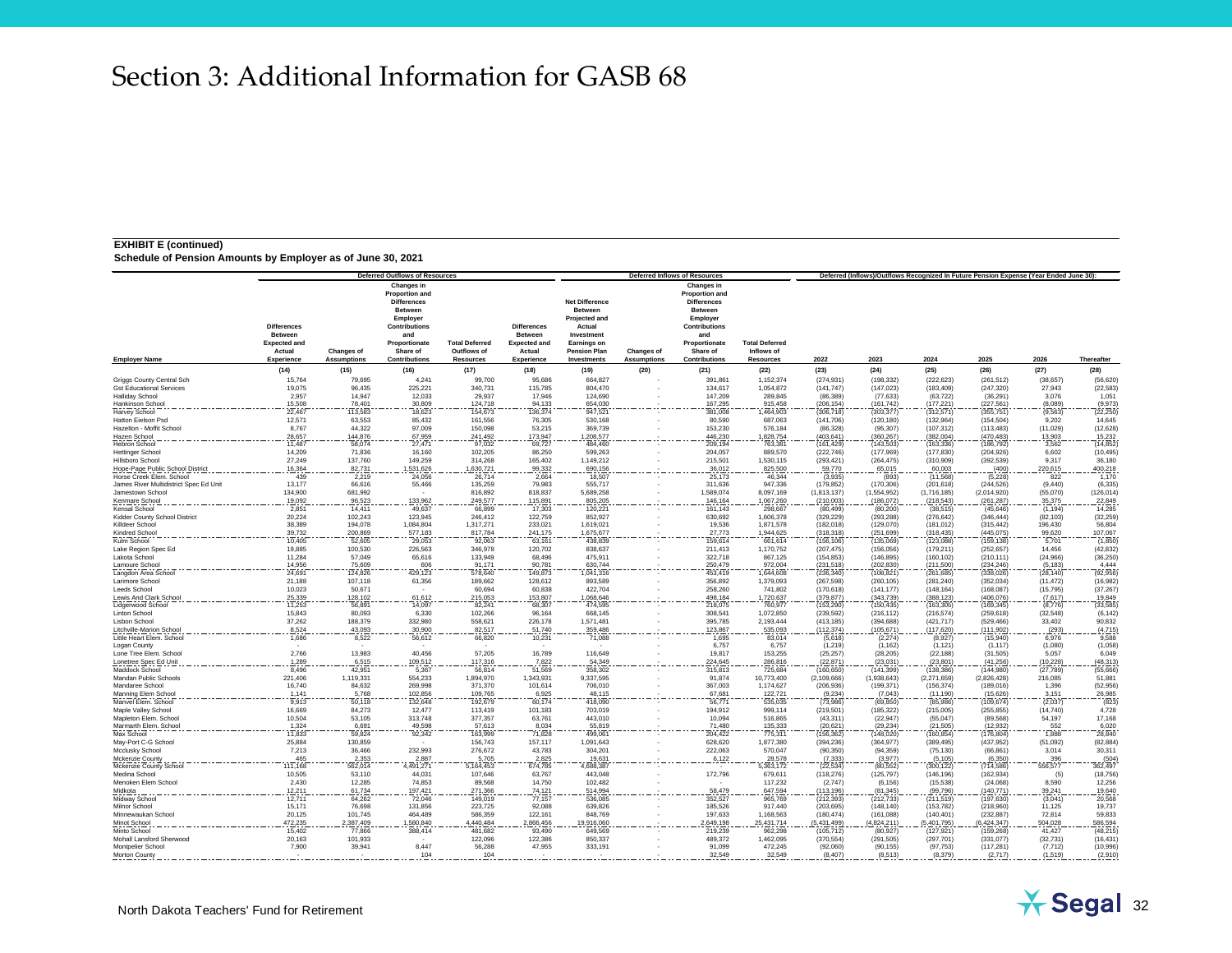#### **EXHIBIT E (continued)**

|                                                                   |                                                                       |                    | <b>Deferred Outflows of Resources</b>                                                                                                 |                                      |                                                                |                                                                                                                        |                    | <b>Deferred Inflows of Resources</b>                                                                                                  |                                     | Deferred (Inflows)/Outflows Recognized In Future Pension Expense (Year Ended June 30) |                           |                              |                          |                             |                              |  |  |
|-------------------------------------------------------------------|-----------------------------------------------------------------------|--------------------|---------------------------------------------------------------------------------------------------------------------------------------|--------------------------------------|----------------------------------------------------------------|------------------------------------------------------------------------------------------------------------------------|--------------------|---------------------------------------------------------------------------------------------------------------------------------------|-------------------------------------|---------------------------------------------------------------------------------------|---------------------------|------------------------------|--------------------------|-----------------------------|------------------------------|--|--|
|                                                                   | <b>Differences</b><br><b>Between</b><br><b>Expected and</b><br>Actual | <b>Changes of</b>  | Changes in<br>Proportion and<br><b>Differences</b><br>Between<br>Employer<br><b>Contributions</b><br>and<br>Proportionate<br>Share of | <b>Total Deferred</b><br>Outflows of | <b>Differences</b><br>Between<br><b>Expected and</b><br>Actual | <b>Net Difference</b><br><b>Between</b><br>Projected and<br>Actual<br>Investment<br>Earnings on<br><b>Pension Plan</b> | <b>Changes of</b>  | Changes in<br><b>Proportion and</b><br><b>Differences</b><br>Between<br>Employer<br>Contributions<br>and<br>Proportionate<br>Share of | <b>Total Deferred</b><br>Inflows of |                                                                                       |                           |                              |                          |                             |                              |  |  |
| <b>Employer Name</b>                                              | Experience                                                            | <b>Assumptions</b> | Contributions                                                                                                                         | <b>Resources</b>                     | Experience                                                     | <b>Investments</b>                                                                                                     | <b>Assumptions</b> | <b>Contributions</b>                                                                                                                  | <b>Resources</b>                    | 2022                                                                                  | 2023                      | 2024                         | 2025                     | 2026                        | Thereafter                   |  |  |
|                                                                   | (14)                                                                  | (15)               | (16)                                                                                                                                  | (17)                                 | (18)                                                           | (19)                                                                                                                   | (20)               | (21)                                                                                                                                  | (22)                                | (23)                                                                                  | (24)                      | (25)                         | (26)                     | (27)                        | (28)                         |  |  |
| Mott-Regent School                                                | 14,024                                                                | 70,901             | 141,475                                                                                                                               | 226,400                              | 85,127                                                         | 591,461                                                                                                                |                    | 440,109                                                                                                                               | 1,116,697                           | (230, 536)                                                                            | (209, 545)                | (198, 553)                   | (213, 354)               | 11,764                      | (50,073)                     |  |  |
| Mt Pleasant School<br>Munich School                               | 19,629<br>10,201                                                      | 99,236<br>51,571   | 326,341<br>83,986                                                                                                                     | 445,206<br>145,758                   | 119,148<br>61,919                                              | 827,839<br>430,211                                                                                                     |                    | 74,165<br>163,653                                                                                                                     | 1,021,152<br>655,783                | (171, 282)<br>(97, 616)                                                               | (153, 349)<br>(103, 342)  | (166, 525)<br>(116, 177)     | (202, 148)<br>(154, 697) | 57,498<br>(20, 324)         | 59,860<br>(17, 870)          |  |  |
| N Central Area Career And Tech Center                             |                                                                       |                    |                                                                                                                                       |                                      |                                                                |                                                                                                                        |                    | 121,281                                                                                                                               | 121,281                             | (42, 032)                                                                             | (40, 413)                 | (38, 836)                    |                          |                             |                              |  |  |
| Napoleon School                                                   | 15.363                                                                | 77,670             | 441,031                                                                                                                               | 534,064                              | 93,255                                                         | 647,934                                                                                                                |                    | 506,220                                                                                                                               | 1,247,409                           | (210, 913)                                                                            | (181, 376)                | (193, 196)                   | (243, 786)               | (5, 137)                    | 121,064                      |  |  |
| Naughton Rural School                                             | 1.441                                                                 | 7.287              | 79.728                                                                                                                                | 88.456                               | 8.750                                                          | 60.793                                                                                                                 |                    | 1.495                                                                                                                                 | 71.038                              | 620                                                                                   | 1.493                     | (3.072)                      | (8.733)                  | 9.422                       | 17,690                       |  |  |
| Nd Center For Distance Education<br>Nd Dept Of Public Instruction | 18,965<br>2,276                                                       | 95,880<br>11,506   | 793,256<br>121,391                                                                                                                    | 908,101<br>135,173                   | 115,119<br>13,815                                              | 799,844<br>95,988                                                                                                      |                    | 93,084<br>101.819                                                                                                                     | 1,008,047<br>211,622                | (128, 368)<br>(3, 255)                                                                | (75, 119)<br>(17, 961)    | (91, 426)<br>(39, 815)       | (148, 557)<br>(45, 192)  | 118,426                     | 225,098                      |  |  |
| Nd School For Blind                                               | 6,519                                                                 | 32,958             | 26.405                                                                                                                                | 65,882                               | 39,571                                                         | 274,942                                                                                                                |                    | 192.391                                                                                                                               | 506,904                             | (97, 627)                                                                             | (97, 211)                 | (92, 752)                    | (116, 412)               | $\frac{9,935}{(10,355)}$    | 19,839<br>(26,665)           |  |  |
| Nd School For Deaf                                                | 9.014                                                                 | 45,570             | 17,105                                                                                                                                | 71.689                               | 54.714                                                         | 380,154                                                                                                                |                    | 180.793                                                                                                                               | 615,661                             | (128, 369)                                                                            | (107, 329)                | (128, 559)                   | (150, 179)               | (15,016)                    | (14, 520)                    |  |  |
| Nd United                                                         | 1,023                                                                 | 5,172              | 3.936                                                                                                                                 | 10.131                               | 6,210                                                          | 43.146                                                                                                                 |                    | 276.819                                                                                                                               | 326.175                             | (76, 938)                                                                             | (73,087)                  | (72, 833)                    | (76, 785)                | (14, 923)                   | (1, 477)                     |  |  |
| Nd Youth Correctional Cnt<br>Nedrose School                       | 4.922<br>33.391                                                       | 24.883<br>168,811  | 35.337<br>908,455                                                                                                                     | 65.142<br>1,110,657                  | 29.876<br>202,684                                              | 207.576<br>1,408,244                                                                                                   |                    | 1.328.526<br>39,535                                                                                                                   | 1.565.978<br>1.650.463              | (267.044)<br>50,112                                                                   | (266, 156)<br>(166, 015)  | (246.510)<br>(220, 852)      | (269, 696)<br>(348, 776) | (178.853)<br>56,806         | (272.578)<br>88,919          |  |  |
| <b>Nelson County</b>                                              | 100                                                                   | 506                | 571                                                                                                                                   | 1,177                                | 608                                                            | 4,225                                                                                                                  |                    | 5,687                                                                                                                                 | 10,520                              | (2,015)                                                                               | (1,931)                   | (2,085)                      | (2, 416)                 | (1,012)                     | 116                          |  |  |
| Nesson School                                                     | 22,112                                                                | 111,786            | 602,774                                                                                                                               | 736,672                              | 134,216                                                        | 932,532                                                                                                                |                    | 55,825                                                                                                                                | 1,122,573                           | (108, 609)                                                                            | (108, 412)                | (122, 326)                   | (223, 181)               | 90,683                      | 85,943                       |  |  |
| New England School                                                | 14,601                                                                | 73,818             | 119,490                                                                                                                               | 207,909                              | 88,630                                                         | 615,799                                                                                                                |                    | 194.868                                                                                                                               | 899,297                             | (152, 386)                                                                            | (158, 724)                | (179, 808)                   | (214, 974)               | (14, 218)                   | 28,723                       |  |  |
| <b>New Rockford Sheyenne Schoo</b><br>New Salem-Almont            | 17,628<br>20.643                                                      | 89,120<br>104.360  | 67,702<br>145.735                                                                                                                     | 174,450<br>270,738                   | 107,002<br>125,300                                             | 743,448<br>870,581                                                                                                     |                    | 270,550<br>180,040                                                                                                                    | ,121,000<br>1.175.921               | 249,471<br>(210, 788)                                                                 | (201, 229)<br>(153, 928)  | (194, 701)<br>(222.592)      | (258, 462)<br>(279, 809) | (15, 779)<br>(5, 513)       | (26, 908)<br>(32, 554)       |  |  |
| New Town School                                                   | 62,585                                                                | 316,401            | 1,492,688                                                                                                                             | 1,871,674                            | 379,889                                                        | 2,639,458                                                                                                              |                    | 118,732                                                                                                                               | 3,138,079                           | (314, 485)                                                                            | (216, 456)                | (355, 534)                   | (587, 518)               | 213,101                     | (5, 514)                     |  |  |
| Newburg United District<br>North Border School                    | 7.667                                                                 | 38,759             | 108,198                                                                                                                               | 154,624                              | 46.537                                                         | 323.336                                                                                                                |                    | 165,528<br>752,861                                                                                                                    | 535.401                             | (68.189)                                                                              | $(64, 256)$<br>(406, 283) | $\frac{(77,452)}{(397,523)}$ | (114.915)                | $\frac{(19,662)}{(61,365)}$ | $\frac{(36,303)}{(106,269)}$ |  |  |
|                                                                   | 25.642                                                                | 129,636            | 51,491                                                                                                                                | 206,769                              | 155,648                                                        | 1.081.436                                                                                                              |                    |                                                                                                                                       | 1.989.945                           | 379,859                                                                               |                           |                              | (431,877                 |                             |                              |  |  |
| North Sargent School<br>North Star                                | 15.813<br>16.389                                                      | 79.945<br>82.854   | 147.030<br>42,740                                                                                                                     | 242.788<br>141.983                   | 95,986<br>99.479                                               | 666.911<br>691.177                                                                                                     |                    | 233.328<br>317.077                                                                                                                    | 996.225<br>1,107,733                | (149.598)<br>(216, 321)                                                               | (178.511)<br>(213, 215)   | (188.234)<br>(213, 522)      | (247.149)<br>(265, 813)  | (8.315)<br>(17, 636)        | 18,370<br>(39, 245)          |  |  |
| North Valley Area Career                                          | 7.641                                                                 | 38.631             | 253.094                                                                                                                               | 299,366                              | 46.382                                                         | 322.264                                                                                                                |                    | 29.397                                                                                                                                | 398.043                             | (40, 581)                                                                             | (23, 329)                 | (47.432)                     | (60, 640)                | 45.178                      | 28,127                       |  |  |
| Northern Cass School Dist                                         | 33,880                                                                | 171,284            | 242,358                                                                                                                               | 447,522                              | 205,654                                                        | 1,428,875                                                                                                              |                    | 157,360                                                                                                                               | 1,791,889                           | (263, 284)                                                                            | (255,009)                 | (377, 658)                   | (465, 901)               | (1, 452)                    | 18,938                       |  |  |
| Northern Plains Spec Ed                                           | 4,273                                                                 | 21,602             | 202,524                                                                                                                               | 228,399                              | 25,936                                                         | 180,203                                                                                                                |                    | 26,729                                                                                                                                | 232,868                             | (15, 485)                                                                             | (8,746)                   | (24, 262)                    | (35, 798)                | 26,595                      | 53,228                       |  |  |
| Northwood School                                                  | 19,725<br>23,767                                                      | 99,719<br>120,157  | 318,008<br>495,988                                                                                                                    | 437,452<br>639,912                   | 119,728<br>144,268                                             | 831.868<br>1,002,369                                                                                                   |                    | 8,201<br>252,688                                                                                                                      | 959,797<br>1,399,325                | (118, 761)<br>(226,960                                                                | (120, 470)<br>(190, 285)  | (160, 092)<br>(205, 021)     | (208, 323)<br>(286,573)  | 51,077                      | 34,223<br>53,930             |  |  |
| Oakes School<br>Oberon Elem School                                | 3,426                                                                 | 17,322             | 229,493                                                                                                                               | 250,241                              | 20,797                                                         | 144,500                                                                                                                |                    | 311,882                                                                                                                               | 477,179                             | (75, 271)                                                                             | (28, 251)                 | (50, 772)                    | (57, 689)                | 95,498<br>(38,584           | 23,628                       |  |  |
| Oliver - Mercer Spec Ed                                           | 8,224                                                                 | 41,576             | 67.936                                                                                                                                | 117,736                              | 49,918                                                         | 346,829                                                                                                                |                    | 405.575                                                                                                                               | 802,322                             | (156, 493)                                                                            | (148, 587)                | (136, 458)                   | (159, 694)               | (16, 215)                   | (67, 139)                    |  |  |
| Page School                                                       |                                                                       |                    | 103,737                                                                                                                               | 103,737                              |                                                                |                                                                                                                        |                    | 1,408,240                                                                                                                             | 1,408,240                           | (199, 580)                                                                            | (185, 434)                | (199, 449)                   | (171, 946)               | (173, 353)                  | (374, 741)                   |  |  |
| Park River Area School District<br>Parshall School                | 21,162<br>17,792                                                      | 106,983<br>89,951  | 34,095<br>192,974                                                                                                                     | 162,240<br>300,717                   | 128,450<br>108,000                                             | 892,466<br>750,381                                                                                                     |                    | 248,803<br>419,753                                                                                                                    | 1,269,719<br>1,278,134              | (283,314)<br>(222, 621)                                                               | (241, 073)<br>(195, 345)  | (279, 677)<br>(182, 819)     | (314, 446)<br>(293, 120) | 293<br>(28,090)             | $10,736$<br>(55,423)         |  |  |
| Peace Garden Spec Ed                                              | 6.705                                                                 | 33.898             | 178.126                                                                                                                               | 218.729                              | 40.700                                                         | 282.785                                                                                                                |                    | 87.551                                                                                                                                | 411.036                             | (49, 486)                                                                             | (43.554)                  | (55,580)                     | (80.183)                 | 34.942                      | 1,554                        |  |  |
| Pembina Spec Ed Coop                                              | 1.257                                                                 | 6.356              | 23.113                                                                                                                                | 30.726                               | 7.632                                                          | 53.024                                                                                                                 |                    | 20.399                                                                                                                                | 81.055                              | (11.493)                                                                              | (9.927)                   | (11.731)                     | (18.466)                 | 2.616                       | (1,328)                      |  |  |
| Pingree - Buchanan School                                         | 8.855                                                                 | 44,768             | 130.639                                                                                                                               | 184,262                              | 53,751                                                         | 373,464                                                                                                                |                    | 132.737                                                                                                                               | 559.952                             | (97, 367)                                                                             | (91, 314)                 | (102, 558)                   | (120, 362)               | 31,959                      | 3,951                        |  |  |
| Pleasant Valley Elem<br>Powers Lake School                        | 13,628                                                                | 68,896             | 187.468                                                                                                                               | 269.992                              | 82,720                                                         | 574.738                                                                                                                |                    | 27.950                                                                                                                                | 685.408                             | (101, 262)                                                                            | (101, 136)                | (106, 332)                   | (152, 841)               | 33.441                      | 12.714                       |  |  |
| Richardton-Taylor                                                 | 18,481                                                                | 93,430             | 124,302                                                                                                                               | 236,213                              | 112,178                                                        | 779,408                                                                                                                |                    | 314,335                                                                                                                               | 1,205,921                           | (226, 808)                                                                            | (189, 427)                | (215, 559)                   | (270, 375)               | (1, 328)                    | (66, 211)                    |  |  |
| Richland School                                                   | 16,027                                                                | 81,025             | 35,870                                                                                                                                | 132,922                              | 97,284                                                         | 675,925                                                                                                                |                    | 149.433                                                                                                                               | 922,642                             | (225, 058)                                                                            | (155, 937)                | (196, 072)                   | (218, 896)               | 4,546                       | 1,697                        |  |  |
| Robinson School                                                   |                                                                       |                    |                                                                                                                                       |                                      |                                                                |                                                                                                                        |                    | 10,092                                                                                                                                |                                     | (10, 092)                                                                             |                           |                              |                          |                             |                              |  |  |
| <b>Rolette County</b><br>Rolette School                           | 12,617                                                                | 63,787             | 30,906                                                                                                                                | 107,310                              | 76,587                                                         | 532,122                                                                                                                |                    | 162,213                                                                                                                               | 770,922                             | (157, 134)                                                                            | (141, 074)                | (174, 275)                   | (191, 706)               | 3,159                       | (2,581)                      |  |  |
| Roosevelt School                                                  | 3,704                                                                 | 18,723             | 72,339                                                                                                                                | 94,766                               | 22,480                                                         | 156.192                                                                                                                |                    | 189.066                                                                                                                               | 367,738                             | (57,004)                                                                              |                           | (42, 650)                    | (60, 647)                | (12, 829)                   |                              |  |  |
| Roughrider Area Career And Tech Cente                             | 2,247                                                                 | 11,357             | 129,468                                                                                                                               | 143,072                              | 13,636                                                         | 94,745                                                                                                                 |                    | 19,473                                                                                                                                | 127,854                             | (12, 465)                                                                             | $\frac{(59,478)}{8,651}$  | (4,643)                      | (10, 262)                | 20,977                      | $(40,365)$<br>12,961         |  |  |
| Roughrider Service Program                                        | 1,906                                                                 | 9,638              | 25,868                                                                                                                                | 37,412                               | 11,572                                                         | 80,404                                                                                                                 |                    | 139,417                                                                                                                               | 231,393                             | (31, 182)                                                                             | (55, 188)                 | (55, 472)                    | (47, 484)                | (1, 448)                    | (3,206)                      |  |  |
| Rugby School<br>Rural Cass Spec Ed                                | 38.047<br>15.746                                                      | 192,346<br>79,603  | 262,261<br>542,449                                                                                                                    | 492,654<br>637,798                   | 230.942<br>95,575                                              | 1.604.577<br>664,055                                                                                                   |                    | 22,708<br>75,773                                                                                                                      | 1.858.227<br>835,403                | (348, 344)<br>(70, 153)                                                               | (302, 798)                | (352, 233)<br>(38, 939)      | (448, 483)<br>(139, 482) | 70,456<br>54,585            | 15,829<br>50,977             |  |  |
| Sargent Central School                                            | 17.188                                                                | 86.894             | 136.709                                                                                                                               | 240,791                              | 104.330                                                        | 724.879                                                                                                                |                    | 71.810                                                                                                                                | 901.019                             | (149,240)                                                                             | $(54, 593)$<br>(132,308)  | 166,823)                     | (232, 128)               | 20.823                      | (551)                        |  |  |
| Sawyer School                                                     | 6.102                                                                 | 30.847             | 62.101                                                                                                                                | 99,050                               | 37.037                                                         | 257.332                                                                                                                |                    | 280.512                                                                                                                               | 574.881                             | (166, 883)                                                                            | (147, 334)                | (108, 849)                   | (67.016)                 | 9.138                       | 5.113                        |  |  |
| Scranton School                                                   | 11,833                                                                | 59.823             | 26,757                                                                                                                                | 98.413                               | 71.827                                                         | 499.050                                                                                                                |                    | 111.880                                                                                                                               | 682.757                             | (145, 030)                                                                            | (119, 385)                | (135, 895)                   | (172, 683)               | (9.615)                     | (1,735)                      |  |  |
| Se Region Career And Tech<br>Selfridge School                     | 17,580<br>8,772                                                       | 88.876<br>44,346   | 206,561<br>23,797                                                                                                                     | 313.017<br>76,915                    | 106.710<br>53,244                                              | 741.418<br>369.936                                                                                                     |                    | 774<br>201,700                                                                                                                        | 848.902<br>624,880                  | 139,000)<br>(113, 592)                                                                | (125, 314)<br>(108, 252)  | (154.449)<br>(121, 436)      | (199, 621)<br>(150, 393) | 37,982<br>(23, 781)         | 44.517<br>(30, 511)          |  |  |
| Sheyenne Valley Area Voc                                          | 9,429                                                                 | 47,668             | 176,894                                                                                                                               | 233,991                              | 57,232                                                         | 397.649                                                                                                                |                    | 75,146                                                                                                                                | 530,027                             | (66, 161)                                                                             | (59, 632)                 | (61, 023)                    | (97, 045)                | (181)                       | (11, 994)                    |  |  |
| Sheyenne Valley Spec Ed                                           | 18,054                                                                | 91,271             | 629,189                                                                                                                               | 738,514                              | 109,585                                                        | 761,394                                                                                                                |                    | 300,621                                                                                                                               | 1,171,600                           | (208, 339)                                                                            | (137, 833)                | (139, 921)                   | (200, 925)               | 81,310                      | 172,622                      |  |  |
| Slope County                                                      | 262                                                                   | 1,327              | 418                                                                                                                                   | 2,007                                | 1,593                                                          | 11,068                                                                                                                 |                    | 2.994                                                                                                                                 | 15,655                              | (3, 153)                                                                              | (2,794)                   | (3,079)                      | (3,892)                  | (221)                       | (509                         |  |  |
| Solen - Cannonball Schoo<br>Souris Valley Spec Ed                 | 15,772<br>11.896                                                      | 79,734<br>60.142   | 298,999<br>159.193                                                                                                                    | 394,505<br>231,231                   | 95,734<br>72,209                                               | 665,154<br>501.709                                                                                                     |                    | 471,128<br>477.512                                                                                                                    | 1,232,016<br>1,051,430              | (212, 836)<br>(272, 663)                                                              | (191, 702)<br>(226, 406)  | (233, 170)<br>(105, 662)     | (249, 582)<br>(170, 459) | (29, 135)<br>(18, 735)      | 78,914<br>(26, 275)          |  |  |
| South Cent. Prairie Sp Ed                                         | 3.539                                                                 | 17,890             | 405.986                                                                                                                               | 427,415                              | 21.480                                                         | 149,242                                                                                                                |                    | 37,508                                                                                                                                | 208.230                             | 27,181                                                                                | 30.918                    | 26.169                       | 29.260                   | 78,650                      | 27,007                       |  |  |
| South East Education Cooperative                                  | 6.763                                                                 | 34,192             | 710,826                                                                                                                               | 751,781                              | 41,053                                                         | 285.237                                                                                                                |                    | 287,499                                                                                                                               | 613,789                             | 88,981                                                                                | 95,590                    | (93, 676)                    | (65, 761)                | 20,179                      | 92.679                       |  |  |